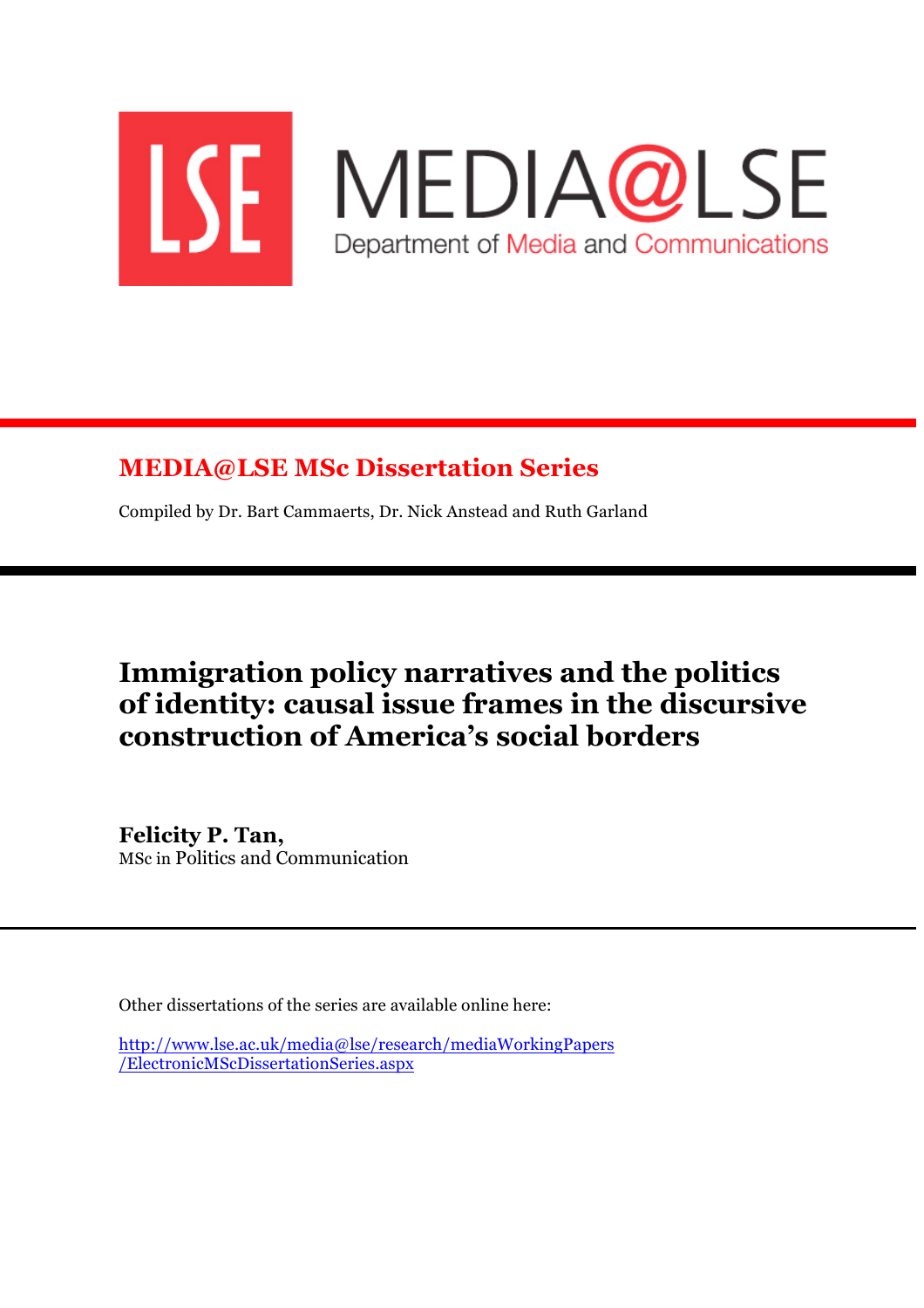**Dissertation submitted to the Department of Media and Communications, London School of Economics and Political Science, August 2013, in partial fulfilment of the requirements for the MSc in Media, Communication and Development. Supervised by Dr. Nicholas Anstead.** 

**The Author can be contacted at: felicityptan@gmail.com**

Published by Media@LSE, London School of Economics and Political Science ("LSE"), Houghton Street, London WC2A 2AE. The LSE is a School of the University of London. It is a Charity and is incorporated in England as a company limited by guarantee under the Companies Act (Reg number 70527).

Copyright in editorial matter, LSE © 2014

Copyright, Felicity P. Tan © 2014. The authors have asserted their moral rights.

All rights reserved. No part of this publication may be reproduced, stored in a retrieval system or transmitted in any form or by any means without the prior permission in writing of the publisher nor be issued to the public or circulated in any form of binding or cover other than that in which it is published. In the interests of providing a free flow of debate, views expressed in this dissertation are not necessarily those of the compilers or the LSE.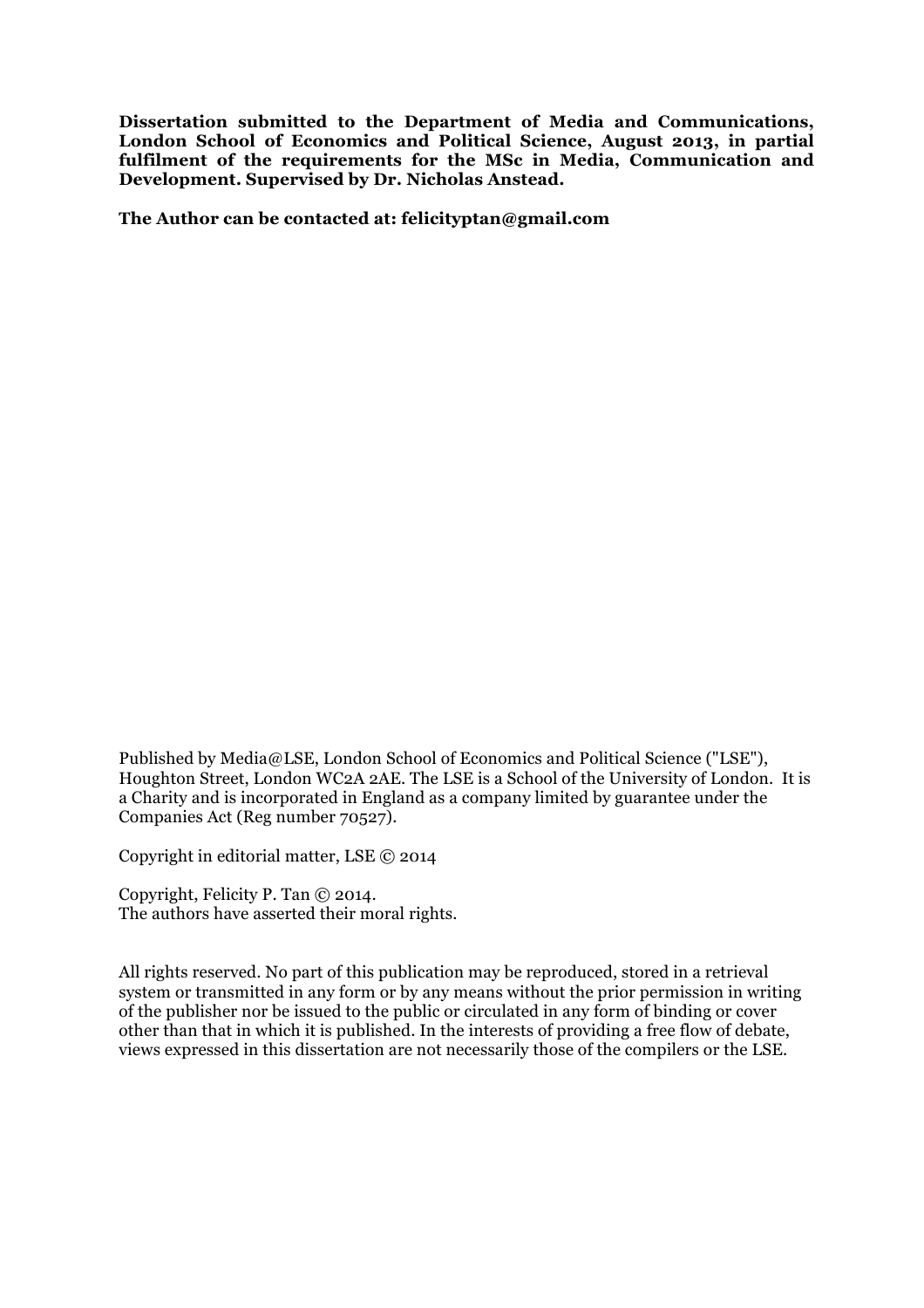# **Immigration Policy Narratives and the Politics of Identity: Causal issue frames in the discursive construction of America's social borders**

## **Felicity P. Tan**

## **ABSTRACT**

In 2013, a bipartisan proposal for comprehensive immigration reform in the United States won an uphill battle in the Senate, but as of this writing, the House has taken no action. Offering a pathway to citizenship for an estimated 11 million undocumented migrants, the reform bill has proven both congruous and divisive, splitting the Republican Party. One strand of policymaking theory highlights the role of perceptions, suggesting that policy conflict originates from disagreements in problem definition rather than outright solutions, and where attributing blame for the problem plays a crucial role in soliciting coalition support. This paper situates causal attribution theory within the field of political communications by introducing the concept of *causal issue framing*, or the discursive portrayal of the problem and its causes that emphasizes agency. Drawing on theories of identity and social distancing, this inquiry hypothesizes that causal framing necessarily constructs social borders, which in the context of immigration policy are contingent on competing interpretations of the American identity.

To dissect the ways Republican senators engage in the politics of policy perception, the Narrative Policy Framework, a nascent form of critical discourse analysis, was employed on political speeches. The identified causal frames show that solving the 'immigration problem' is unanimously seen as necessary to preserve the national identity but perceptions of how it poses a problem vary: one camp views restricting migrants as endangering national identity, whereas the other sees immigration as the threat. The findings also suggest that belief systems underpin conceptualizations of identity, and thus the causal theories that shape coalitions. The portrayal of these notions by political elites may impact how audiences perceive social boundaries in America, with the potential to institutionalize or delegitimize hegemonic relations.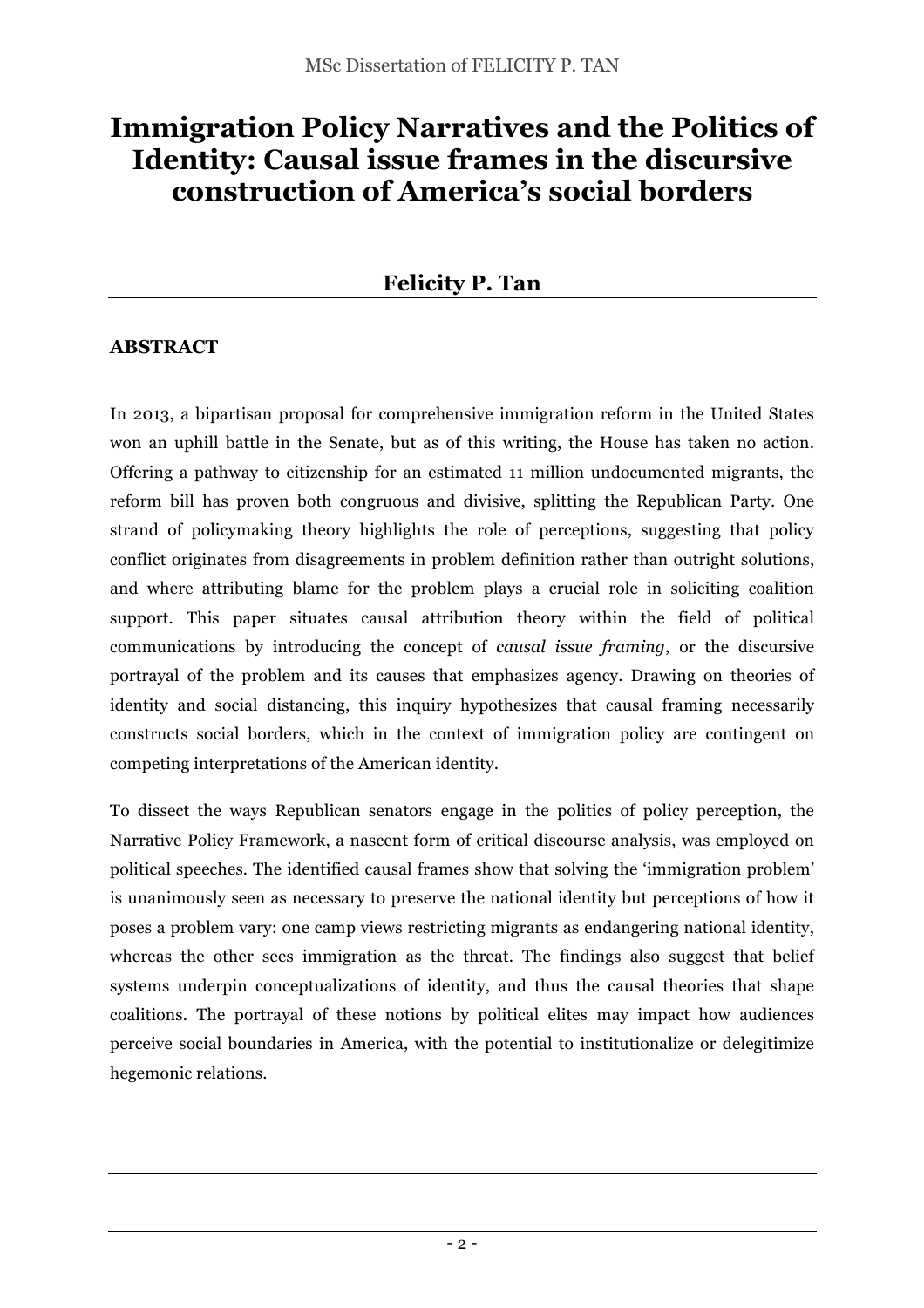## **INTRODUCTION**

As of this writing, one of the most sweeping reforms in United States immigration history is stalled in Congress despite having passed in the Senate. Sponsored by the bipartisan 'Gang of Eight' senators, S.744 or the *Border Security, Economic Opportunity and Immigration Modernization Act* seeks to provide legal status for an estimated 11 million undocumented migrants, while its opponents argue it insufficiently secures the border (Ward, 2013). This inquiry examines how policy elites attempted to advance or impede the passage of S.744 in the US Senate, with a focus on the ways in which they frame the problem in their speeches. In so doing, present analysis also explores beliefs about national identity and America's social borders.

Following a free-fall in support from the United States' largest minority during the 2012 presidential elections (Pew Hispanic, 2012), Republicans now view reclaiming their share of the rapidly growing Hispanic voting bloc 'a matter of political survival' (Reuters, 2013). A recent Latino Decisions/America's Voice poll (2013) shows that 44-percent of Democratic Hispanic voters would choose Republican in 2014 if the GOP led on immigration reform with a pathway to citizenship. Americans on aggregate also view immigration more favorably, with a decisive shift in favor of policies dealing with immigrants already in the US as opposed to tougher border-control measures (Gallup, 2012). However, fearing 'getting primaried' by voter bases that 'hate anything that smacks of amnesty' (Vandehei and Allen, 2012), many Republican leaders continue to oppose reform, resulting in rifts among the political right (Ward, 2013). The Senate debates on 9-11 June show that the GOP remain deeply divided over immigration, with 32 out of 46 voting against S.744 when it passed the Democratcontrolled chamber 68-32 on 27 June.

This study is an attempt engage with the questions Fryberg and others (2012: 97) raised regarding the implications immigration frames have on 'defining the boundaries of American national identity.' A linguistic, neo-institutional approach recognizes policymaking as 'a struggle over alternative realities' that language 'reflects, advances and interprets' (Rochefort and Cobb, 1994: 9). If policy conflict is a competition of packaged ideas, then understanding the Republican divide necessitates an examination of the various frames through which the GOP perceive and promote the issue.

This study, however, goes beyond simply identifying frames. According to Rochefort and Cobb (1994: 8), frames contain statements of values, some 'so dominant that their influence goes unexamined.' As such, Rosenau asserts that 'policy proposals cry out to be…torn apart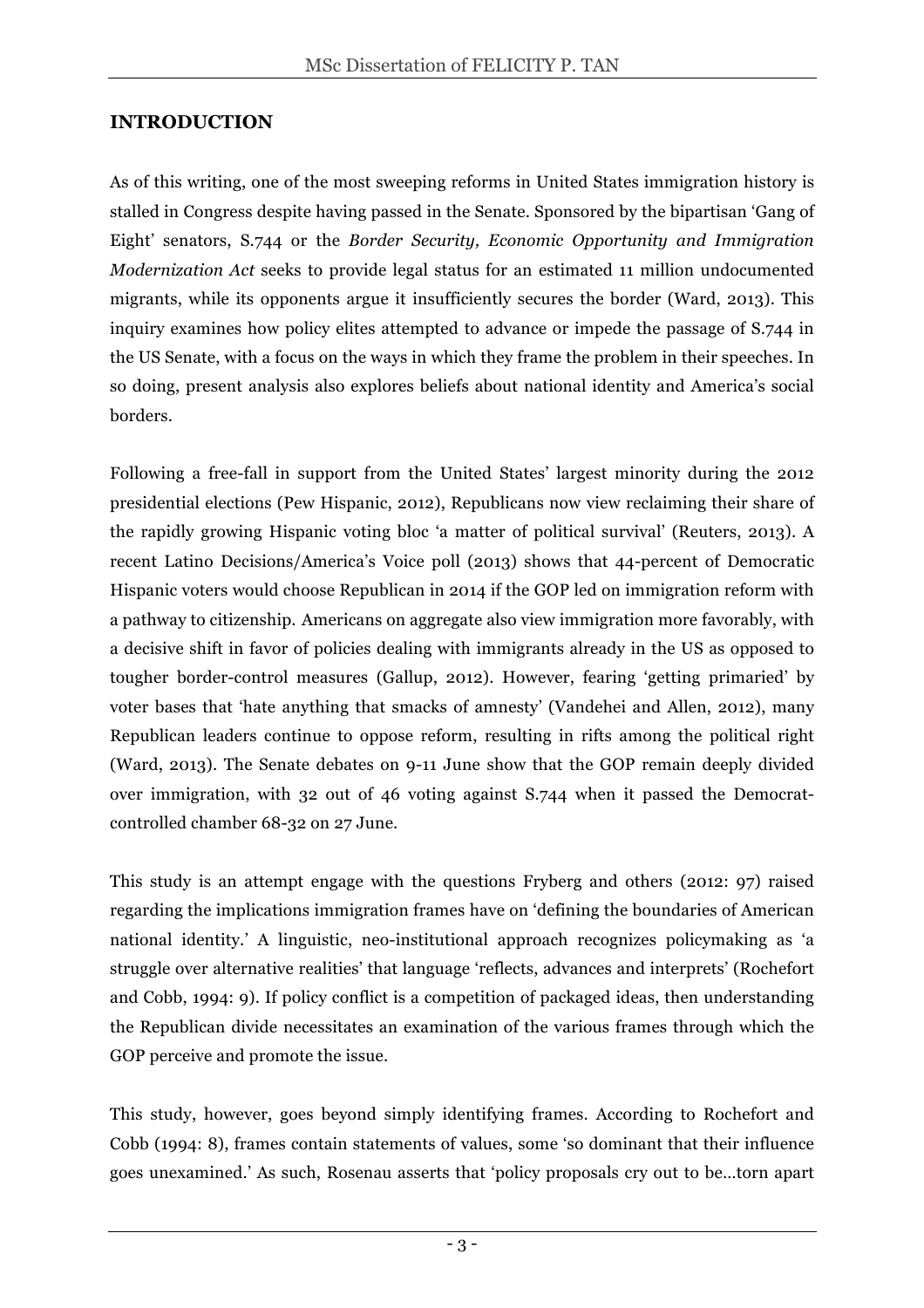from within' (cited in Rochefort and Cobb: 7). Yet previous research on framing the immigration debate has tended to focus on identifying news frames and their effects on public opinion  $\frac{1}{1}$  or how they impact Washington politics. <sup>2</sup> While these studies make significant contributions to understanding the immigration debate, the frames themselves are taken at face value, leaving their role in reflecting and directing beliefs about 'who gets to be American' unexplored. Present analysis thus aims to dissect the frames themselves as they carry latent meanings that can reform or sustain the status quo.

Specifically, this inquiry will examine the various ways the Republican Party conceives of immigration as a social problem, under the assumption that problem definitions contain certain beliefs and guide preferred solutions that if enacted, have bearing on social organization. Stone (1989: 293) posits that the 'policy tug of war' is a result of conflicting problem definitions – causal attributions in particular – more so than the 'blunt instruments of elite control' (Baumgartner and Jones, 1991: 1050). In other words, disagreement over policy measures is fundamentally a conflict about who or what is to blame for social conditions that are deemed problematic. Policymaking as a 'function of the perceived nature of the problem' is shaped by cultural values (Rochefort and Cobb, 1994: 4) but at the same time 'involves strategic efforts to manipulate the understanding of reality' (Baumgartner and Jones: 1049). Taken together, policymaking possesses a political sociological function that can reveal and construct perceptions of political identities and relationships.

This paper begins by exploring the theoretical foundations of causal attribution theory and, by applying it to the ongoing debate on US immigration reform, situates it firmly within the field of political communication. Using an emerging approach to narrative analysis particular to policy texts, the inquiry will systematically examine how causality is framed in political speeches, because their narrative form renders them promisingly rich in meaning-making. Finally, the findings aim to contribute to an understanding of social relations based on what is here termed *causal issue framing*. This study hopes to illuminate cultural assumptions and interpretations of the American identity, as well as mechanisms of exclusion in what is traditionally considered a nation of immigrants.

 $\overline{a}$ 

<sup>1</sup> See Nelson, 2004; Dunaway *et al.,* 2010; Hayes, 2011; Knoll *et al,* 2011

<sup>2</sup> See Suro, 2009; Westen, 2009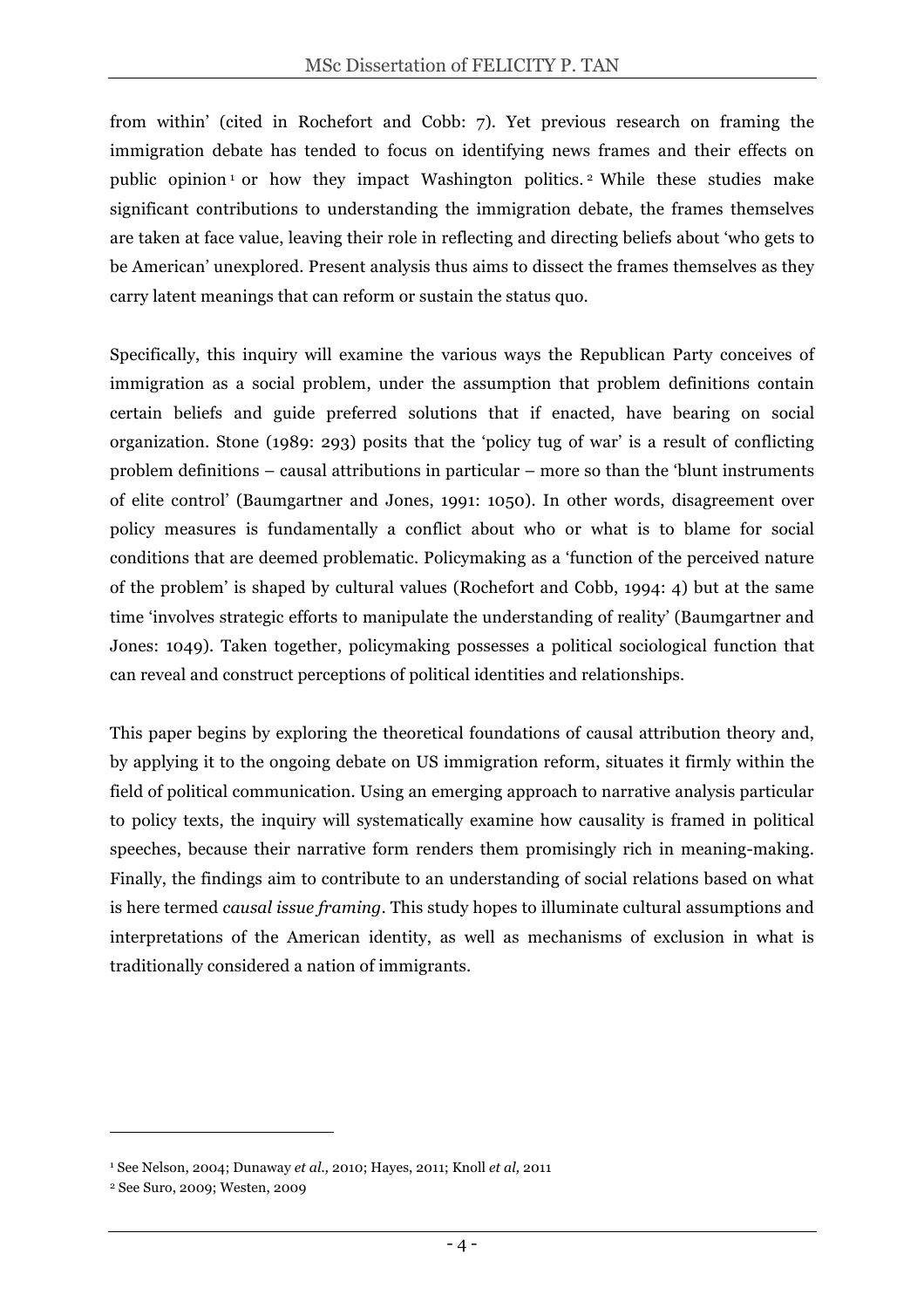## **THEORETICAL CHAPTER**

Despite or because of the United States' history as a nation of immigrants, reforming US immigration policy has long been characterized by intense debates and political deadlock, leaving Americans today 'as conflicted as ever about [their] historical identity' (Ewing, 2012: 7). Contained in 'rival claims about the causes, dynamics and effects' of immigration (Boswell *et al.*, 2011: 1), immigration policy debate has consistently featured talk of race, culture and ethnicity, shaping and reshaping the face of American society for nearly two centuries (Bailey, 2013; Martin, 2013). This chapter discusses how the discursive construction of 'the immigration problem' in the policy sphere can conceal, reveal and actuate beliefs about what defines 'American' and delineates its social boundaries.

## **The Politics of Policy Perception**

The 'neo-institutionalist turn' in policymaking emphasizes the production of ideas that compete in a politically charged arena, where frames drive the debate and influence decisionmaking (Boswell *et al.,* 2011: 1–2). Predicated on a confluence of factors, policy change typically occurs during episodes that Baumgartner and Jones (1991) have termed "punctuated equilibrium," when the policy pendulum swings from stasis and creates potential for dramatic paradigm shifts, as appears to be the case with S.744. Wood and Doan (2003: 641) postulate that such shifts occur when the 'social interpretation of a condition' changes. That is, when the cost of tolerating a condition is thought to outweigh its benefits, individuals mobilize against it. Crucially, these interpretations are subject to manipulation. As Bovens and others (2008) argue, what matters in policymaking is not actual consequences but the political construction thereof.

## *Problems and causality in policy conflict*

The power to define issues and 'make definitions stick' is key to policy practice (Hajer and Laws, 2008: 252). As Ezrahi (1980: 112) explains, policy conflict goes deeper than the public wrangling over potential impacts:

Political considerations are not confined to the substance of policies chosen, but are present in the decisions about what problems and conditions are to be dealt with. The identification of problems, like the policies…devised to deal with them, are as seen as part of the pursuit of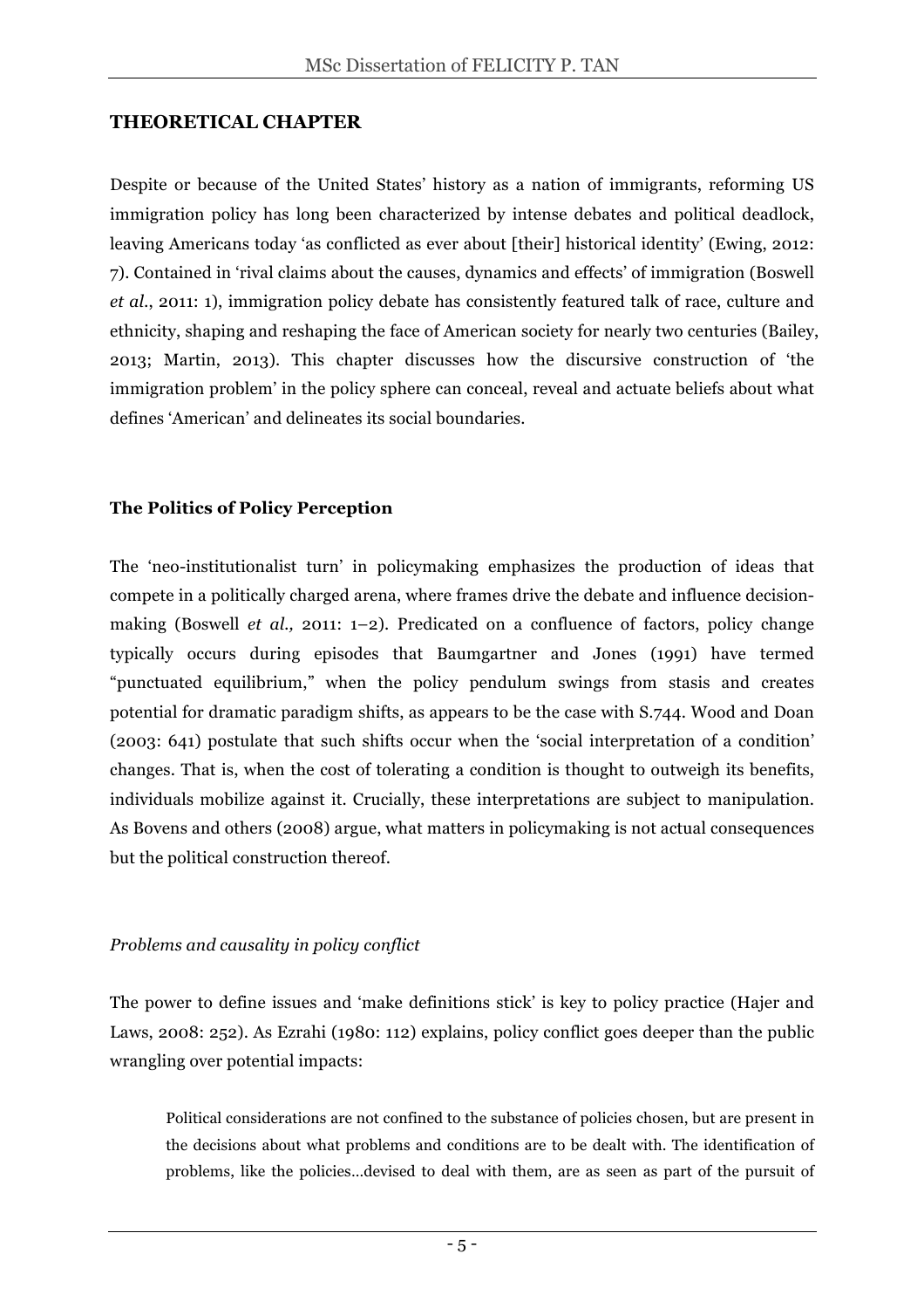political objectives…. [Their] very selection and definition…are often means to win support, divert public attention from other problems, and express certain political commitments.

To make sense of policy conflict, then, Wood and Doan (2003: 640) argue that 'how and why conditions become defined as public problems' at the outset must first be understood. Problems are not simply 'out there' waiting to be identified, but strategically defined by political actors to elicit salience and support in advancing their own agendas (Baumgartner and Jones, 1991). In this way, policymaking is a strategic contest 'to manipulate the understanding of reality' so as to reinforce policy positions, with problem definition as the organizing axis (Baumgartner and Jones: 1049). Policy elites are thus, in Spector and Kitsuse's words, 'claims-makers' (cited in Rochefort and Cobb, 1994: p.6) who help constituents make sense of phenomena and circumscribe their response options.

While problem definition initiates the sense-making process, assigning blame for the problem forms the 'crux of public discourse' (Lawrence, 2004: 58). Causal attributions are 'beliefs about what causes a social problem' (Niederdeppe *et al.,* 2011: 297). Stone (2012: 225) contends policymakers make a political choice 'about which causal factors…to address' that once decided become 'the linchpin to a whole set of interdependent propositions that construct [the issue's] edifice' (Rochefort and Cobb, 1994: 16). Linking participants' perceptions of responsibility with their social motivations, Weiner (in Niederdeppe *et al.*) concluded that rejection or support for policy depend on these causal attributions, moderated by their political ideology and worldviews. For instance, key points of contention in recent debates are whether illegal immigration is caused by lax border security or responds to market conditions, whether migrants help or harm the economy, and whether they are a risk to national security. Following Weiner's logic, the causal theory that prevails will determine if policy outcomes favor restrictive measures advocated by conservatives, or adopt a liberal approach and streamline migrant opportunities. Indeed, the multidimensionality of an issue, not least in immigration policy, enables actors to highlight aspects 'on which they enjoy a partisan advantage' (Jerit, 2008: 4).

## **Frames: making policy meaningful**

How policy actors articulate issues can powerfully shape action. Their ideas are expressed in the language with which they frame the issue, enabling participants to 'locate, perceive, identify and label occurrences within their life space' in ways that guide their response to the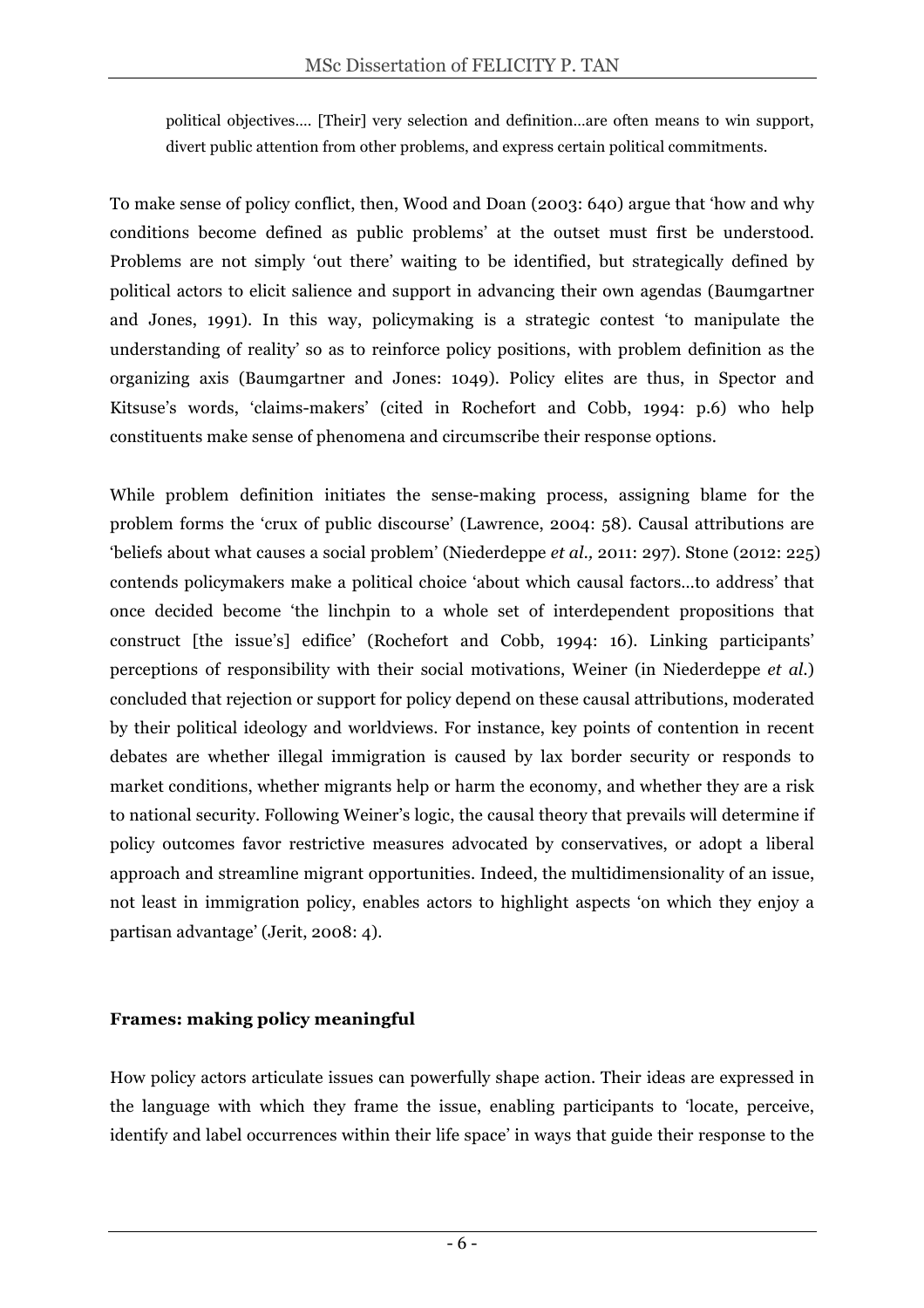policy option presented (Hajer and Laws, 2008: 257). According to Entman (cited in Lee and Chang, 2010: 71):

To frame is to select some aspects of a perceived reality and make them more salient…to promote a particular problem definition, causal interpretation, moral valuation, and/or treatment recommendation.

*Issue frames*, then, 'emphasiz<sup>[e]</sup> a subset of potentially relevant considerations' (Lee and Chang, 2010: 71), thereby directing attention to those attributes, and shaping policy beliefs for the purpose of mobilizing support (see also Benford and Snow, 2000). For Goffman (1974: 21), however, framing forges an even deeper connection between speaker and audience: not only do frames provide context for understanding particular perspectives, they render 'what would otherwise be a meaningless aspect…into something meaningful.' Following Goffman, Nelson (2004: 584) proposes that frames' 'signature action' is claiming the 'special importance of a value' that resonates with the public. As with problem definitions, frames are not simply 'out there.' They not only help participants make sense, but '*are* the sense we make [emphasis mine],' highlighting certain aspects while relegating others to the background and 'binding together' features into 'coherent and graspable' patterns (Hajer and Laws, 2008: 259). Policy conflict is thus inextricably enmeshed in the 'politics of signification' (Benford and Snow), wherein framing enacts not only sense-making but meaning-making.

## *Frames in culture*

The meaning-making power of issue framing can be expounded by Giddens' (1984) structuration theory, in which perceptions are realized through the continual interplay between agents and social structures, the latter being codes of signification through which meaning is constituted. Frames, furthermore, are socially produced: 'semantic collaboration' between speakers and audiences establishes an 'effective meaning [without which] utterances…have no intrinsic communicative status' (Jamieson, 2001: 324). Meaning is thus negotiated in a dialogical process of production, consumption and re-production (Silverstone, 2005), such that 'public reason' over policy direction emerges from 'communicative interaction' (Simon and Jerit, 2007: 254).

In the policy sphere, however, where the 'movement of meaning' (Fairclough, 2003: 30) originates is contested. Gamson (2001) suggests that in strong democracies, public deliberation forges a consensus that government later executes, whereas Baumgartner and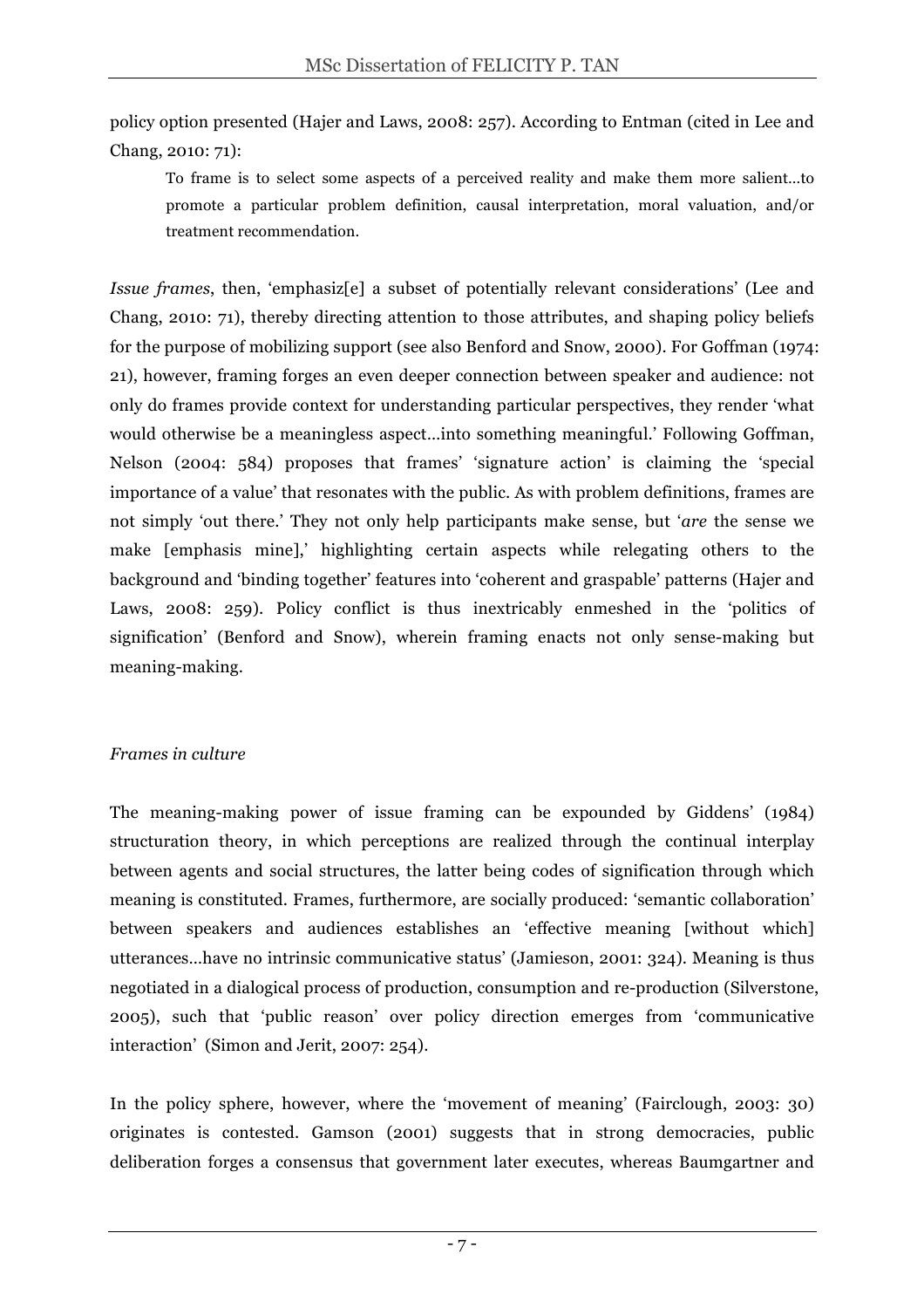Jones (1991: 1051) argue that the public 'often come into the [policy] process following elite debate and respond to symbols generated during the elite conflict.' Immigration policy research in the last decade shows that the connection between public opinion and legislation is weak, but strengthens when 'demagogic political actors *elect to mobilize* [emphasis mine] popular xenophobia' to support restrictive policies (Fetzer, 2011: 1s5). This suggests that issue frames deployed in policy debate are 'not above people but among them' (Van Gorp, 2010, p.89), drawing from and contributing to a 'social cognition' (Van Dijk, 1993) that organizes attitudes toward immigrants and immigration.

Policy actors seeking support for their solutions must thus tap into *frames in thought –* a pre-existing 'set of dimensions' that affect evaluations – in order to produce *frames in communication*, or articulations that 'organize everyday reality by providing meaning…and promoting particular…interpretations of political issues' (Chong and Druckman, 2007: 106– 107). While meaning may be 'in the people' (Jamieson, 2001: 325), policy actors actively mediate culturally embedded frames-in-thought and empower these cognitions by actually using them in frames-in-communication (Van Gorp, 2010). Political elites therefore have the power to produce frames that persuade: they are key agents in the mobilization of bias. In their ability to 'texture' meaning (Fairclough, 2003: 12), they can generally lead the public but are nonetheless constrained by culturally available frames (Elliott, 2005; Simon and Jerit, 2007).

## *Causal issue frames*

The literature strongly suggests, however, that communicative frames do channel reactions, particularly when they isolate causal agents. D. Stone (1989) posits that attributing blame is the most powerful positioning strategy in policy conflict, noting that how an actor chooses to portray an issue can substantially affect beliefs about what – or more compellingly, *who* – is to blame for the problem as they define it. According to Sayer, actors explain the causal links by 'postulating and identifying mechanisms…capable of producing' the problem (cited in Stones, 2012: 6). In elaborating the 'structuration' of such frames, Stones (2012: 6) notes that phenomena become more meaningful once conceptualized 'as already being caught up in the flow of the positioned-practices of variously located actors and their relations.'

Thus, by constraining 'the range of…"reasonable" solutions and strategies' (Benford and Snow, 2000: 616), *causal issue framing*, as it were, links worldviews and ideology to what Sabatier and Jenkins-Smith call 'secondary beliefs' about policy implementation (cited in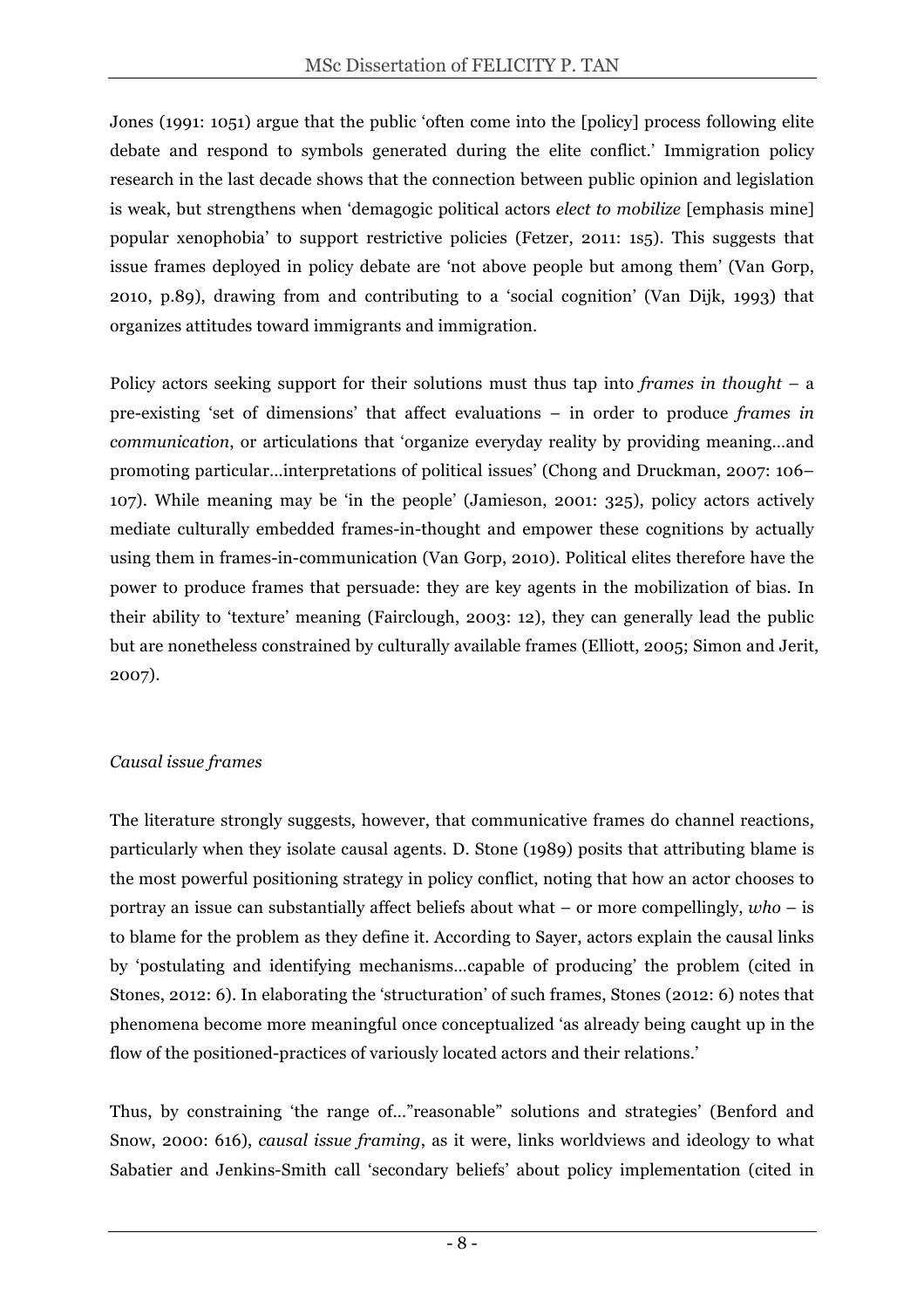McBeth *et al.*, 2007: 89), paying special attention to agency. In analytic terms, *diagnostic framing*, or the 'identification of the source of causality, blame and/or culpable agents,' is strongly correlated to *prognostic framing*, 'the articulation of a proposed solution' (Benford and Snow: 615–616). Frames are thus 'normative-prescriptive stories,' or 'organizing framework[s of] understanding' that narratives weave into a 'collective centering' of policy choices (Hajer and Laws, 2008: 256–257). That is, 'causal stories' (Stone, 1989) advance causal issue frames, using the latter as 'underlying structures of belief[s]' about how the world ought to be, thereby constructing realities and connecting them to policy action (Boswell et al., 2011: 4): in the immigration debate, to welcome or to build walls. By this logic, framing the cause of the immigration problem in relation to the nation's social constitution would trigger policy responses dependent on the beliefs used to invoke a particular interpretation of identity or social order.

#### **Debating immigration**

#### *Policy perception revisited: narratives, discourse and society*

Treating the policy sphere as site where interpretations of a phenomenon compete (i.e., through causal issue frames) produces a social constructivist, 'linguistic account' of policymaking, in which actors build 'an image of the world that is acted upon and constitutes the world at the same time' (Hajer and Laws, 2008: 264). Because these interpretations already circulate in the social realm, they are in effect *discourses* that guide discussion about the issue and are furthermore institutionalized in social practices (Hajer and Laws). It follows, then, that more fervid debates involve more divergent popular discourses, which Hayes (2011) makes evident in his research on 'welcoming' and 'restrictive' frames employed in recent immigration debates. Coinciding with Lawrence's (2004: 54) assertion that frames are merely 'anchoring poles in a continuum of discourse,' Patterson and Monroe (1998) re-orient the locus of competition to narratives, such that *political narratives,* strategically constructed and shaped in the pursuit of popular support, become the 'lifeblood of politics' (Shanahan, McBeth, *et al.,* 2011: 374). Shenhav (2006) defines political narratives as discourses emerging from political settings or contain themes considered political, such as power relations and collective decision-making. Crucially, he sees them as necessarily products of perspectives: they originate and conclude in particular viewpoints. As such, political narratives are 'loaded' with embedded meanings, and framed within the constraints of existing beliefs and cultural assumptions (Feldman *et al.,* 2004: 150).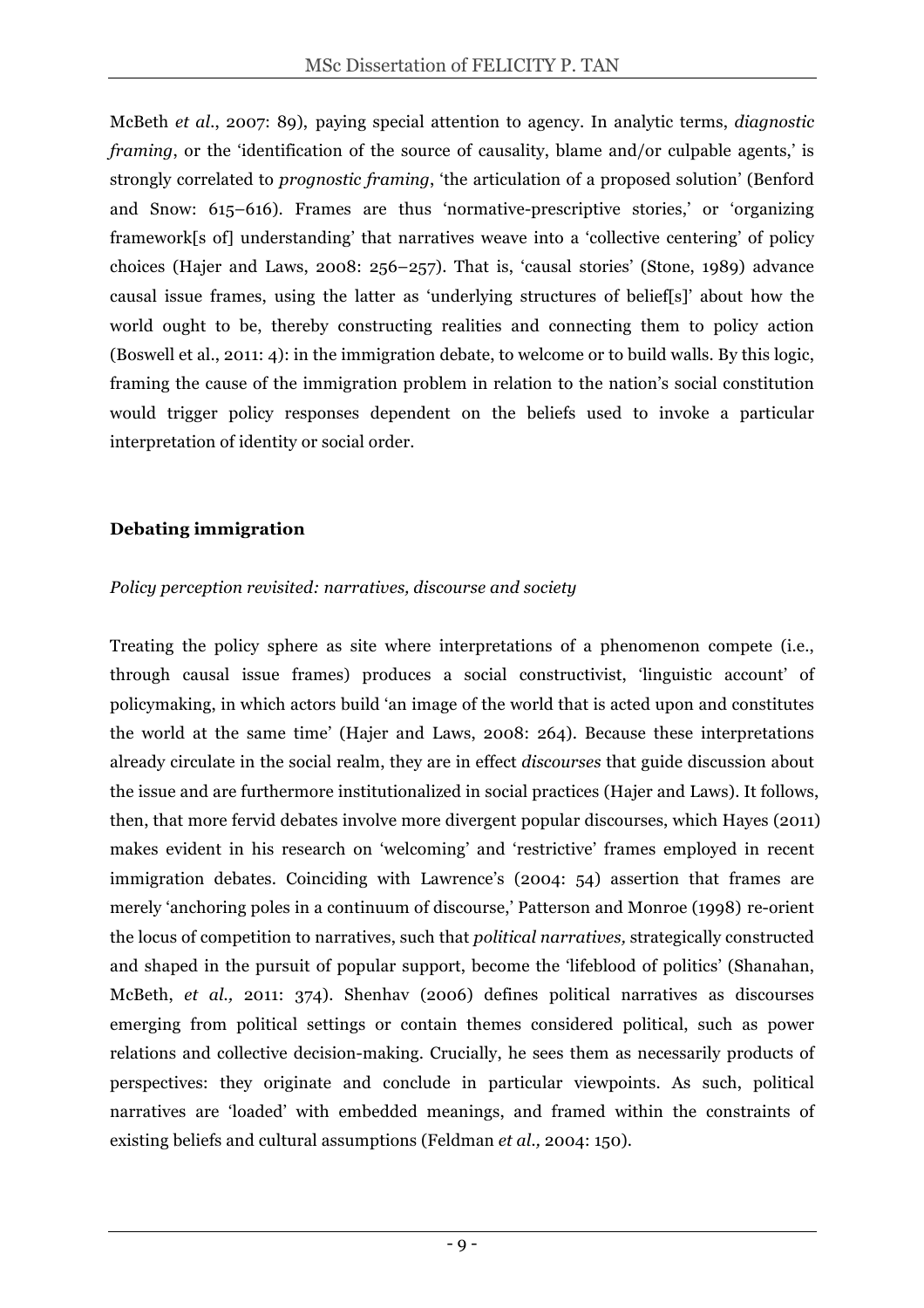Narratives draw on ideology and at the same time have ideological effects. Policy actors can use them to maintain the status quo or 'transform…the wider culture' (Elliott, 2005: 50); either way, as social discourses they reflect the basic aims and values of certain social groups. Political narratives are thus fundamentally about the struggle for dominance and hegemony, whereby power is achieved when one group manages to impose their way of thinking on the rest of society (Matheson, 2005; Hajer and Laws, 2008). These beliefs are embedded in a 'primary social framework' (Goffman, 1974) through which the group understands social organization, perceptions that are in turn enacted in public discourse (Jones, 2009). In the immigration debate, then, narratives have the power to structure social relations in ways that bound citizenship, 'shifting and blurring' (Jones, 2009: 189) as competing frameworks reify pre-existing interpretations (Mouffe, 1992).

## *Citizenship: Stories of the Self and Other*

Talk of immigration cannot avoid talk of nation (Lynn and Lea, 2003). Anderson famously defined nation as 'an imagined political community' (cited in Andrews, 2007: 195) whose collective identity Andrews (2007: 196) posits 'can be accessed through the stories it tells about [itself].' As Yuval-Davis suggests, identities are in fact 'stories people tell…about who they are' (cited in Andrews, 2007: 9). Drake (2010: 54) further proposes that identity is 'a social classification that can be imposed or claimed' by a group or individual and is thus contestable, negotiable, and open to re-evaluation. Citizenship is, in this sense, the legal recognition of a constructed identity, whose attributes change over time and according to socio-political configurations.

Crucially, identity formation depends on defining an Other, a '"constitutive outside"…that is the very condition of [the group's] existence' (Mouffe, 1992: 30). Notions of citizenship are no exception; they inevitably create insiders who benefit from legitimacy, and outsiders whose very exclusion gives meaning to membership (Stone, 2012). According to social identity theory, individuals tend to organize the world into *in-groups* and *out groups*, which can be reinforced by labels and ethnic cues such as 'illegal' or 'Mexican' (Knoll *et al.*, 2011). These identifiers carry 'a range of emotive, practical and moral connotations' (Drake, 2010: 55) invoked to defend the in-group's dominant status, and can consequently provoke intergroup anxiety (Knoll *et al.*).

If the politics of policy perception is value-laden, then narratives can build causal frames 'around exaggerations and outright lies playing on the fears and prejudices of the public'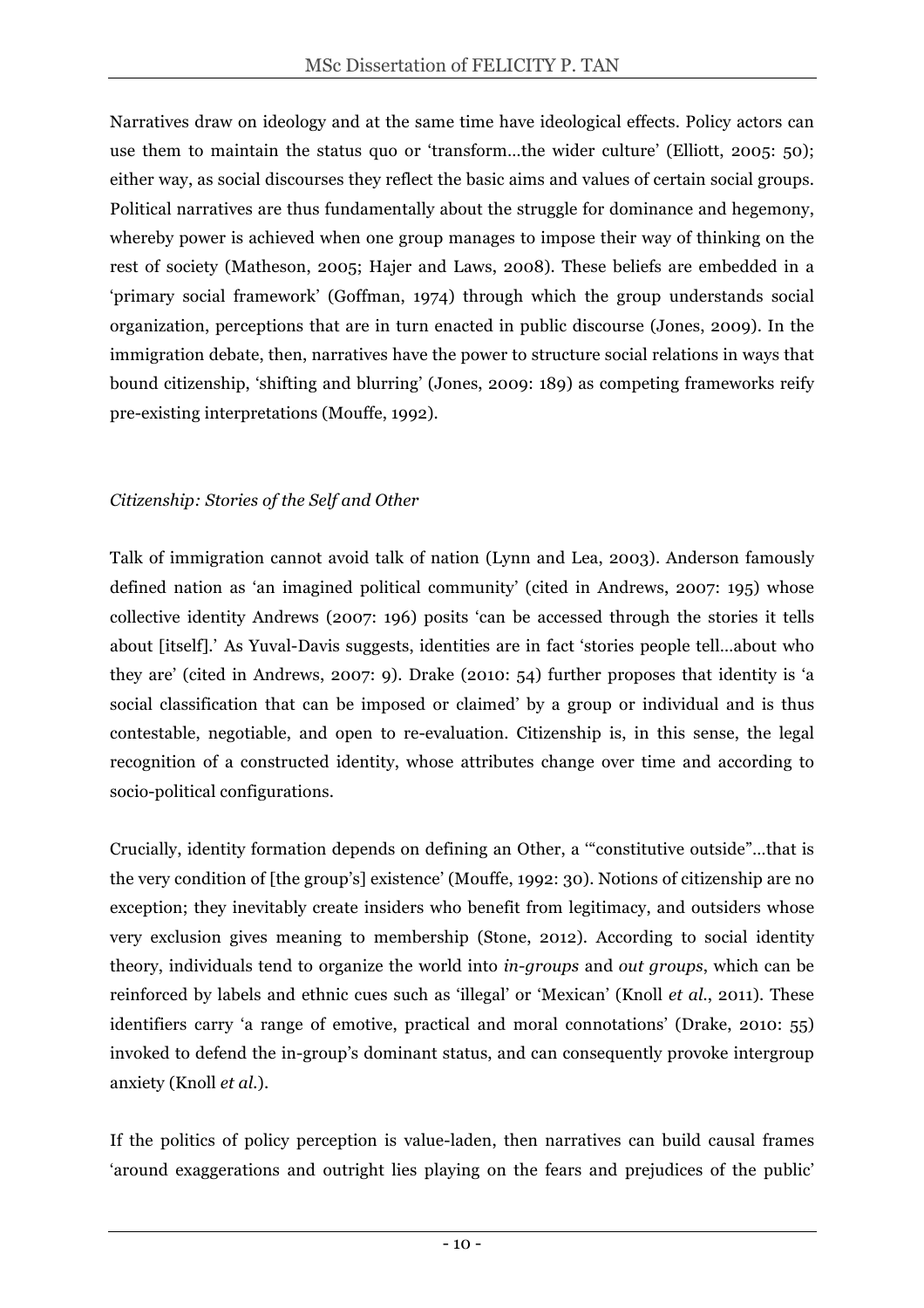(Chong and Druckman, 2007: 111). Integrated Threat Theory postulates that anxiety develops from realistic threats to an in-group's political and economic power, as well as symbolic threats that arise from 'perceived differences in morals, values [and] norms' (Stephan *et al.*, 2000: 241). While both can lead to prejudice, the latter subjective threat is most relevant to 'symbolic racism' wherein the out-group, due to the 'cognitive classification' attributed to them, is perceived to violate the moral status quo (Osborne *et al.,* 2008: 63–64; see also Stephan *et al.,* 2000). As Westen (2009: 13) notes, individuals do not easily empathize with those 'who do not share their language or…their culture.' Jost and others (2003: 349) attribute this inclination to a desire to 'minimize group conflict by developing…belief systems that justify the hegemony of some groups over others.' Narratives assist these attitudes by distilling certain understandings of political reality and therefore beliefs about participants' places in the world (Feldman et al., 2004), socially and, in the immigration context, territorially.

## *Ideology, identity and the question of immigration*

The ideologies embedded in narratives are key to constructing the physical borders and social boundaries that are at the heart of the immigration debate. Fairclough (2003: 9) defines ideologies as 'representations of aspects of the world' that shape societal arrangements and power relations. Policy narratives, then, preach specific interpretations of how 'the world ought to be' in an attempt to 'resolve the imbalance' precipitated by the perceived problem (Patterson and Monroe, 1998: 320–321). Causal issue frames anchor those interpretations. On the one hand a technically complex 'hard issue' that should theoretically attract low interest, immigration is simultaneously an 'easy issue,' a familiar, long-unresolved conflict that triggers gut responses (Nelson, 2004; Lee and Chang, 2010). Immigration, therefore, is what Rittel and Weber call a 'wicked problem,' where and disagreement on 'what the problem really is' make compromise difficult to attain (cited in Hajer and Laws, 2008: 251). In such cases, decisions become dependent on principles and belief systems (McBeth *et al*., 2007).

Although pivotal, ideology is only part of the persuasive formula in the immigration debate. At its core, immigration policy and the discourses surrounding it establish a bond between people and place, and in so doing, stir a 'reaffirmation of national identity' (Lynn and Lea, 2003: 426). Narratives play a key role here: they enable the expression of ideas of belonging and 'contribute to understanding[s] of the political universe' (Andrews, 2007: 2). The immigration debate thus represents a 'deep-seated conflict' over values as well as group interests (Boswell *et al*., 2011: 3). In their cultural cognition thesis, Kahan and others (2007)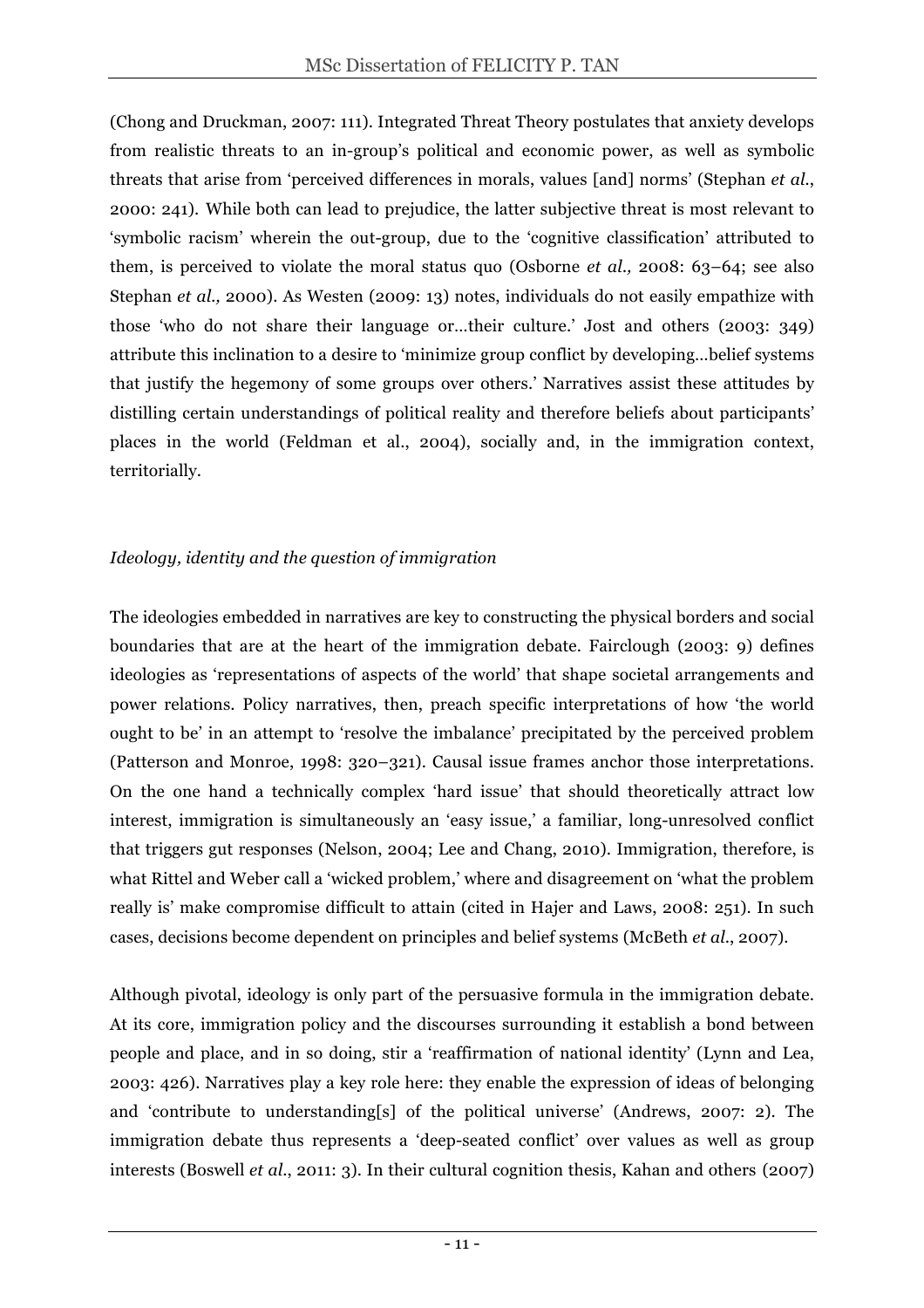assert that groups seek to protect their identities on the basis of perceptions of risk that are in turn informed by their core values. As discussed, narratives not only have the power to organize those understandings but also construct *relational* identities. Thus, facilitated by narratives, causal frames in the immigration debate anchor ideologically resonant meanings within policy positions, guiding participants in selecting identity-protective courses of action. At the heart of the debate over immigration reform, then, lies the question of who is in and who is out, and more precisely: Who is American?

## **Conceptual framework**

Defining 'American' speaks to more than mere belonging: when discourses that form the basis of policy draw boundaries on identity, they are legitimized and become legally enforceable. Thus, while following structuration theory, present analysis is also rooted in both social constructivism and constructionism. Together with a perception-driven, neoinstitutionalist view of policymaking, these approaches enable the inquiry to assume that causal issue framing is 'a deliberate act…to make others follow particular patterns of signification' (Hajer and Laws, 2008: 258), whereby policy elites 'in their role as narrators' can dominate, though not determine, discourse production in ways that have implications for policy output as well as the social (Hammer, 2010: 270). Two main concepts emerge: Hajer and Laws' *ordering devices* (2008: 252-254) conceptual tools that 'mediate between actor and structure' and capture how policy actors 'allocate particular significance' to their interpretations; and Lascoumes and Les Gales' *political sociological approach* (2007), wherein policy is translated from dominant values and beliefs about social relations, thereby transforming ideology into political reality.

## *The political sociology of policy*

The political sociological approach to policymaking postulates that ordering devices reify particular beliefs, and at the same time produce artefacts in the form of policy themselves. The social constructivist take on policymaking emphasizes the role of problem portrayal, and views political reality as 'an organized universe of meanings' derived from assumptions 'influenced by politics and power' (Bovens *et al.*, 2008: 326). Furthermore, as opposed to a strictly functionalist view of policymaking whereby measures are technical tools for meeting objectives, Lascoumes and Les Gales (2007: 3–4,12) contend that policy instrumentation is both product and producer of political effects: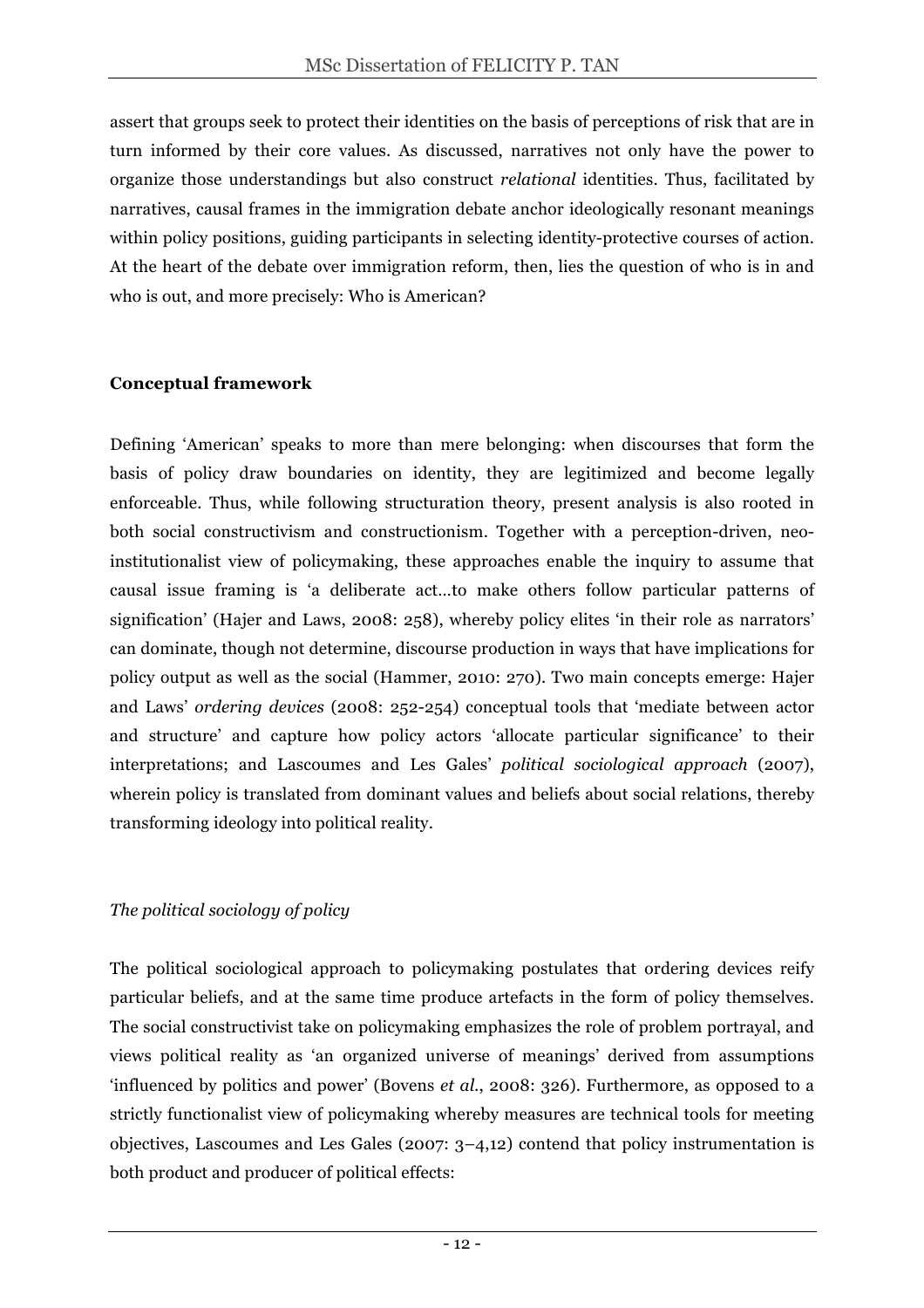Every instrument constitutes a condensed form of knowledge about social control and ways of exercising it, [thereby] organiz[ing] specific social relations…. They are bearers of values fuelled by one interpretation of the social…, set out values and interests protected by the state…, [and] direct social behavior.

From a social constructionist perspective, then, policies 'incorporate differentials of power' (Giddens, 1984: 31): by containing structures of signification, they possess a dimension of social organization that can be institutionalized, such as when policy is signed into law. Even when policy proposals fail, once they have entered the realm of discourse, their underlying beliefs

are transmitted through social institutions…and day-to-day interactions [that] quickly become part of everyday life…internalized as 'truth' or 'fact' [and] passed into the realm of 'common knowledge' (Lynn and Lea, 2003: 428).

## *Ordering devices*

Hajer and Laws (2008: 255–257) conceptualize these structures of signification as ordering devices: beliefs, frames and narratives. In the policy sphere, *belief systems* 'build societal explanations of policy' from a coalition of individuals with 'clearly defined and stable value preferences,' informing not only their choices but their associations. In other words, collective identities are bound together by the pursuit of core values, which produces a 'distinctive ordering' that bound social borders and illuminate an actor's 'search for a causal theory.' Belief systems are contained in *frames*, in ways that enable policy elites to meaningfully 'articulate and align' events with their causal theories.

Traditional framing analysis, however, focuses on the minutiae of word choice, 'foreclos[ing] any examination of the broader content' (Simon and Jerit, 2007: 256–257). A deeper analysis of causal framing thus requires examining a higher level of ordering, the *narrative*. Through emphasis, inclusion and exclusion, policy narratives are an elaborate form of framing that provide a web of 'evaluative commentary' on the perceived social problem and suggest 'recipes for change' (Feldman *et al.,* 2004: 148), prompting Boswell and others (2011) to term them as 'narratives of steering.' Present analysis therefore seeks to specifically investigate causal stories, which frame issues by explaining relationships of causality in a storyline that includes characterizations and justificatory statements, and woven through the 'symbolic convergence' (McGrath, 2007: 271) of perceptions between speaker and audience (see also Stone, 2012). Indeed, Hajer and Laws (2008: 255) propose that ordering devices help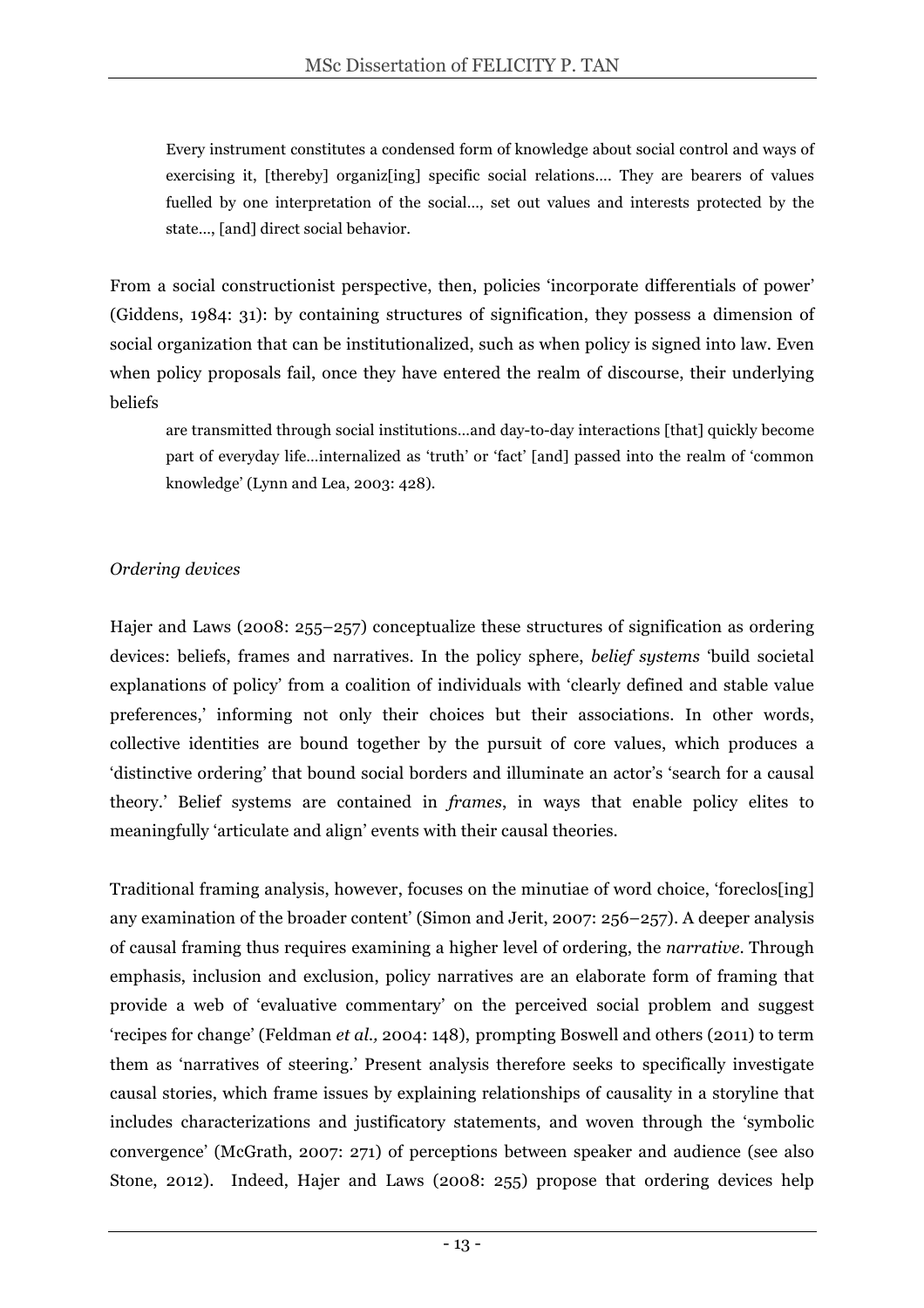explain social ordering by illuminating 'elements of exchange and coalition-building,' and how these are tied to policy action. As ordering devices, narratives can thus extract not only dominant assumptions, but as artefacts of structuration, can likewise reveal deeply embedded beliefs.

#### **Research question**

Following a political sociological approach, present analysis accepts policymaking as privileging certain actors and groups over others, 'ordered' through attributions of blame. These causal theories are framed through policy narratives that, in the context of immigration reform, promote particular notions of the national identity that not only speak to territorial borders but also social boundaries. This study further presumes that the 'invidious rhetoric' (The Economist, 2013) characterizing the debate over immigration reform results from competing interpretations of the underlying problem, themselves rooted in different understandings of what constitutes the American identity. Given that conflict over immigration reform is most palpable within the ranks of the Republican Party, this inquiry seeks to uncover:

- *1. What causal attributions do Republicans make to frame their policy claims?*
- *2. How do these attributions fit into beliefs about social boundaries and identity?*
- *3. What are the implications of these attributions to hegemonic relations, and what it means to be American?*

By exploring the causal frames embedded in policy narratives, this paper hopes to empirically converge theorizations of policy perception and causal attribution in policy studies to structuration and framing theories located in political communications scholarship. Furthermore, the findings hope to make explicit the underlying assumptions behind the conflict over immigration reform, thus contributing to an understanding of how immigration rhetoric is not only politically divisive, but can likewise shape social boundaries and what defines 'American' in the 21st Century.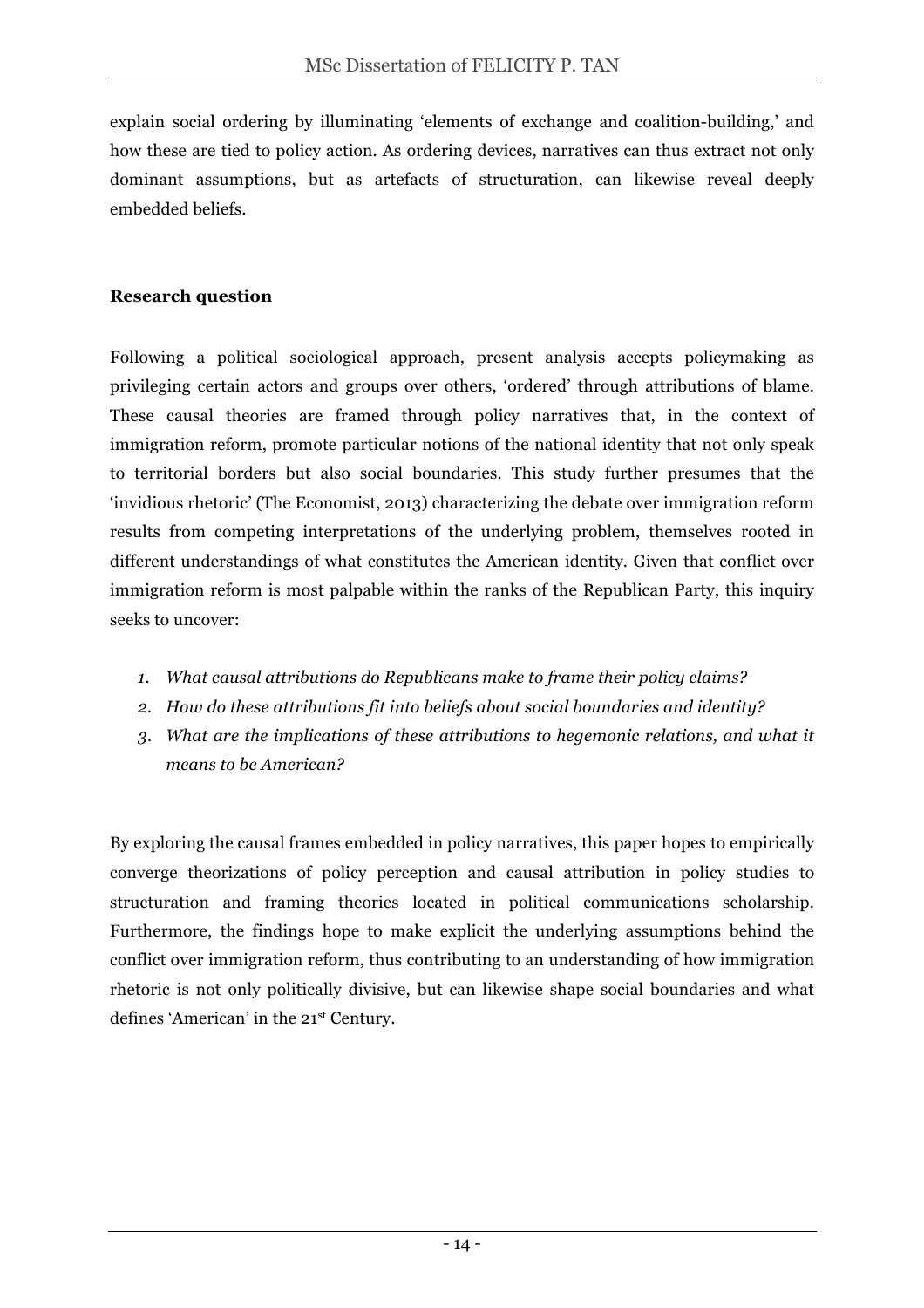#### **METHODOLOGY**

This study explores causal issue frames employed in the debate over immigration reform as embedded in policy narratives, with a special interest in how American identity is conceptualized, potentially carving social boundaries. Present analysis takes a top-down perspective, given that elites 'have special access to discourse' and therefore leverage in promoting their 'preferred social cognitions' onto the 'public mind' (Van Dijk, 1993: 255,280). A narrative approach to Critical Discourse Analysis (CDA) was therefore applied to political speeches, the 'rhetorical scaffolding' upon which policy actors launch their interventions (Grube, 2010: 565), which, as acts of 'public persuasion on public issues' (De Landtsheer, 1998: 3), are expected to contain fuller steering narratives than other genres. This chapter details the rationale for methodological selection as well as its limitations, and outlines the procedures for data selection and analysis.

#### **Research strategy**

This inquiry has advanced the claim that policies are 'translations of beliefs' communicated through narratives (Shanahan, Jones, *et al.,* 2011: 540); yet as Nisbet (2010: 46) points out, policy studies have tended to overlook 'latent meanings…directly applicable to understanding' policy issues. It is therefore important to analyze not only the functional outputs of policy, but the meanings embedded in the narratives used to frame the issue, and to furthermore ask as Rochefort and Cobb (1994: 9) exhort: 'who is speaking, and to what end?' So while policymaking is inseparable from the public, present analysis takes Van Dijk's (1993: 250) critical approach, focusing on 'elites and their discursive strategies for the maintenance of inequality,' whether deliberate or inadvertent. Moreover, even when taking a government-responsiveness view of decision-making, Shanahan, Jones and others maintain that public-driven opinions will be reflected in elite narratives.

CDA is thus a natural component to a political sociological analysis of policymaking. Qualitative methods, because they seek to shed light on the cognitions influencing the decision-to-action process (Elliott, 2005), are especially suited for examining policymaking as a politics of perception. Particularly, CDA's Foucauldian roots, in which discourse is seen as irreducible from social relations and identity, enables the examination of ordering devices in the 'exercise of social power' (Van Dijk, 1993: 249) by extracting linguistic representations of the social world that can then be identified as performing a political function, not the least as 'agent[s] of cultural or racial domination' (De Landtsheer, 1998: 10; see also Matheson, 2005). Indeed, Stone (2012) argues that analyzing policy demands an examination of its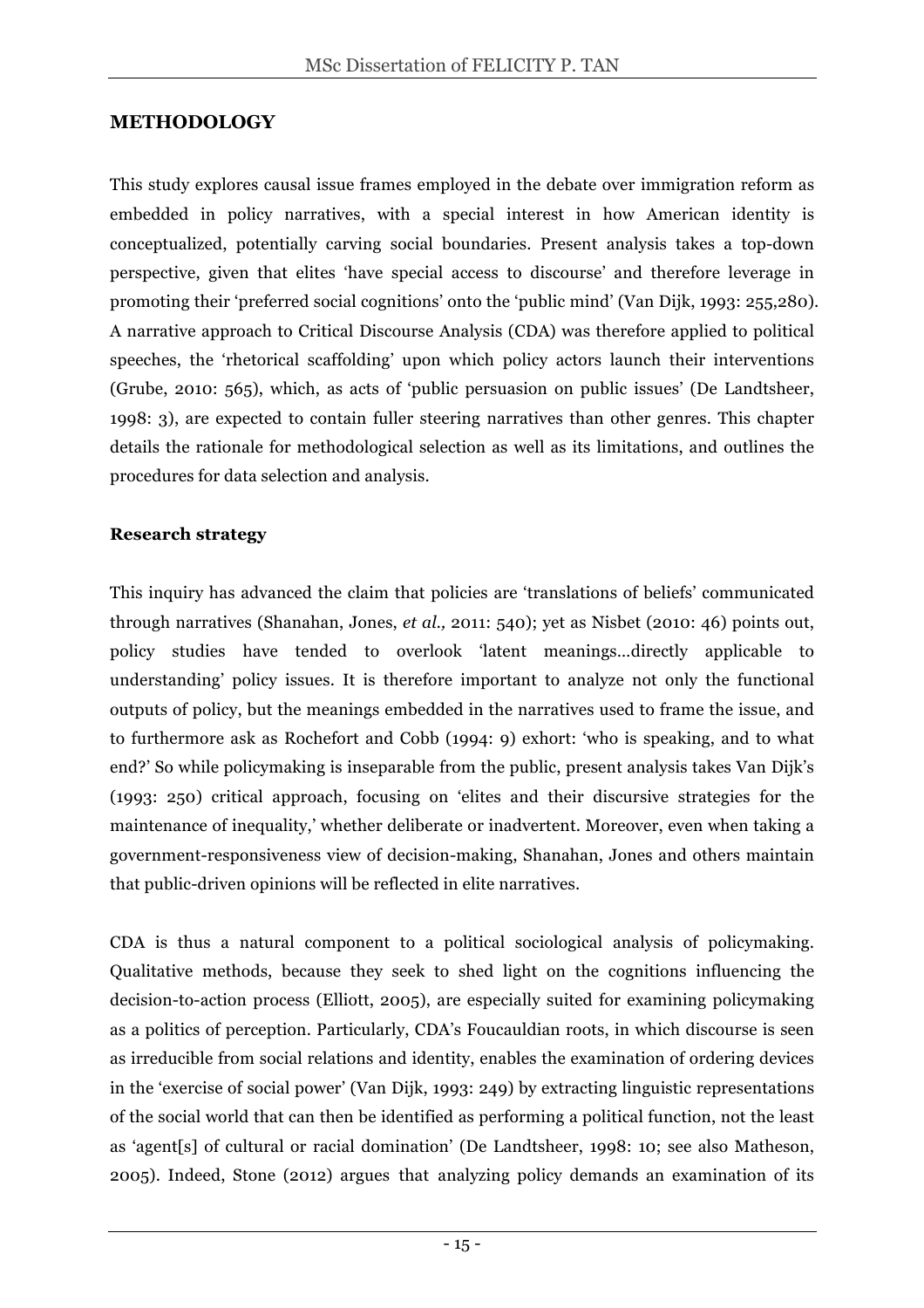mechanisms of inclusion and exclusion, which CDA directly addresses in seeking to unwrap the ideologies that 'reflect the basic aims, interests and values' of social groups as embedded in political discourse, and how such discourse in turn organizes social attitudes and interactions (Van Dijk, 1993: 258; Patterson and Monroe, 1998).

If CDA is fundamentally a critique of dominant discourses and their influence on socially shared ideologies, narrative analysis is a subset thereof, given its preoccupation with 'conscious as well as unconscious meanings' (Andrews *et al.*, 2008: 3). Specifically, Narrative Policy Analysis (NPA) 'gets at the "why"' of policy opinion (Shanahan, Jones, *et al.,* 2011: 250). By uncovering the tactical selection of such 'culturally embedded' (Van Gorp, 2010) values and goals in the strategic advancement of policy positions, NPA can help researchers understand 'complex policy controversies' (Hajer and Laws, 2008: 260). Employed here as a variation of framing analysis, NPA can examine 'latent aspects' and 'internal structures' of meaning connected to the 'web of culture' in which the narratives are produced, thus not only uncovering the 'taken-for-granted beliefs' circulating in society (Reese, 2010: 20–21,25), but also crucially suggests the ways policy actors navigate these 'cultural maps' to bring their proposed interventions 'within the horizon of the meaningful' (Matheson, 2005: 18). In this way, a critical narrative approach delves into the threads, the weavers and 'their contribution to the cultural fabric of society' (Elliott, 2005: 51).

## **Limitations**

While NPA is useful in analytically deconstructing ordering devices, Fairclough (2003) warns that the meaning-making process itself is difficult to access without complementary audience-side research, which this inquiry is unable to perform due to resource constraints. It is thus important to consider that this analysis cannot differentiate between how society understands the issue in theory versus in practice, and that conclusions made herein are 'inevitably partial' (Fairclough, 2003: 14). Indeed, any CDA-based interpretation is 'provisional' because researchers are inevitably colored by their own 'intellectual biography' (Elliott, 2005: 154). In this way, researchers are themselves narrators positioned within a perspective such that they are involved in mediating particular interpretations just as the policy actors they seek to critique are involved in mediations of meaning (Elliott; Gready, 2008; Andrews, 2008).

On the other hand, because they are necessarily products of perspectives, political narratives are uniquely useful in engaging with patterns of meaning-making (Shenhav, 2006). Shenhav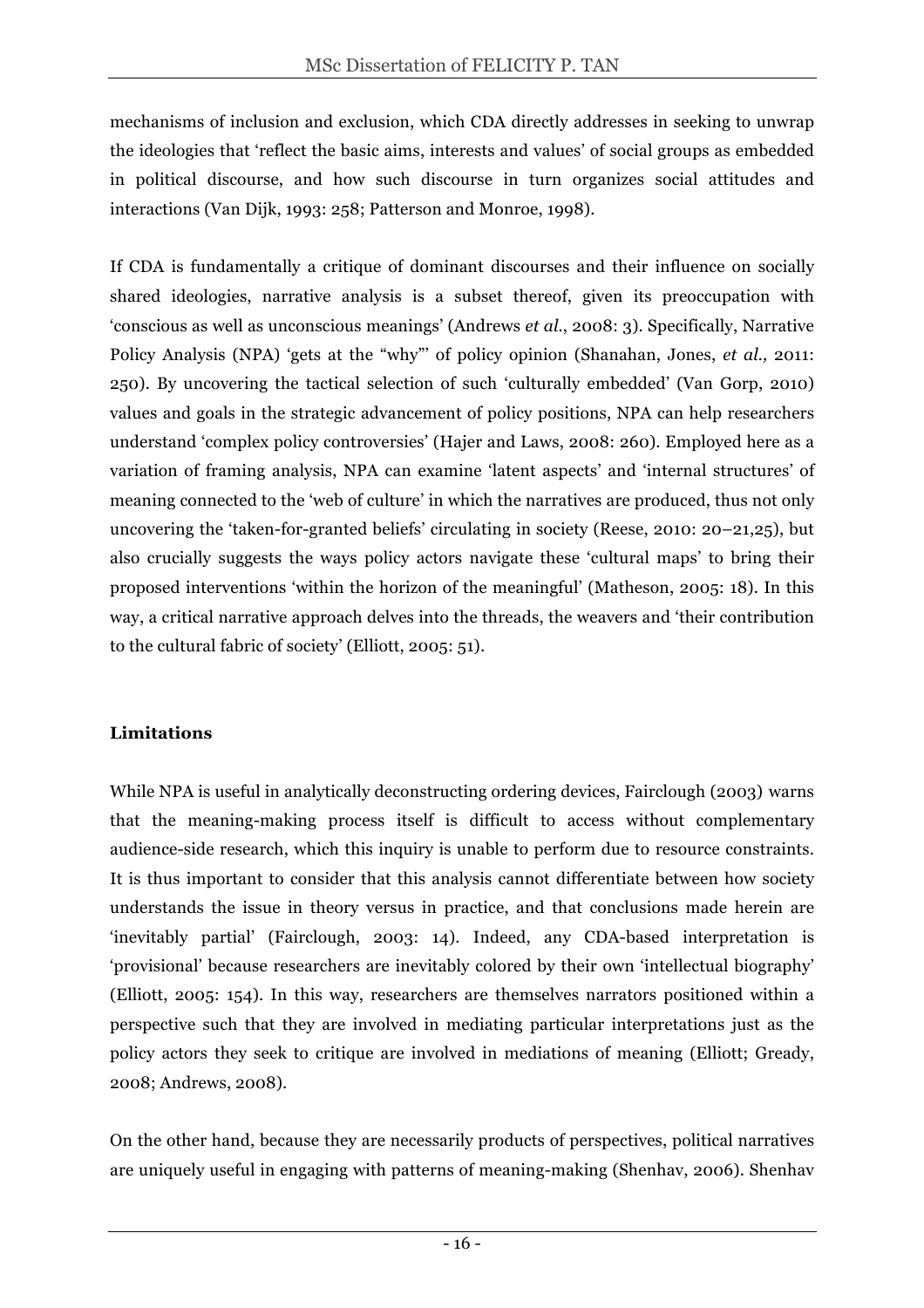asserts that the 'political realities' narratives represent can never claim to form an exclusive truth. Consequently, narrative analysis is not concerned with external validity nor does it need to verify internal consistency (Hajer and Laws, 2008; Feldman *et al.,* 2004). Following Elliott's (2005: 148) advice then, this inquiry does not aim to 'impose immutable or definitive interpretations…[nor] challenge meanings,' but attempts to expose rather than uphold beliefs taken-for-granted in the 'hegemonic tales' surrounding immigration.

#### **Analytic framework**

Present analysis employs a modification of the *Narrative Policy Framework* (NPF), a nascent form of critical NPA that enables the study of policy debate by capturing the 'socially constructed elements' to which 'actors ascribe meaning' (Shanahan, Jones, *et al.,* 2011: 536). NPF focuses specifically on the narratives deployed to solicit public attention and support, seeking to understand the ways these 'contain beliefs [and] mobilize citizens' (Shanahan, Jones, *et al.,* 2011: 540). Unlike CDA, however, NPF is ultimately interested in the deployment of ideologies in influencing policy outcomes rather than broader social implications. A modified framework was tested on immigration speeches to accommodate the latter concern while disregarding components relevant only in assessing autonomous effects (Tan, 2013). The pilot successfully extracted identity construal and furthermore confirmed that problem definitions are intricately linked to causal theories such that the latter are elaborations of the former. The pilot's weaknesses in assessing implicit assumptions and group formations have been addressed in the final coding frame applied in this study.3

A social constructivist approach to policy analysis requires illuminating the 'discursive space' of policy conflict; specifically, what is discussed and what goes unnoticed (Hajer and Laws, 2008: 260). In analytic terms, these are descriptive variables and critical evaluations scrutinized over three levels:

#### *1. Narrative Structure (micro)*

Basic narrative structures such as plotlines constitute the micro-level units of analysis. Plots, however, are more than just the rise and fall of action; they express causality by linking *problems* and *solutions* to *characters* (Elliott, 2005; Shanahan, Jones, *et al.,*  2011), who are cast in 'Proto-Roles' as agents or passive receivers of causality (Chilton,

 $\overline{a}$ 

<sup>3</sup> See Appendix A (Coding Frame)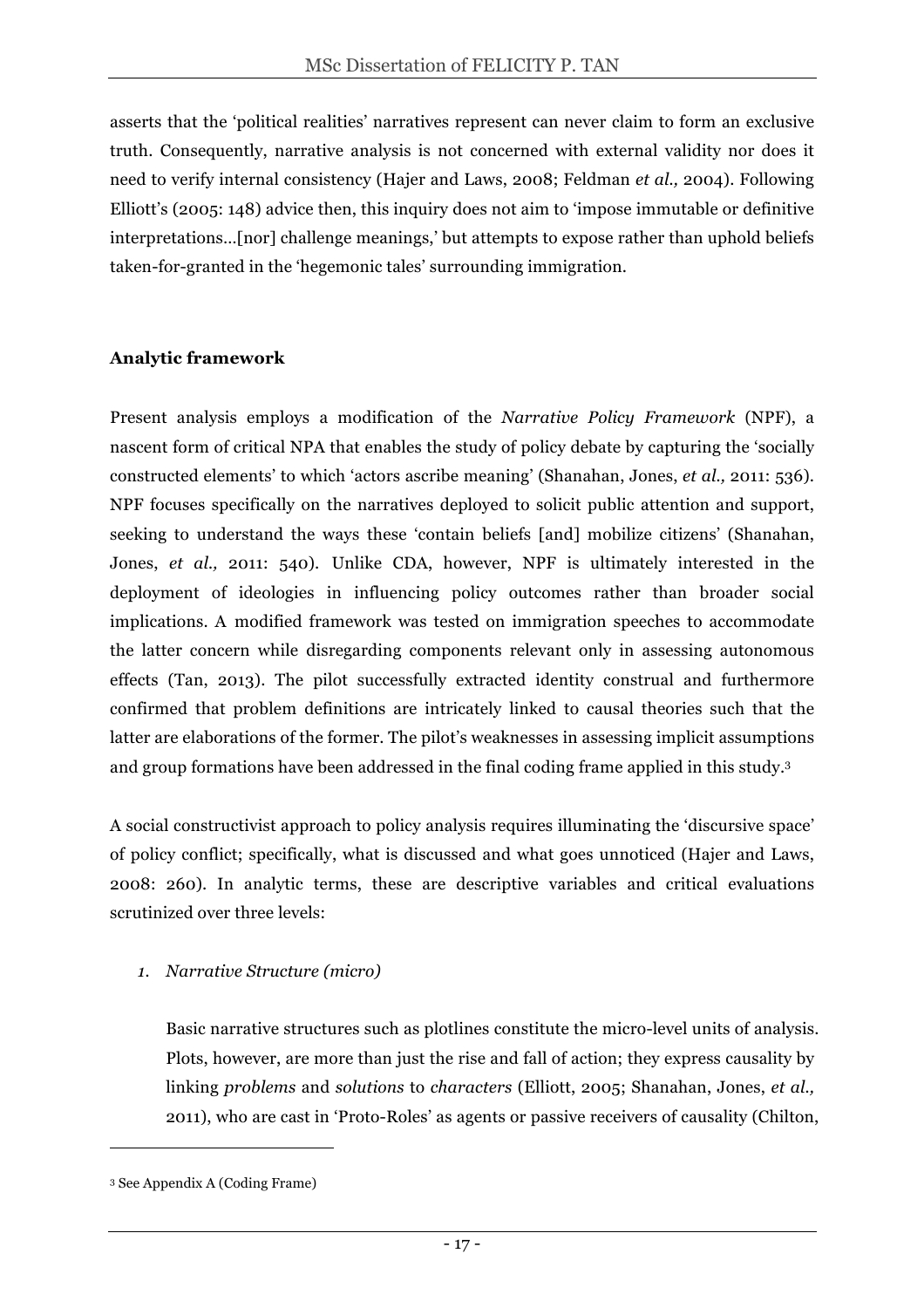2004: 53–54). In this way, *characterization* and *causal theories* are inseparable evaluative elements. Research has found that 'affect for characters' can powerfully shape opinion (Shanahan, Jones, *et al.,* 2011*:* 538); speakers thus project them as victims, heroes and villains, with the latter often portrayed to extremes in what is termed 'the devil shift' (Sabatier *et al.,* 1987).

#### *2. Coalition-building (meso)*

The above caricatures are rooted in *belief systems*, 'the glue that binds' coalitions towards a common purpose and likewise 'glue' syllogisms together (Van Gorp, 2010; Shanahan, Jones, *et al.,* 2011: 546). These worldviews are explicitly expressed as *presuppositions* (Chilton, 2004), or unspoken in *enthymemes*, the latter being 'careless logical inferences' based on cultural assumptions that both speaker and receiver subscribe to (Feldman *et al.,* 2004: 152). They build off each other to create 'consensual reality' (Chilton, 2004: 64), and can furthermore be manifested in *metanarratives,* or 'constellation[s] of stories and non-stories' representing ideologies at stake in the policy debate (Hajer and Laws, 2008: 260).

Belief systems are also manoeuvred through *narrative strategies*. Those detailed in NPF were matched to Benford and Snow's (2000: 616, 624–625) frame re-alignment processes:

a) Policy surrogates as *frame bridging* or linking two structurally disconnected but 'ideologically congruent' issues;

b) Policy symbols as *frame amplification*, which 'invigorate[s] existing values and beliefs,' where attributions that 'delineate boundaries between "good" and "evil"' tend to be made; and

c) Counter-discourse as *frame transformation,* or re-aligning old understandings to generate new meanings, potentially 'constructing a powerful and compelling counter-diagnosis of the problem.'

## *3. Social Deixis (macro)*

Narrative components are anchored according to an axis with a dialectical center plotted as the speaker (Chilton, 2004; Patterson and Monroe, 1998). As variables, the deixis is congruent with the plot in that it provides the narrative's *temporal* and *spatial settings*, and flags *social identities* articulated by the speaker. Using the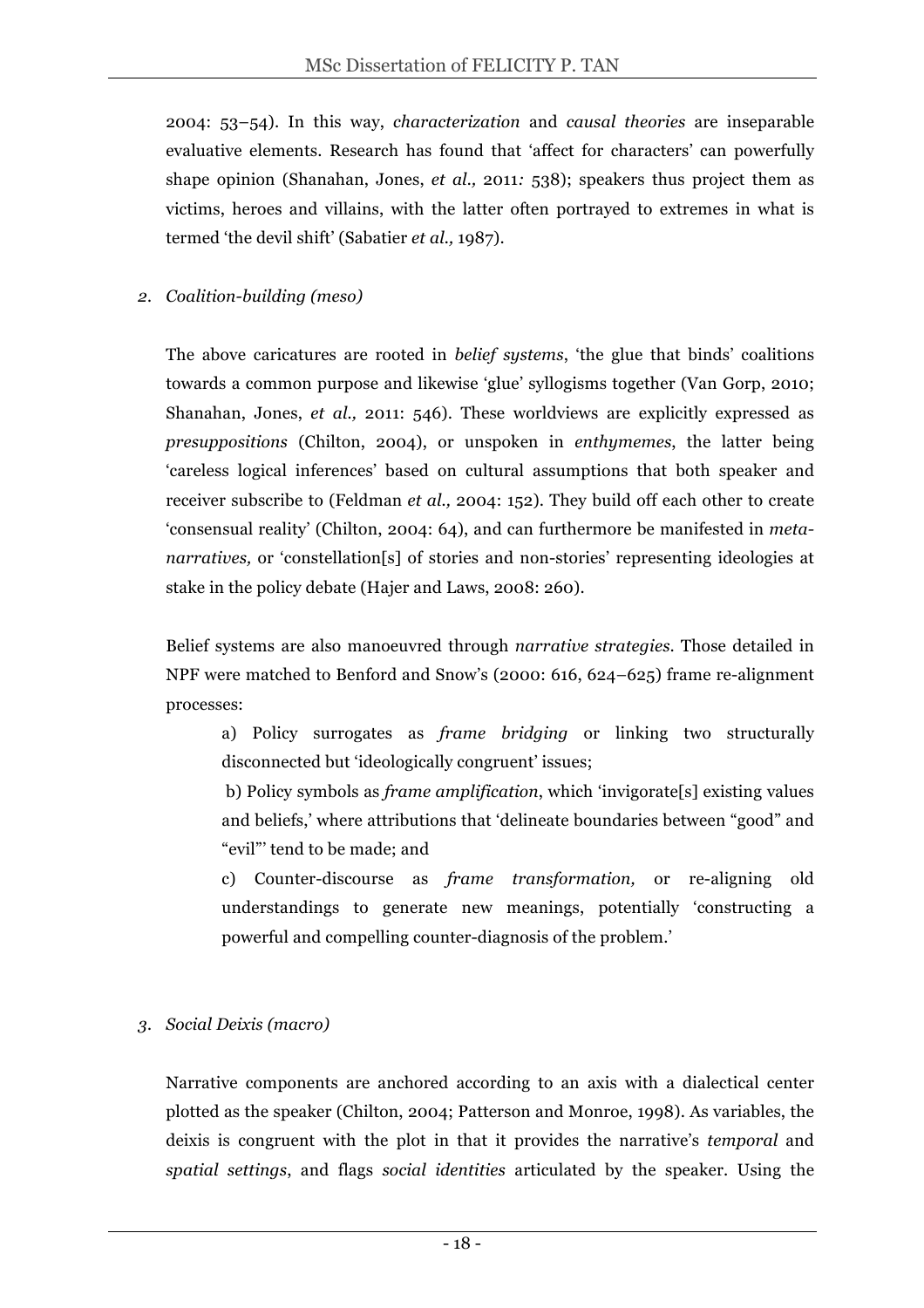coalitions detected on the meso-evaluative level, the social and spatial are further interpreted as situated within the realm of social relations such that on the macroevaluative level, the deixis indicates *social distance* (Chilton, 2004: 58)*.* 

Evaluations, according to Elliott (2005: 9), are 'socially the most important component of the narrative,' the locus where actors attribute meaning and indicate response options. Van Dijk (1993: 258) further suggests that these 'evaluative social representations…have a schematic form, featuring specific categories' that bear beliefs, including about immigrants. As such, this framework takes micro- and meso-evaluative components as constituting the causal issue frame. The NPF facilitates these evaluations by first assessing whether characterization and causality affirm (identify with) or threaten (oppose) the conceptualized identity, which then enables the identification of coalitions (social identities) the speaker intends to form in advancing their position on immigration. Because coalition-building is an exercise in defining an 'us,' an Other is inevitably produced, such that the causal issue frame suggests a wide or narrow social distance between natives and immigrants, depending on how these identities are treated. Given NPA's political sociological insistence on the 'social relationality of power and meanings' (Hajer and Laws, 2008: 262), present analysis is interested in policy output at the macro-level, or the institutionalization of beliefs about how immigrants belong in the polity.

## **Data collection**

The analyzed texts consist of seven GOP speeches, representing a spectrum of policy beliefs on immigration from the political right. Senators were chosen over congressmen due to what Van Dijk (1993) might argue as their possessing a wider scope of access and influence. While three of the speeches were delivered to outside audiences whereas the rest were to Senate peers, the corpus shares a 'secondary audience, namely the media…and the public at large' (Van Dijk, 1993: 275).

The senators were shortlisted based on their votes on two motions: to continue deliberation and for passage. Senators Rubio and Graham from the Gang of Eight (vote: yea, yea) represent those decidedly pro-reform, while three senators (vote: yea, nay) are apparent fence-sitters: according to depictions in the media and by lobby groups,4 Senator Paul was seen as a reform-leaner, whereas Senators Cornyn and Cruz professed to be open to passage

 $\overline{a}$ 

<sup>4</sup> Parada, 2013, personal communication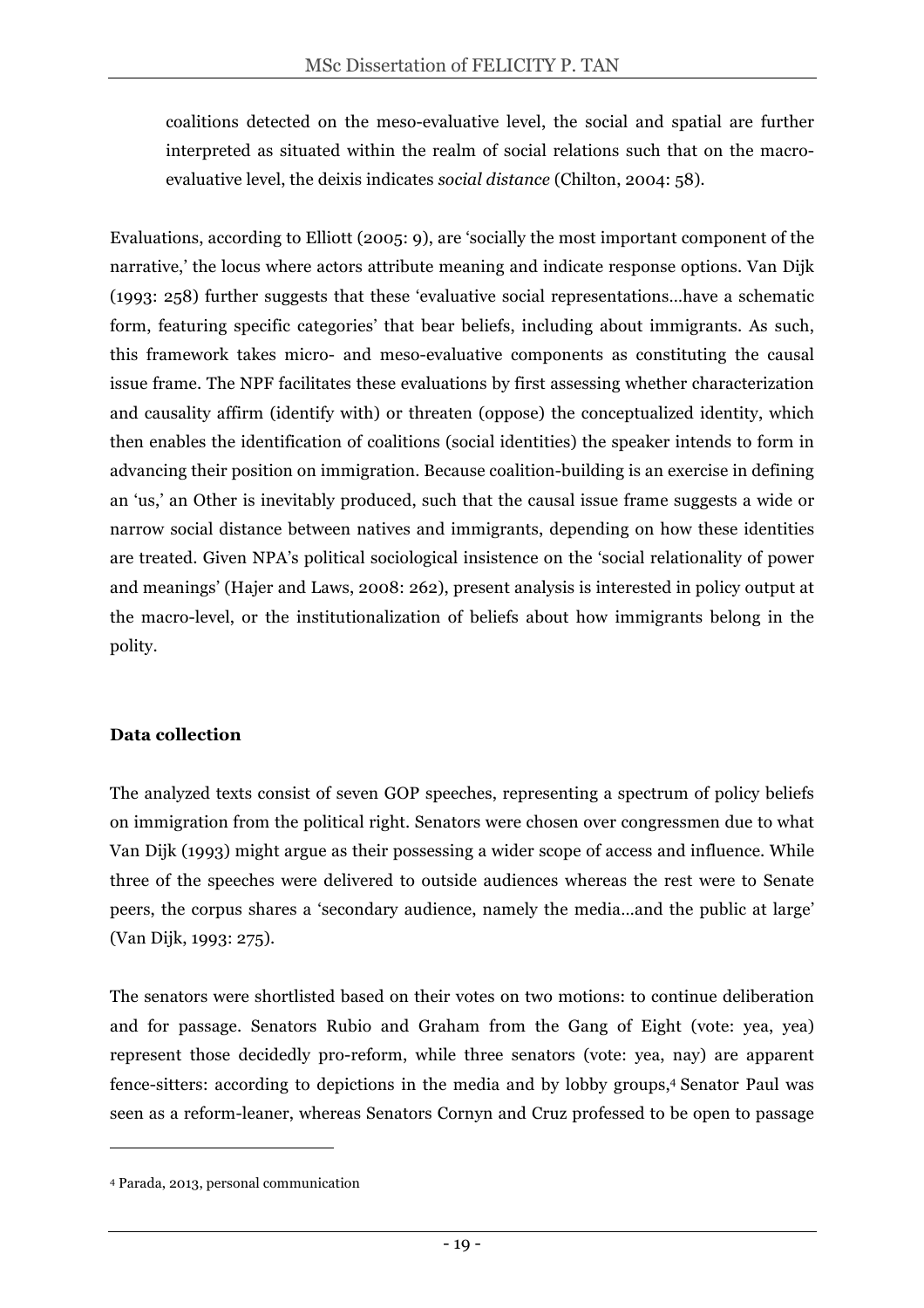pending amendments. Finally, Senators Grassley and Sessions (vote: nay, nay) represent the decidedly anti-reform section of the GOP. The speeches were collected from featured releases on their websites and social media channels, with some recommended by their staff over email or by phone. The final corpus was selected to randomize speakers in terms of re-election years, and to ensure representation from both border and non-border states experiencing various immigration-related demographic trends.5

#### **FINDINGS**

In keeping with the research objectives, the findings presented here are catalogued in terms of attributions of blame for varying definitions of the 'immigration problem,' explicated through the identification of causal frames that in turn reveal conceptualizations of identity and social boundaries.

A brief discussion of the ostensible problem is first necessary to contextualize the complexity of the debate over reform, illuminating the crucial role cultural assumptions and political ideologies play in characterizing the narratives' protagonists and antagonists. The speeches were found to concur that the status quo is unacceptable, but highlight various aspects of the immigration system viewed as 'broken,' and place blame on an array of actors across the political spectrum (Figure 1). These causal attributions are superficial, however; they do not directly address why amnesty, lax border security or poor visa mechanisms harm Americans and their interests. This suggests that the syllogistic leaps conceal powerful, readily shared beliefs regarding immigrants, immigration, and what constitutes being American.

What follows, then, is a breakdown of the causal frames the selected politicians used to advance or reject reforms, on the basis of *how* they see immigration as a problem, and who is to blame. This discussion compares the treatment of belief systems and social identities – particularizing the Self and Other (Lynn and Lea, 2003) and employing the devil shift – in the speakers' framing of immigration as either 1) a problem constitutive of the American identity, 2) a political management problem, 3) problematic due to immigrants themselves, or 4) a problem that threatens American interests.

#### **Figure 1 – Blame Matrix for the Ostensible Problem (Broken System)**

 $\overline{a}$ 

<sup>5</sup> See Appendix B (Corpus)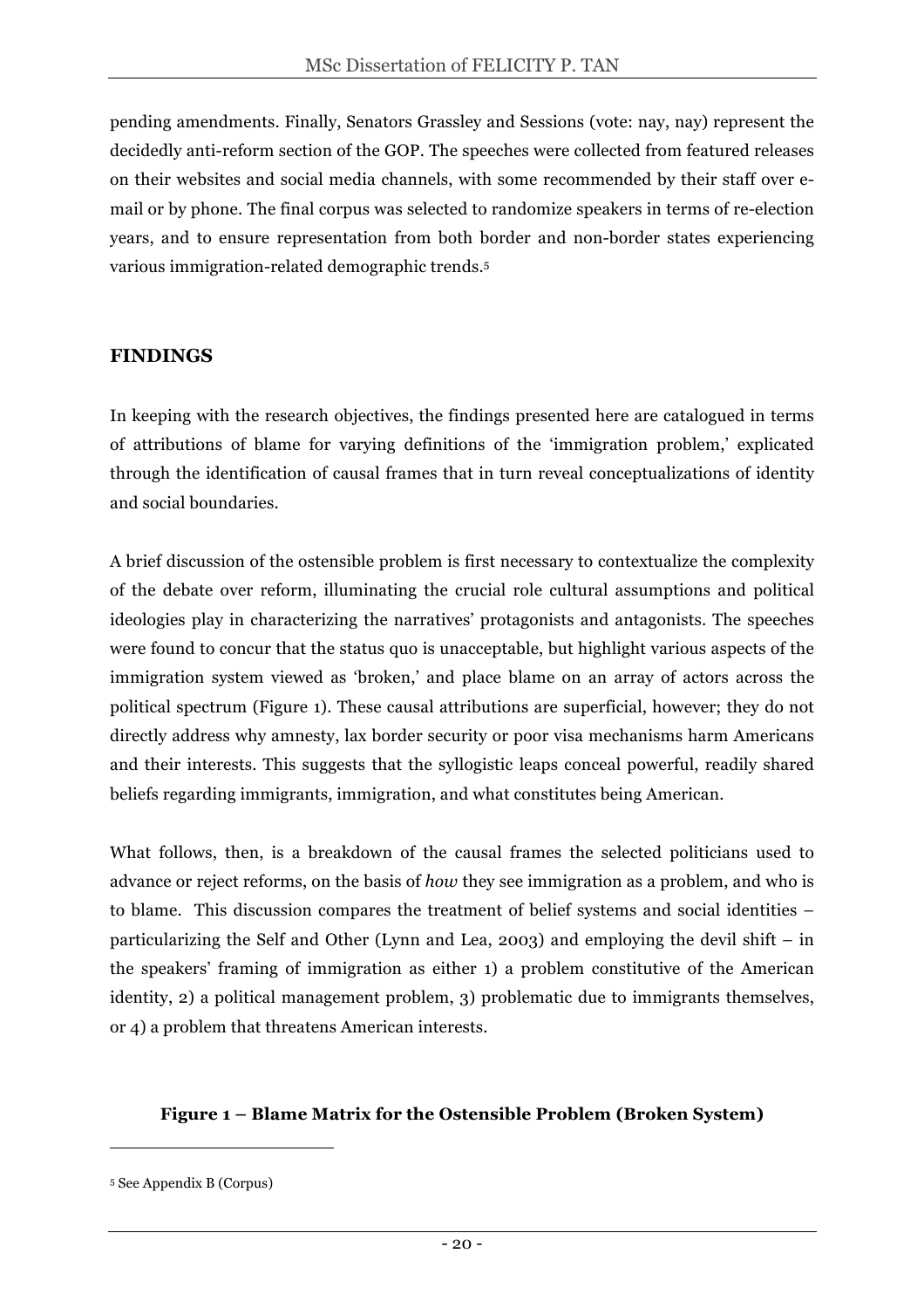

The narratives are placed in conversation with one another, capturing a snapshot of the broader Republican discourse on immigration.

## *Immigration as a defining component of American identity*

The idea of the United States as a nation of immigrants has been an enduring part of the 'American Story' not only in myth but in historical record (Fryberg *et al.,* 2012: 107). While fears of migrants upsetting an Anglocentric culture predates the United States' formation as a polity (Fraga and Segura, 2006), modern-day nationals, including 62-percent of Republicans, do not necessarily view immigration as a 'bad thing' (Gallup, 2012). Seen instead as an affirmation of identity, immigration is advocated as a good and necessary problem:

#### *Extract 1*

If they have to walk through the desert or swim a river with a kid on their back, they will come. And that's a testament to what we've done as a nation for 200 years…. America is an idea. No one owns it. It's not owned by race or ethnic group or any particular religion…. For 200 years it's grown and gotten better. We will always have a problem – as long as we keep that idea intact – of people wanting to come here. That's the good news. (Graham, 18 April)

to the extent that eliminating immigration poses an existential threat: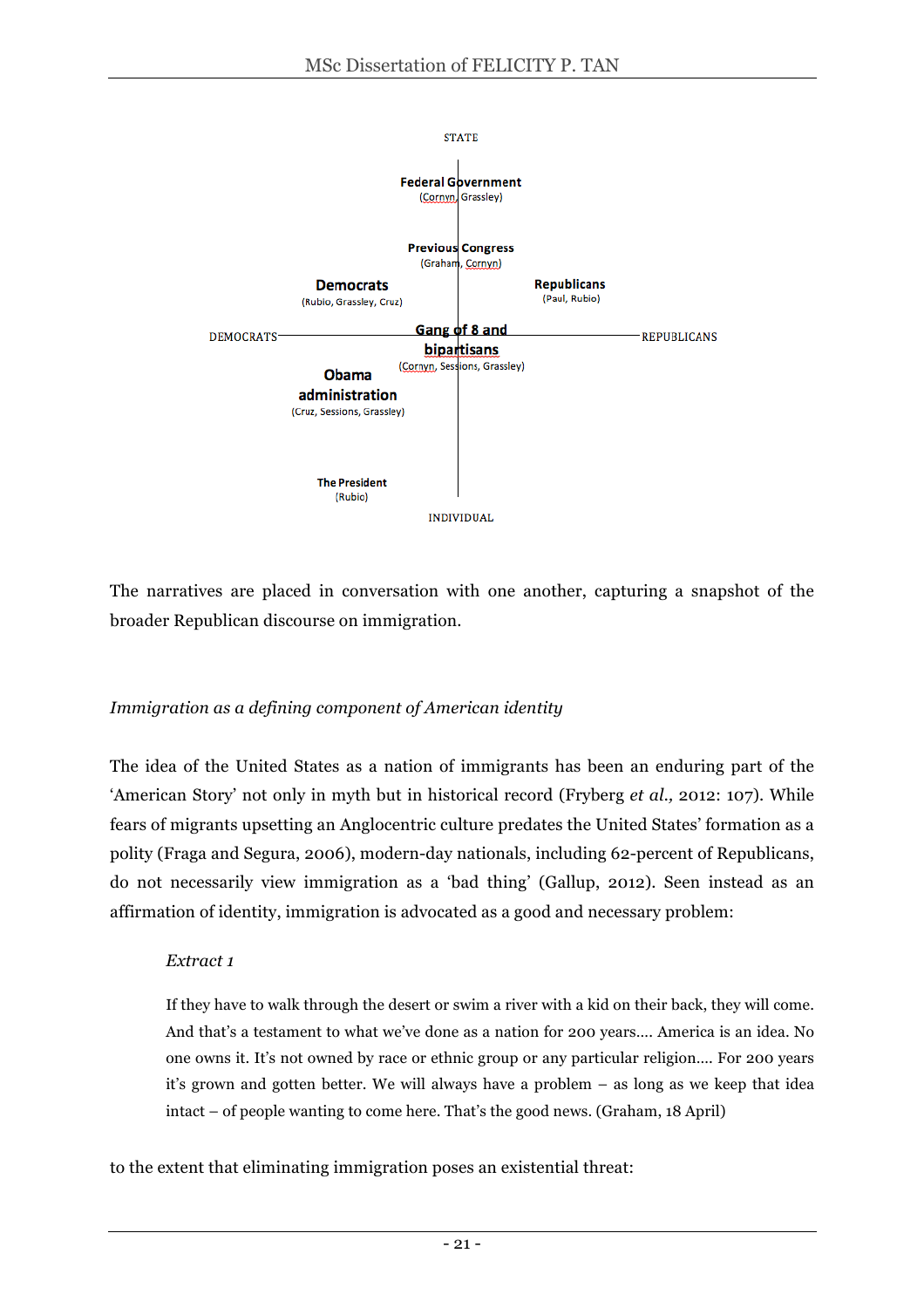#### *Extract 2*

Without immigration, there would be no America. And we would be just like everybody else. (Rubio, 27 January)

The American identity is conceptualized in these extracts as constituted in a belief system, as opposed to an ethnic polity (Hammer, 2010). Extract 1 intimates that citizenship is open to any individual regardless of color or creed who swears 'allegiance to [the same] constitutive ethico-political principles' (Mouffe, 1992: 30), here encompassed in an unstated 'idea.' If coalitions are created and motivated by belief systems, then by leaving the idea ambiguous, the speaker allows the audience to apply any belief system so as to 'synchronize diverse…expectations and values [into] collective action' (Stone, 2012: 179) with the broadest possible support (see also Hammer; Shanahan, Jones, *et al.,* 2011). In so doing, he has crafted an inclusive national narrative in which the Other is absorbed into and even contributes to the improvement of the polity; however the audience chooses to conceptualize it. Extract 2 offers a more precise notion of identity, one rooted in the 'nation of immigrants' meta-narrative. The speaker further suggests that immigration is elemental to American Exceptionalism, a popular abstraction among the political right in which the United States possesses a privileged, manifest destiny unique from any other country (Ceaser, 2012).

## *Particularizing the Self*

#### *Extract 3*

The American dream of economic empowerment… [is] the reason why people come here…, why they work two jobs…, why your parents gave up their own hopes and…dreams so that you could do the things they couldn't, so you could be what they could not be, so you could go where they could not go, so the doors that were closed to them were open for you. Which community in our country understands that better than ours [Hispanics], there is none. It typifies our life. It's who we are; it's why we're here. And it's what's made our country great. (Rubio)

If 'American-ness' is embedded in belief systems, and making sense of the world 'and our place in it' depends on understandings of others also occupying it (Patterson and Monroe, 1998: 322), then centrally locating immigrants in the American Story effectively weaves them into the fabric of national identity. In the speaker's comprehensive re-telling, separating the United States from the rest of the world is the American Dream as pursued by the immigrant,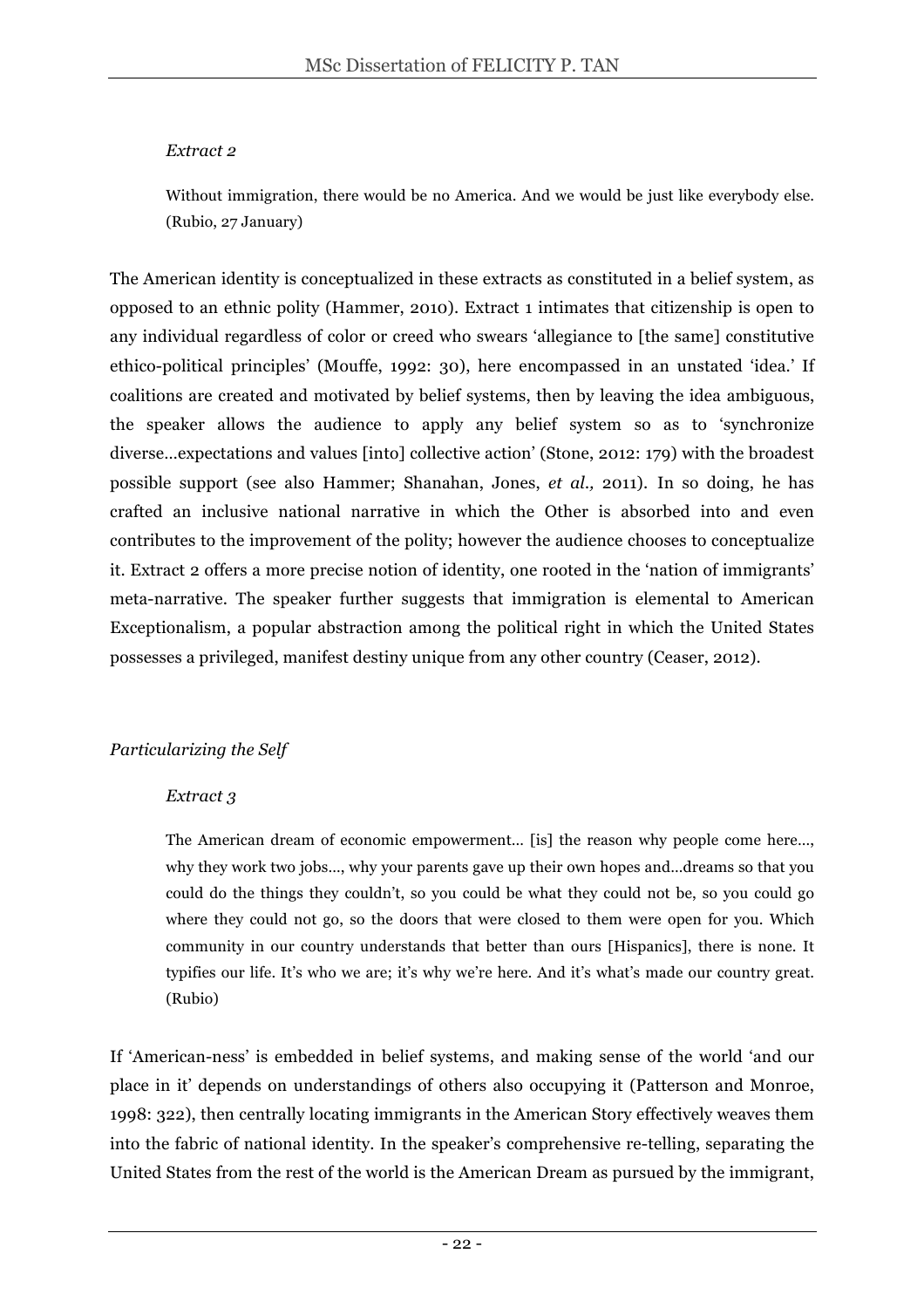an endeavor the speaker exceptionally attributes to Hispanics' 'core American values' of hard work and family-orientation (Westen, 2009: 19). The Hispanic community, popularly associated with the immigration issue, is therefore particularized as the exceptional bearers of the American Creed, a set of negotiable principles relating to liberty and equality under which the nation unites (Fraga and Segura, 2006; Hammer, 2010). The speaker thus appears to insinuate that Hispanics embody the American identity more than other ethnic groups – possibly the Anglo majority, from whom Hispanic-Americans are rhetorically differentiated in the preface of the speech, albeit in jest. As Billig (1985) notes, categorization does not necessarily imply prejudice; thus, Extract 3 may simply offer a reaffirmation of belonging within the polity. Alternatively, as Lynn and Lea (2003: 427) argue, the focus on ethnicity may 'encourage a sense of identity' demarcated in ways that connote hierarchies. The speaker is clearly presenting characters as 'adherents to [American] principles,' but the heroic treatment does not indicate 'post-ethnicism' (Hammer, 2010: 279), which otherwise attempts to address heritage without deference to group superiority (see also Condor, 2000). Contrary to the social narrowing that Extracts 1 and 2 may effect, Extract 3 could threaten identity among non-Hispanic audiences and provoke resistance to proposed integrative reforms.

#### **Immigration as a political/management problem**

In establishing commonality and cooperation between established nationals and potential compatriots, reformist narratives reinforce the notion that immigration is not a people problem but a political one:

#### *Extract 4*

The Republican Party…stand[s] for freedom and family values…. The vast majority of Latino voters agree with us on in these issues but Republicans have pushed them away with harsh rhetoric over immigration…. In our zeal for border control, we have sometimes obscured our respect and admiration for immigrants and their contribution to America…. Many have faced intolerance and bigotry…but through our rich history, and for many millions of immigrants who came to America, such sacrifice and hardship was worth it. They wanted what all Americans want—better lives for themselves, their children and grandchildren*.* (Paul, 14 March)

Patterson and Monroe (1998: 321) observe that narratives seeking change must also "challenge the understanding of people within…society," as the frame transformation in this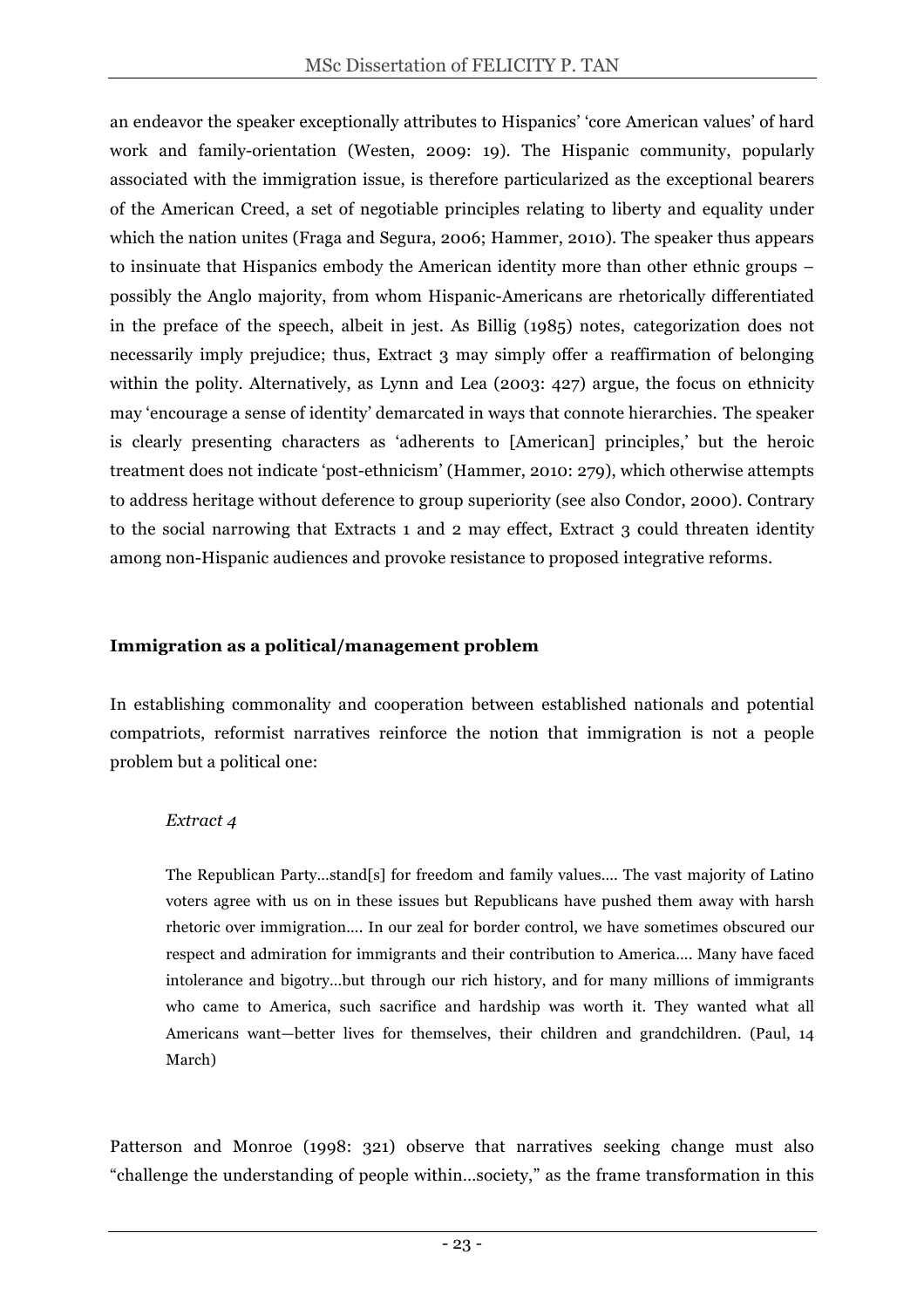extract appears to do. As in Extracts 1 to 3, the speaker depicts immigrants as members that enrich society. He notably generalizes them to be ethnically Hispanic while interchangeably referring to them as a voting bloc and cultural group, but always associated with a Republican articulation of the American Creed. In this way, the speaker is constructing multiple identities intersecting under a common political ethos, thereby creating a fluid yet substantial political community congruent with American ideals, which, taking the belief-system approach, connotes a collective identity. The speaker continues to build the counterdiscourse through concerted efforts to contradict stereotypes, notably reversing the role of Hispanics/immigrants to victims of a causality performed by political peers. Agency is crucial in storytelling due to its capacity to affect lives in ways that involve intent (Chilton, 2004; Goffman, 1974); moreover, social acceptance 'appears [dependent on] how closely prospective "candidates" resemble…the "true" inhabitant' (Lynn and Lea, 2003: 427). Thus, by shifting blame to Republicans and describing immigrants as not only sharing native values but also as having motivations similar to 'all Americans,' Extract 4 is 'trigger[ing] a new way of thinking about…a gridlocked problem' (Nisbet, 2010: 44): that the trouble lies with how the GOP has managed its politics on the issue, which coincides with the prescription to alter the party's views toward immigrants.

#### *Particularizing the Other*

#### *Extract 5*

The people we should be welcoming are those who are coming here to seek the American Dream, to work hard…. If you want legal immigration improved so that we welcome highskilled workers, we welcome those seeking the American Dream. (Cruz, 11 June)

Some who oppose reform agree that politicians have mismanaged immigration policy, but widely depart from the closing social distance their peers have advocated: they view the problem as having overlooked the distinction between 'good' and 'bad' immigrants. The implicit contrast in Extract 5 suggests that certain migrants – tacitly, the low-skilled – do not work hard and therefore do not share the American Dream, thereby disqualifying them from becoming part of the polity. Because outcomes tend to favor those viewed as 'deserving and entitled' (Shanahan, Jones, *et al.,* 2011: 522), portraying the problem in terms of qualities inherent to certain types of migrants requires characterizations to that effect, and consequently its opposite. The speaker's discretion in selecting a 'feature space' (Billig, 1985) or element of potential differentiation helps frame these stereotypes. In this case, the feature space is a presumed exclusive possession of hard work and the American Dream, traits that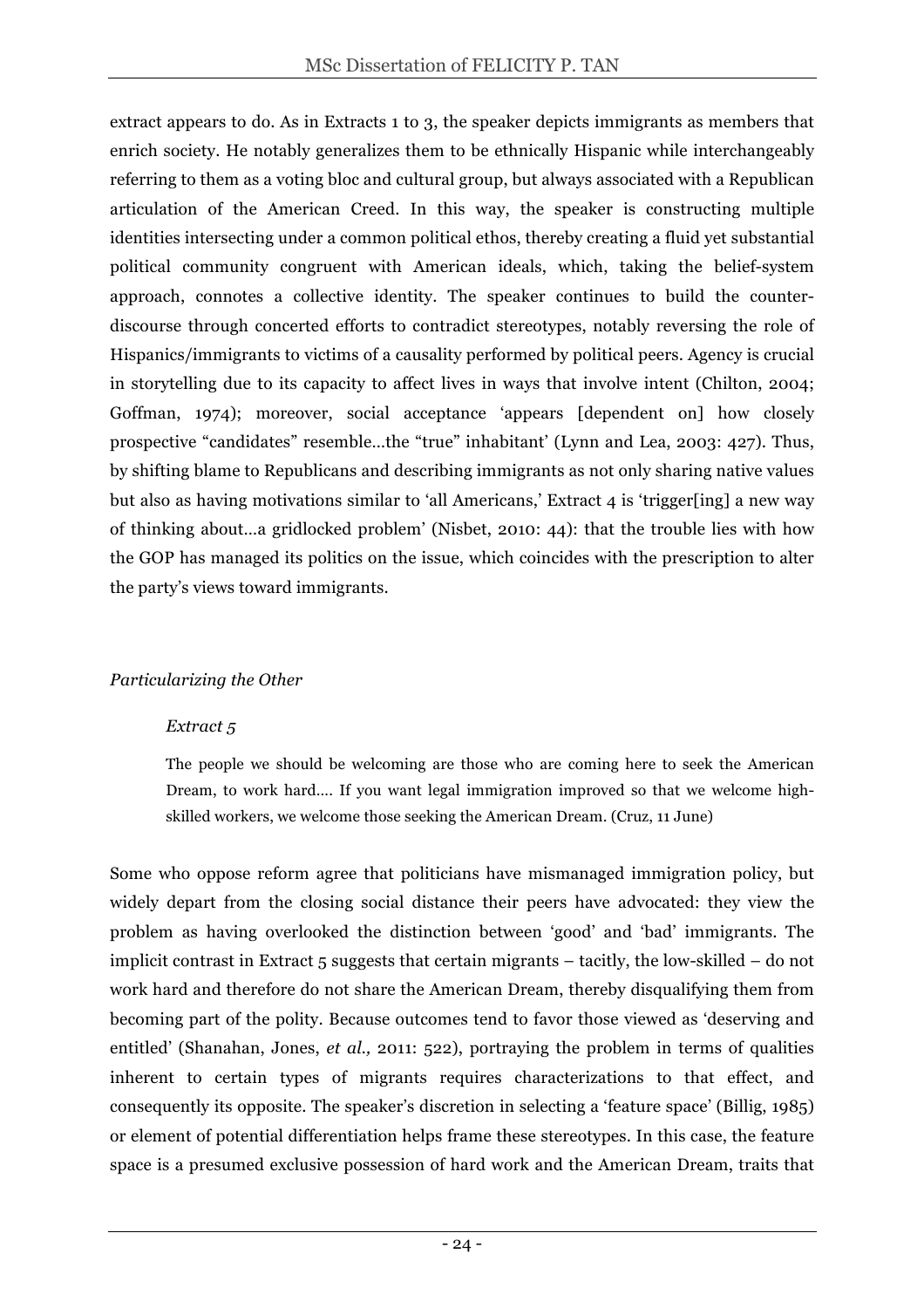are exaggerated through the rhetorical opposition between types of immigrants perceived to be fundamentally different with respect to that feature space. In so doing, the speaker particularizes some immigrants as welcome, provided they share these American values; the prejudice lies in the unjustified assumption that only the high-skilled can identify with them. Such evaluations are a form of social judgment made 'about people rather than on discreet behaviors' (Scheufele and Tewksbury, 2007: 17). The solution calling for better border management thus obscures a social prejudice associating certain immigrants as a category of people with qualities considered incongruent with the ideals that constitute the national identity, thereby making the case against their legal integration.

#### *Immigration as a political/management problem*

As noted, 'societal perceptions' of the beneficiaries generally determine policy support (Rochefort and Cobb, 1994: 23). Defending restrictive decisions therefore compels the use of 'extensive statements about the negative properties of immigration' (Van Dijk, 1993: 267), not least via cultural conflicts and stereotyping immigrants themselves, as the previous extract demonstrates. Whereas in Extract 5 the speaker obscures immigrant agency, here he dramatizes their actions through extreme acts of illegality to justify tougher border control:

#### *Extract 6*

I've spent real time…with people living on the border who every week have people coming in across their property, who no longer lock their doors at home because…they just get broken into…. Border Patrol reported 463 deaths, 549 assaults, and 1312 rescues. Let me point out that this current system is the opposite of humane. [It] ends up having vulnerable people coming here seeking freedom, entrusting themselves to coyotes, to drug cartels …sometimes subject to sexual assault, to exploitation…. And when it comes to drug cartels and their role in facilitating illegal immigration the volume is staggering. Between 2006-2013 there were 9.28 million pounds of marijuana, cocaine and methamphetamine seized in Texas alone, …two space shuttles worth of illegal drugs seized, trafficked across the border. (Cruz)

The speaker constructs an 'enemy in our midst' discourse (Lynn and Lea, 2003), whereby immigrants are portrayed as present in the here and now, inextricable from criminal activity and unwilling to play by the rules at the natives' expense. And while the speaker constructs the enemy as both victim and villain, even as victims, immigrants continue to cause societal problems. This forms the core of the speaker's problem definition: deliberately or not, immigrants inevitably bring with them unsavory people, behaviors and commodities. The speaker furthermore takes pains to underline immorality, suggesting that immigrants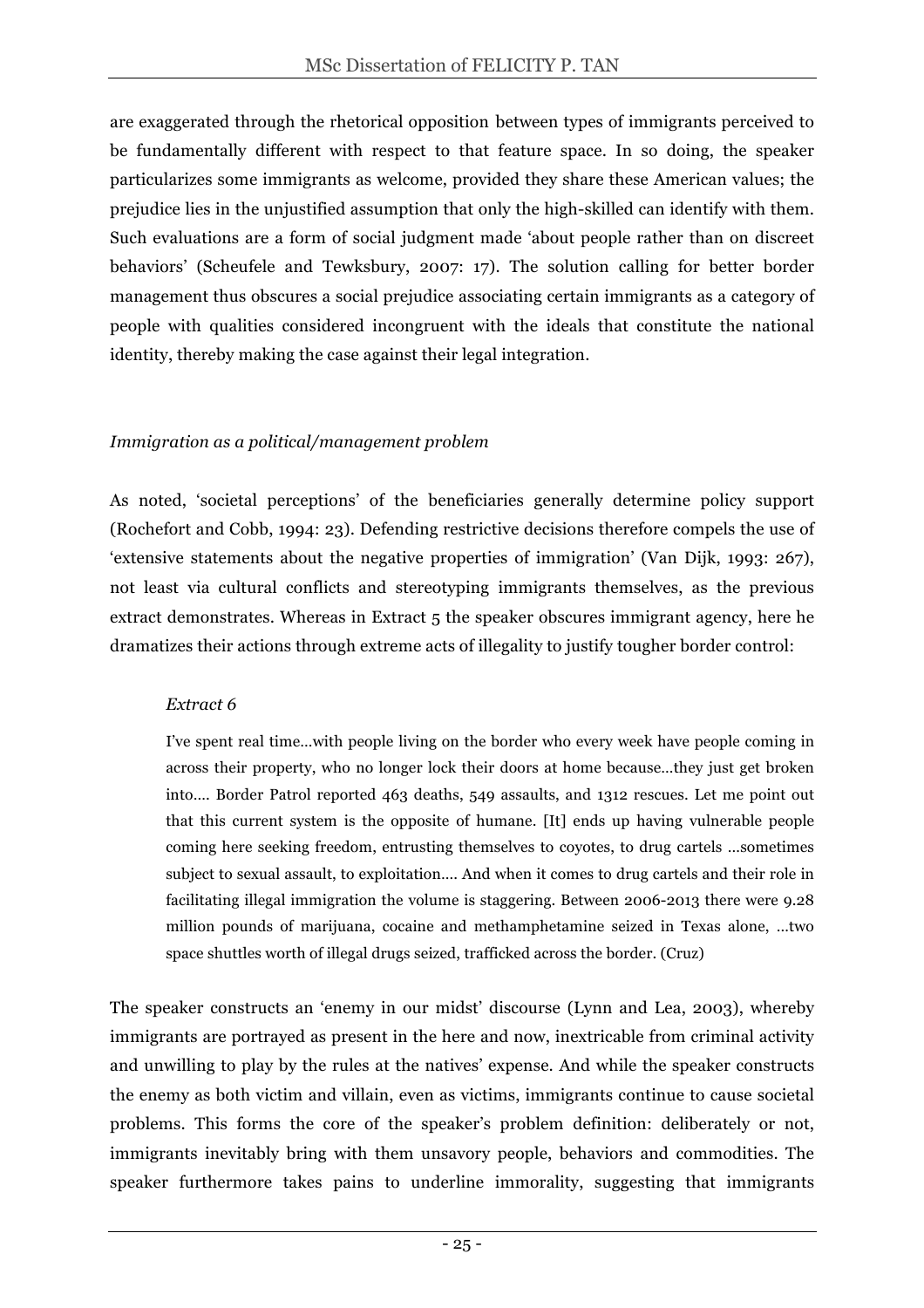threaten not only national security, but the American belief in 'their [own] magnanimity in pursuing a "noble course,"' considered to be a defining feature of their exceptionalism (Ceaser, 2012: 14). 'Benign racism' is thus enacted, hiding 'behind a gloss of fairness' while drawing on extreme cases and categories that allows the speaker to eschew racism while propagating it (Lynn and Lea, 2003: 435).

To paint this unsavory picture of the immigrant, the speaker plants inexplicit, 'minimal cues' that trigger 'mental representations,' cleverly affording plausible deniability in encouraging negative stereotypes (Chilton, 2004: 122). The speaker can claim he *never actually said* the number of deaths or breaking-and-entering were performed by immigrants or their associates, just that they occurred at the border. Yet, without making explicit attributions, by stringing together cues like 'border,' 'people,' and 'homes broken into,' he is suggesting a causal connection that an uncritical audience may readily accept. For instance, the speaker links immigrants to the 'staggering volume' of trafficked drugs because both cross the border, yet no explanation as to how one facilitates the other is offered, *it just is.* In so doing, the speaker is not only subliminally blaming immigrants for problems occurring along the border, he also obscures external factors that impel what he paints to be malicious intent against natives' physical and symbolic security (Suro, 2009).

## *The Devil Shift*

These 'simplified framework[s] of illegality' create conditions where 'moralizing…dominate[s] the debate' (Suro, 2009: 19). If identity is understood as 'a resource to set up a moral worldview and warrant [one's] position in it' (Phoenix, 2008: 69), Extract 6 positions the Self against traffickers and trespassers, as benevolent victims who are disadvantaged by immigrants' actions. Presenting the Self from this perspective 'affords a greater opportunity to maximize the sense of injustice and heighten feelings of animosity' toward the Other (Lynn and Lea, 2003: 437). This appears to the speaker sufficient in justifying an anti-immigrant stance, despite a narrative incoherence that Westen (2008) posits is typical of Republican discourse: the failure to explicate the villain's intent. The Manichaean exaggeration of these unexplained but nevertheless 'malicious motives, behaviors and influence…leads to polarization, intractability' and inhibits reform (Shanahan, Jones, *et al.,* 2011: 554). In devil shifting, actors perceive their adversaries as 'more evil than they actually are' while portraying themselves favorably (Sabatier *et al.,* 1987: 450), as evident in the labeling here (overleaf):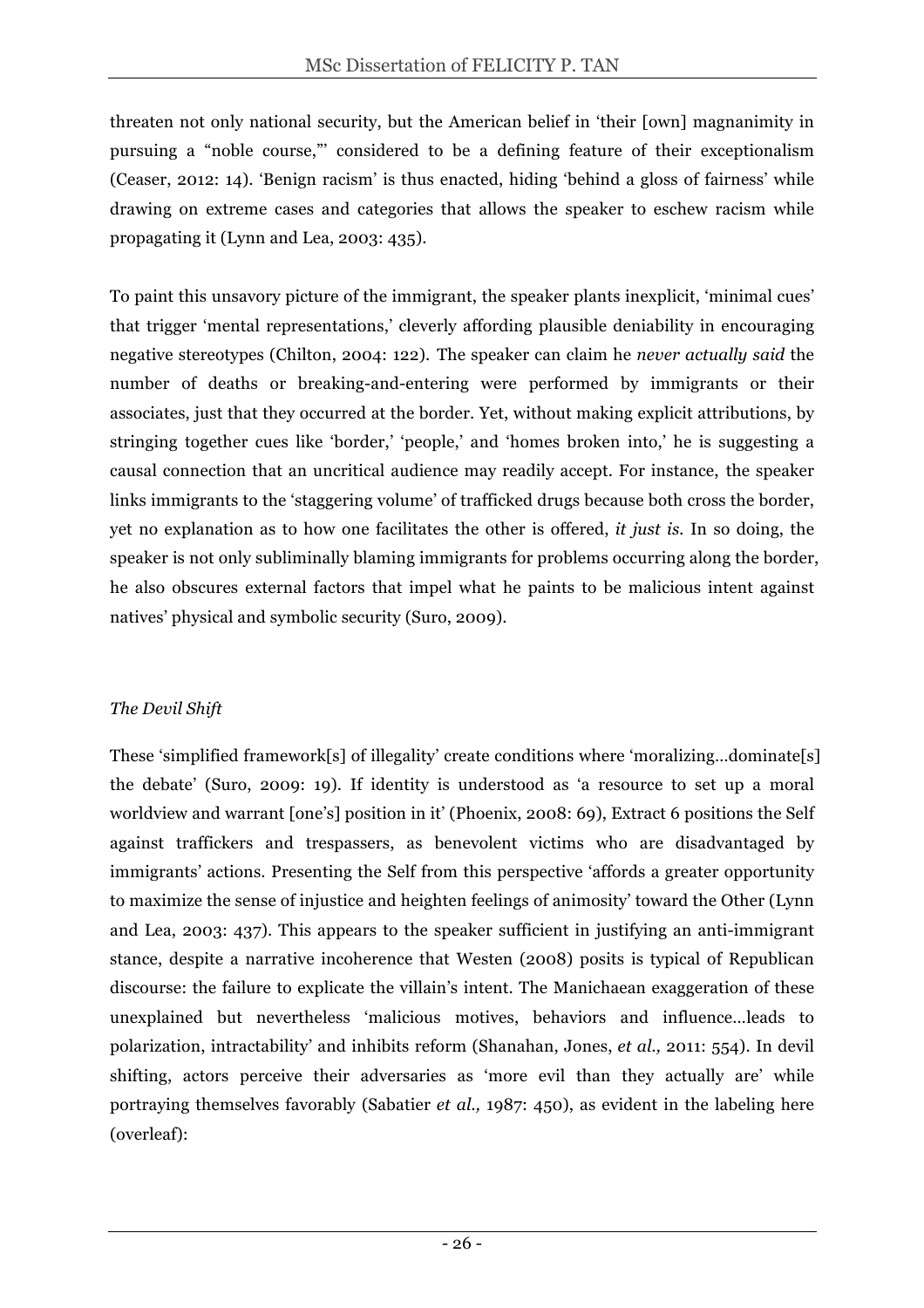#### *Extract 7*

Serious consideration must be given to amendments that strengthen our ability to remove criminal gang members, hold perpetrators of fraud and abuse accountable…. We must be willing to…prevent criminals and evildoers from gaining immigration benefits and ensure that we're improving our ability to protect our homeland…. I need to know that future lawbreakers won't be rewarded.... Future generations of Americans will be thankful for our efforts to…preserve the value of one of the most sacred possessions of our people: American citizenship. (Grassley, 11 June)

In 'demarcating a position for [the Self] as distant…from others…described as deviant' (Elliott, 2005: 130), the speaker manages to maintain a positive sense of identity, specified here as citizenship. Mouffe (1992) defines citizenship as belonging to a political community that subscribes to the same rules, or in this context, laws; Extract 7 roots American identity in the 'nation of laws' meta-narrative.6 By referring to immigrants as 'criminals and evildoers' and 'future lawbreakers' within the contexts of 'gangs,' 'fraud and abuse,' and 'homeland' security but without the particularizations to special types of immigrants as in Extract 5, the speaker is unequivocally inviting negative, threatening perceptions that typically lead voters to endorse blanket exclusionary policies (Fryberg *et al.,* 2012). As Lynn and Lea (2003: 428) explain, because designations tend to determine 'all subsequent interpretations of [the designee's] actions,' naming categories set the boundaries of 'apparent reality' in ways that facilitate prejudiced attitudes. According to devil shift theory, the degree of distortion correlates to 'the distance between one's beliefs and those of [their] opponents' (Sabatier *et al., 1987: 451)*; congruently, labeled repeatedly and irrevocably as threats to the rule of law, immigrants are deemed not welcome in order to 'preserve' the nation's composition. Admittedly, Extract 7 may imply the existence of a particularized, possibly benevolent immigrant as in Extract 5; however, no provisions are made in the text for them, if such a typology exists to the speaker.

*Immigration as against American interests*

 $\overline{a}$ 

<sup>6</sup> See Hoffer, 2010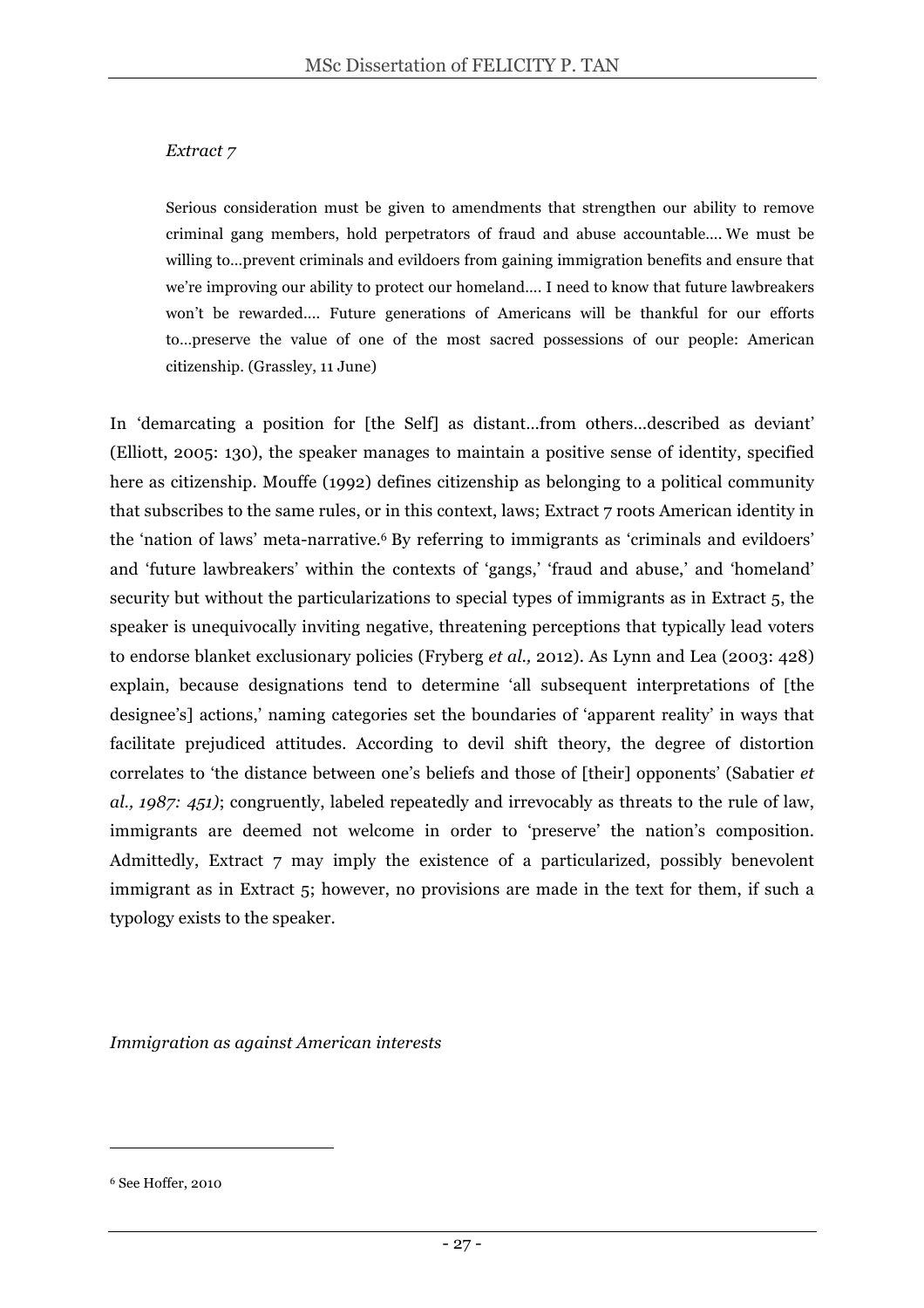In a complete turnaround from the first causal frame discussed, this final set of attributions asserts that immigration is a problem because it is in the interests of those who do not share American values. To these speakers, blame may, though not necessarily, lie with the immigrants themselves, but certainly with those who use immigration to advance interests that run counter to the United States'. The speakers present immigration as a threat by distancing particular groups from the collective identity, and bridge these notions to assaults on the economy or to national security. The proposed solutions emphasize law enforcement and weaken access through the border or to the job market. Nevertheless, ethnic cues persist. In the economic frame bridge illustrated by the following extract, these cues are subsumed under the pejorative 'special interest groups,' a label commonly used in Republican discourse to delegitimize opponents, strategically applied to any group seen to undermine the perceived common good (Anderson, 1991):

#### *Extract 8*

Powerful groups met, excluding the interests of the American people…. Even foreign countries had a say in drafting our law.... "Mexico's new ambassador to the US…has had a number of meetings with the administration where the issue of immigration has come up"…. This [reform] bill is far weaker than the 2007 legislation…rejected by the American people…. But the people who came illegally get exactly what they wanted immediately…. They'll be able to compete for the jobs our husbands and sons and daughters…might be competing for out there…. The special interests, La Raza, the unions, the corporate world, the big agriculture businesses…they are the ones that made the agreement in this process…. What's wrong is members of…the United States Senate need to be representing the national interest. The people's interests. (Sessions, 7-8 June)

While powerful lobbies such as agribusiness are mentioned as being part of special interests, Mexico and the Hispanic-American party La Raza are especially named, pulling 'the fuzzy frontiers of national identity…into sharper focus' (Lynn and Lea, 2003: 427). The reference to the 'United States Senate' indicates that identity is on the surface viewed in terms of citizenship as in Extract 7; however, the repeated intimation of peoplehood seems to suggest that the speaker's concept of American identity is more deeply embedded within a specific culture having a common interest. According to Lynn and Lea (2003: 427), 'the language of culture and nation…invoke[s] a "hidden racial narrative."' Thus, by constructing a narrative asserting the dislodgment of US institutions from the negotiation process to make room for foreign or foreign-sounding parties, the 'American people' are bounded in clear opposition to immigrants, who are accused of serving and even benefitting from the interests of the 'foreign' Others. He explicates the antagonism by declaring that millions of 'our' family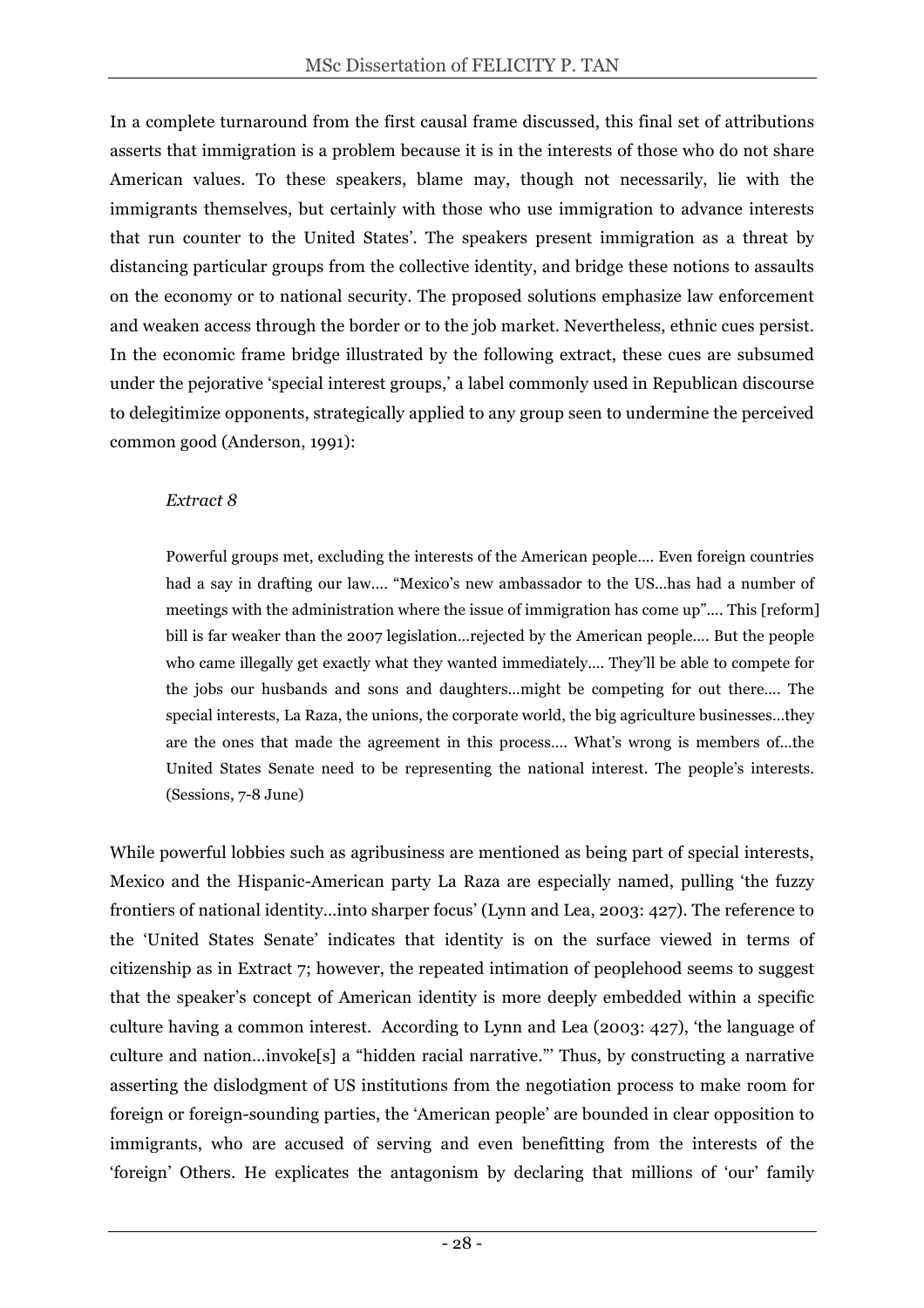members are 'immediately' disadvantaged by the influx of immigrants, thanks to provisions that were not only agreed between the posited anti-American interests, but were also rejected by the native collective.

A contrast between the interests of the Self as opposed to the Other's is likewise applied in the following extract. Unlike the security frame in Extract 7, which blames aberrant immigrant behavior, Extract 9 attributes causality to annihilative intent. The speaker invokes the terrorist attacks of 11 September 2001, triggering associations with 'rogue states that "hate [America] and everything for which it stands"' (Reese and Lewis, 2009: 779):

#### *Extract 9*

If we don't guarantee to the American people that we are serious about stopping the flow of people illegally crossing our south-western or northern border for that matter, I think we guarantee failure…. Securing our borders…became more urgent after 9/11, when we finally realized that although we were removed from places like the Middle East, we were not insulated by our lack of proximity to these places. So we are not safe in America just by ourselves…we are vulnerable to attacks. (Cornyn, 11 June)

He connects immigration to the United States' seemingly isolated cultural – and by some accounts, existential7– conflict with the Muslim world, as cued by the mention of 'attacks' and 'the Middle East.' The image of terrorists prompted in the narrative is somehow transported to the south-western border, to which the speaker pointedly refers in prefacing his exposition of the immigration problem that he then immediately links to the ostensible problem of reform: the pathway to citizenship. The juxtaposition can lead audiences to infer that Middle Eastern terrorists are among them, and to eliminate the threat, the United States must secure its border with Mexico. Although an absurd and arguably racist conclusion, the incoherence is 'neutralized…within a culturally acceptable discourse of "nation"' (Condor, 2000: 177). Phoenix (2008: 67) contends that actors develop and rework narratives considered key to their histories 'to explain and justify…actions and decisions'; moreover, Fryberg (2012) notes that activating the terrorism frame draws Americans toward leaders who can ensure self-preservation. To rationalize his solution, then, the speaker masks otherwise prejudiced theories about Muslims and Hispanics in Extract 9 through 'apparently neutral appeals to patriotism' (Condor, 2000: 177), while clearly positioning the Self across a wide chasm from two culturally and geographically distinct social groups portrayed as the same.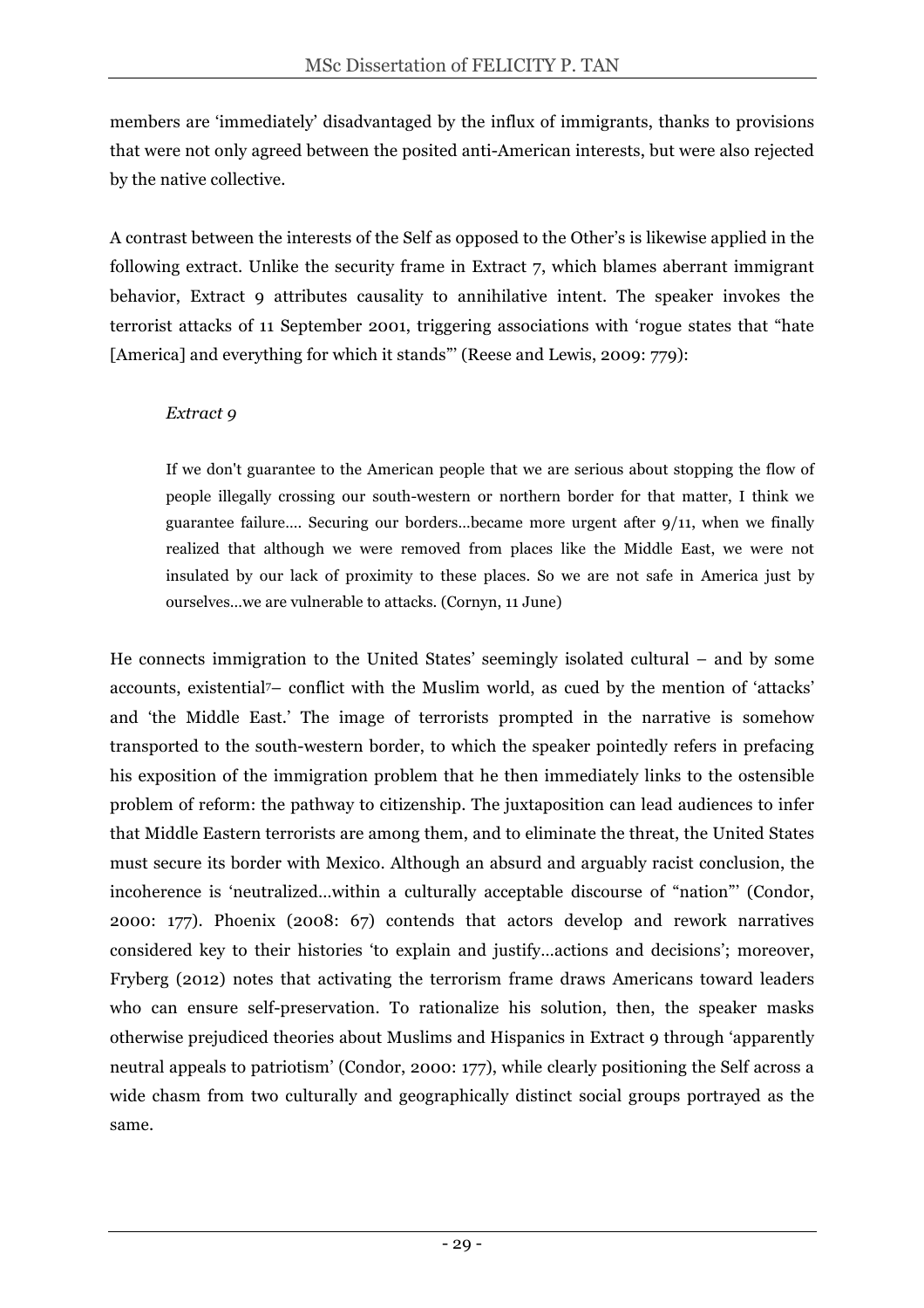#### *Discussion*

These findings demonstrate how causal attributions contain beliefs about social organization, which hinge on constructing identities and delineating their boundaries. Particularly, the extracts reveal that among the Republican elite, reforming immigration is seen as a matter of national survival, rendering it a defining issue of 21st Century American identity. Their views on the same notion, however, create a scale from welcoming, whereby immigration is essential to the national identity, to restrictive, which is consistent with previous studies concluding anti-reformists believe immigrants 'need to be expelled in order to preserve the nation' (Suro, 2009: 19). This range corresponds to social distancing that narrows with identifications and widens with threats (Figure 2), such that 'powerful discursive work is accomplished' in differentiating the Other from the Self (Lynn and Lea, 2003: 432).





Also consistent with existing research, this analysis finds that 'race-neutral language' is rare in American political talk on immigration (Knoll *et al*., 2011: 449), as evident in the

-

<sup>7</sup> See Center for Strategic Intelligence, 2004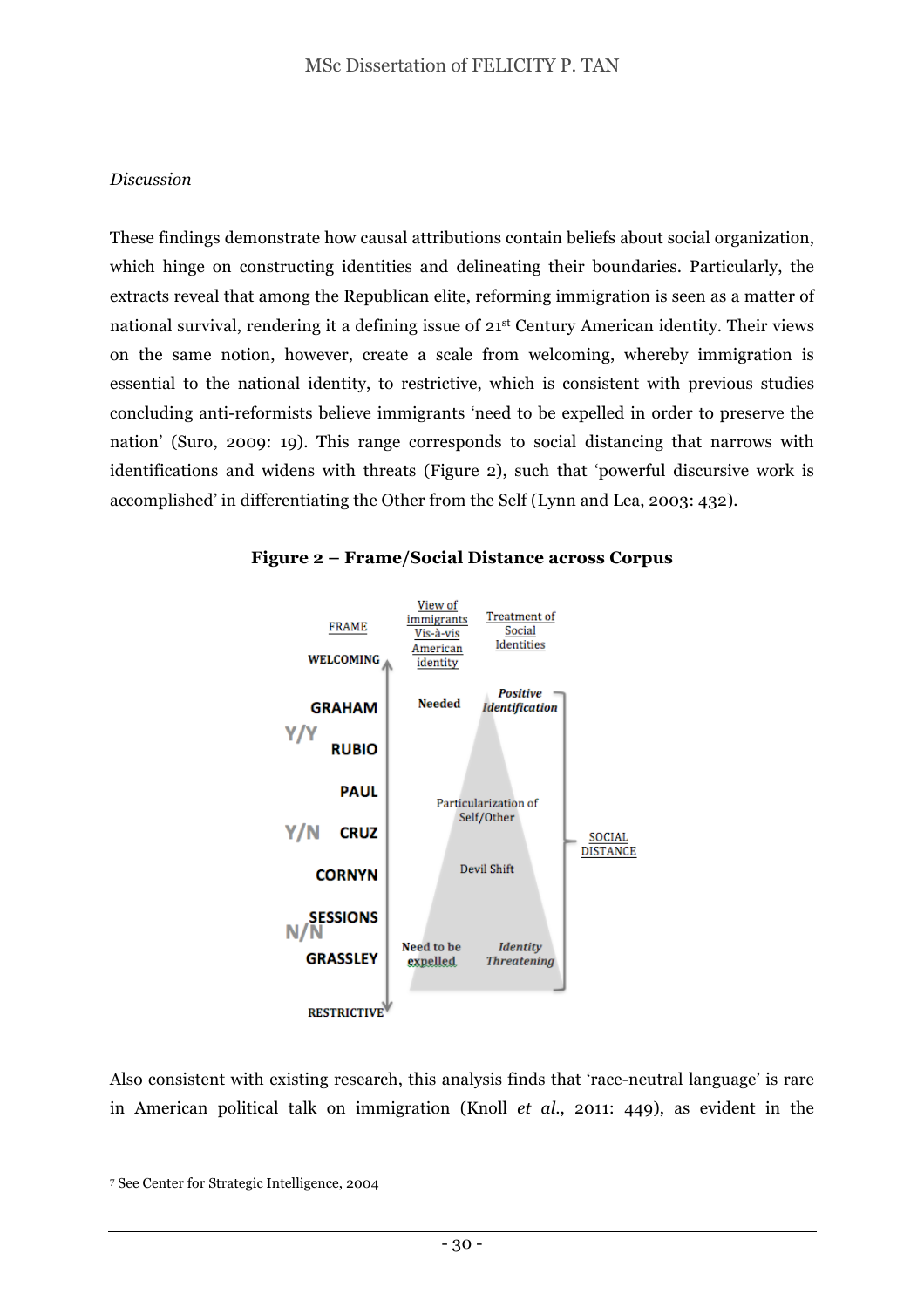particularizations of Self and Other discussed. Worth noting is the categorization of Hispanics in Extract 4, which corroborates Billig's (1985: 95) assertion that classifying groups of people is not necessarily intolerant, thus highlighting the role of language in prejudice by treating social identities as 'acceptable' or 'non-acceptable.' Interestingly, however, not all forms of distancing, especially devil shifts, appear to feature ethnic cues, suggesting that American nativism may not necessarily be linked to racism, although this begs further investigation.

Regardless of amity or animosity, all speeches attributed agency to migrants, either as active participants in the construction of American-ness, or actively threatening or inducing threats to the collective identity. As Stone (1989) suggests, causality situated in the realm of agency and intent is a more powerful motivator for policy support than is passivity. Agency also enables participants to confront specific actors responsible for events such that characterizing immigrants as heroes or villains can help strengthen policy opinion and therefore action (Goffman, 1974; Stone; Shanahan, McBeth, *et al.*, 2011).

These characterizations embedded in the causal frames were utilized to affirm positions in the socio-spatial deixis, where identities were in turn formed through attachment to belief systems and cultural assumptions. Particularly, there was heavy use of meta-narratives containing abstractions of the American identity, as well as enthymemes, where these notions are tacitly negotiated. These reveal beliefs in circulation about immigrants and immigration, since politicians are to an extent constrained to "refer to the same framework that their constituents see as…'political reality'" (Shenhav, 2006: 249). Benford and Snow (2000: 624) contend that the amplification of values systems is particularly compelling in situations where 'constituents are strikingly different from…beneficiaries.' This narrative strategy was evident in extracts containing labels and stereotypes, which were found to facilitate negative assumptions. Because these 'hegemonic assumptions' are implicit, they reproduce beliefs about social organization that are difficult to openly challenge (Elliott, 2005: 146) and can help maintain social inequality.

## **CONCLUSION**

This paper introduced the concept of causal issue frames as a discursive tool for organizing worldviews in the policy sphere. Following a neo-institutionalist tradition, policymaking is seen as the manipulation of 'problems, enemies [and] crises' to portray a 'series of threats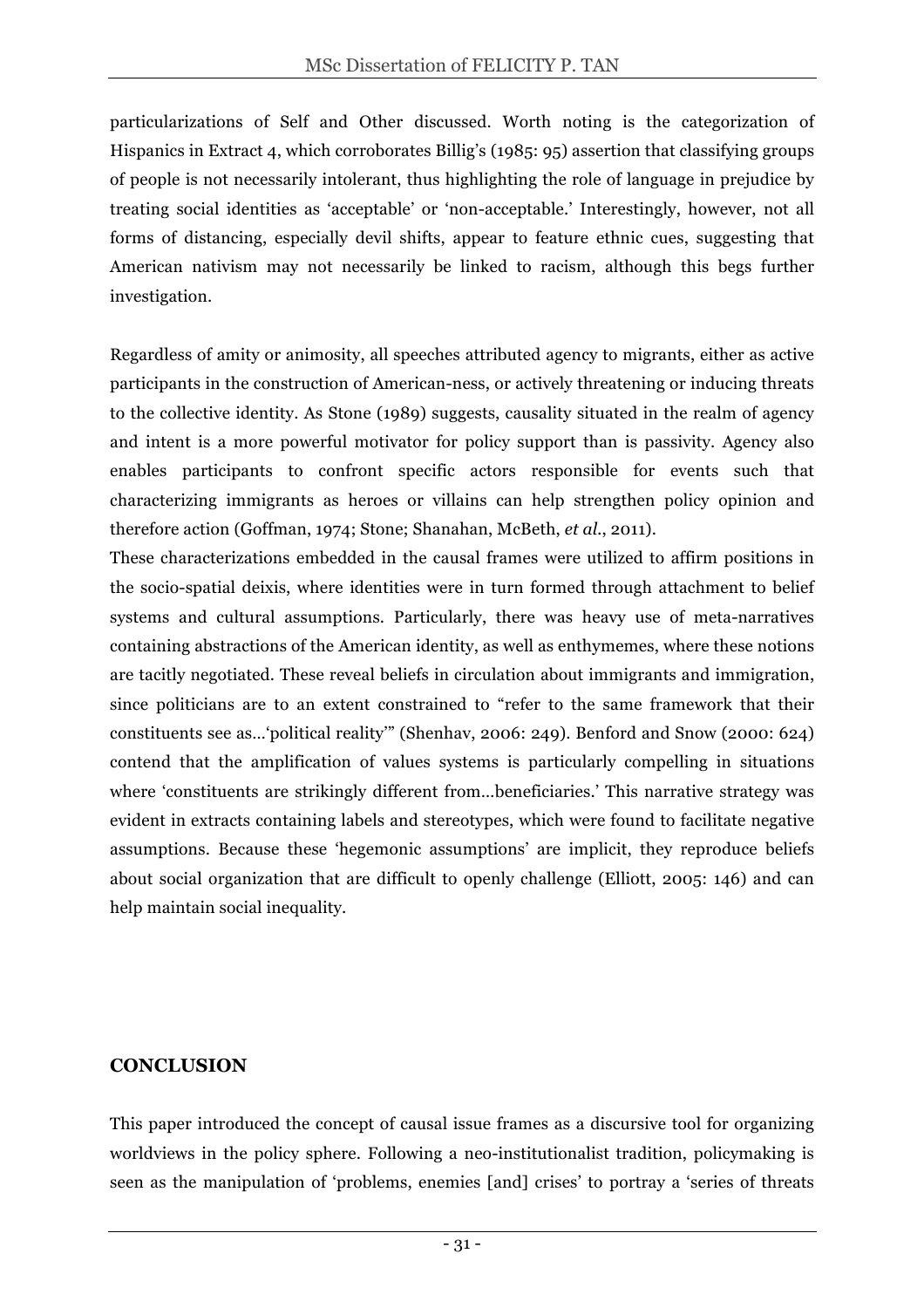and reassurances' in a bid for policy support, where the struggle over causal definitions is at the core of this 'political spectacle' (Gamson, 2001: 60). In-group/out-group boundaries are delineated within culturally embedded causal issue frames, which can 'attribute responsibility for grievances and form the basis of a politicized collective identity' (Drury and Reicher, 2005: 36). In understanding the conflict over immigration reform, then, causal issue frames can uncover notions of national identity and order social relations. Those employed in selected speeches were identified using a narrative approach to CDA, which captured beliefs, preferences and group alignments underlying the causal attributions made, enabling a deeper social analysis of the policy conflict.

The analysis found causal frames to be rich sources of perceptions of social boundaries and identity. The findings show that policy actors appear to rely heavily on characterizing immigrants as either heroes or villains to bolster their causal theories and create coalitions that would support their policy options. In causal frames where immigrants were vilified, social boundaries were delineated in terms of 'us versus them,' whereas inclusive frames embraced a 'we are them' narrative. Opponents of reform stereotyped immigrants as threats to American values, characterizing them as bringers of 'crime, crisis and controversy' (Suro, 2009: 2) and thus detrimental to the nation and its sense of identity. On the other hand, reformists cast immigrants as the backbone of the collective identity who must thus be welcomed to preserve the polity. The discrepancy appears to stem from a conflict between dominant belief systems: America as a nation of immigrants, of laws, and of opportunity, as well as to some degree its sense of exceptionalism. The speakers variably invoked these metanarratives to gel their coalitions and trigger identity-protective responses on the basis of these conceptualizations.

While the findings confirmed expectations that causal attributions carry beliefs about social organization – and in the immigration context, nationhood – the assertion that policy legitimizes discursive ordering among the public through policy could not be ascertained. As Elliott notes, narratives' evaluative aspects, which the analysis focused on, depend on audience agreement. Indeed, for policy actors, the strength of a narrative lies in their audience's ability to fill in the blanks, but narrative analysis cannot tap into this very fillip, leaving how audiences interpret speakers' cues to guesswork. Furthermore, because narratives are a 'perpetual process of renegotiation, reconstruction and retelling' (Andrews, 2007: 189), this study can also only offer one researcher's perspective on the debate. Thus, while this study has contributed to a deeper understanding of the different ways identity and social boundaries are construed in America at this point in history, it cannot offer answers as to whether these ultimately construct political reality today or in the future.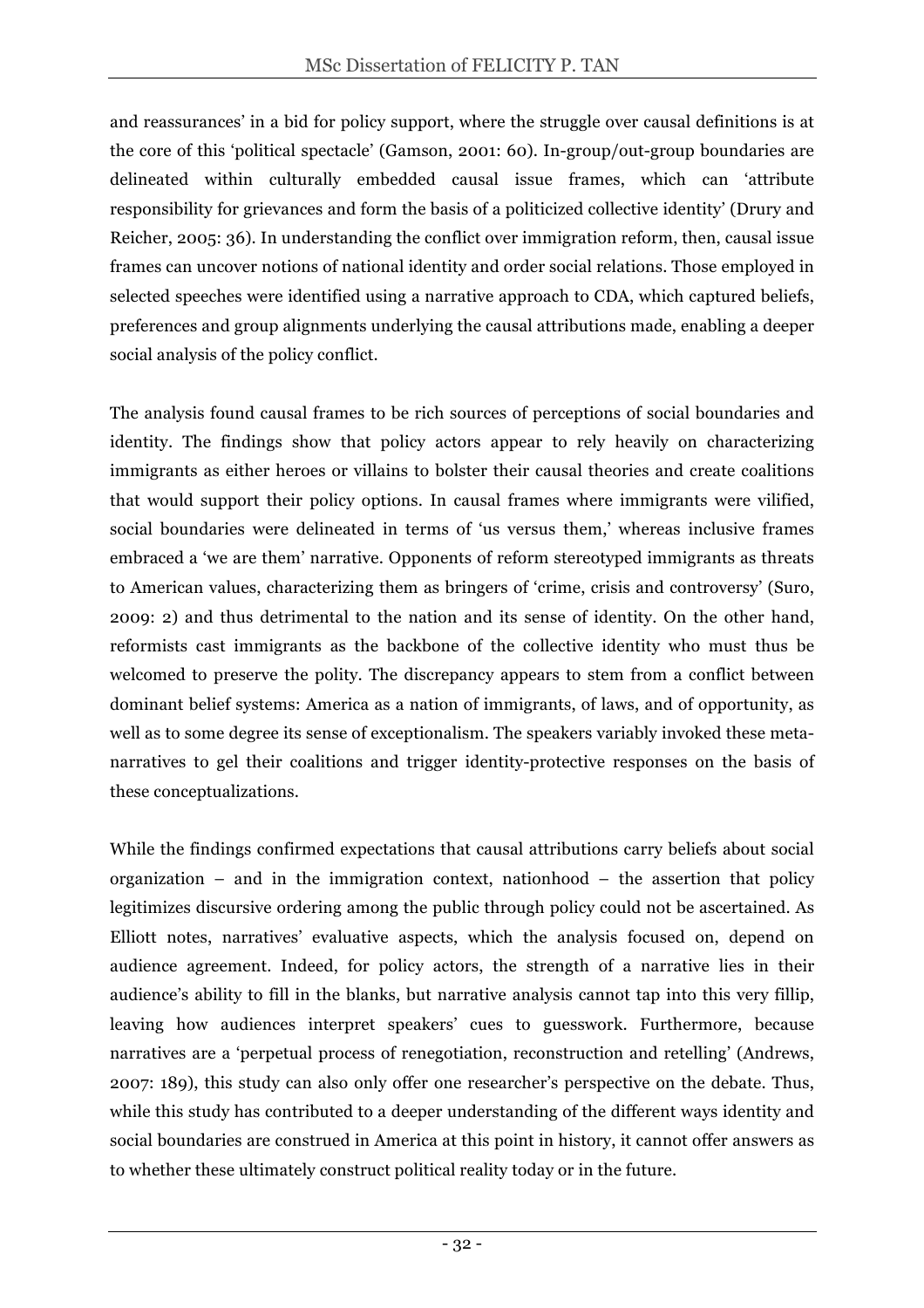Further research into audience reception is thus recommended to complement the findings herein, in order to understand how society sees the ideas contained in elite discourse, and whether elite positions or popular sentiment is the stronger force in directing policy. Used in conjunction with the results of present analysis, such learnings can hopefully help communicators erase hegemonic discourse from the policy arena and, taking a political sociological view, from political reality.

Indeed, this study has strongly suggested that policies and the narratives justifying them are not isolated but made in social contexts, helping contribute to a 'social maintenance' (Simon and Jerit, 2007: 267) of beliefs that have implications for social relations and what it means to be American. The findings revealed assumptions about identity, race, social boundaries and beliefs about nation and peoplehood that can be institutionalized if the House ultimately agrees with those who oppose immigration reform and blocks its passage into law. Hope for inclusive policies remain, however, if Billig is right in claiming that discourse does not remain unchanged even if tolerant views are rejected. Furthermore, as Hajer and Laws point out, beliefs may be the foundation of social coalitions, but the narratives that carry them also have the power to change deeply embedded beliefs. This study exposed a selection of assumptions underlying the beliefs that bind different visions of who belongs in America in the hopes of contributing to a more reflexive discussion of an issue fundamentally defining how – and who – 21<sup>st</sup> Century America chooses to be.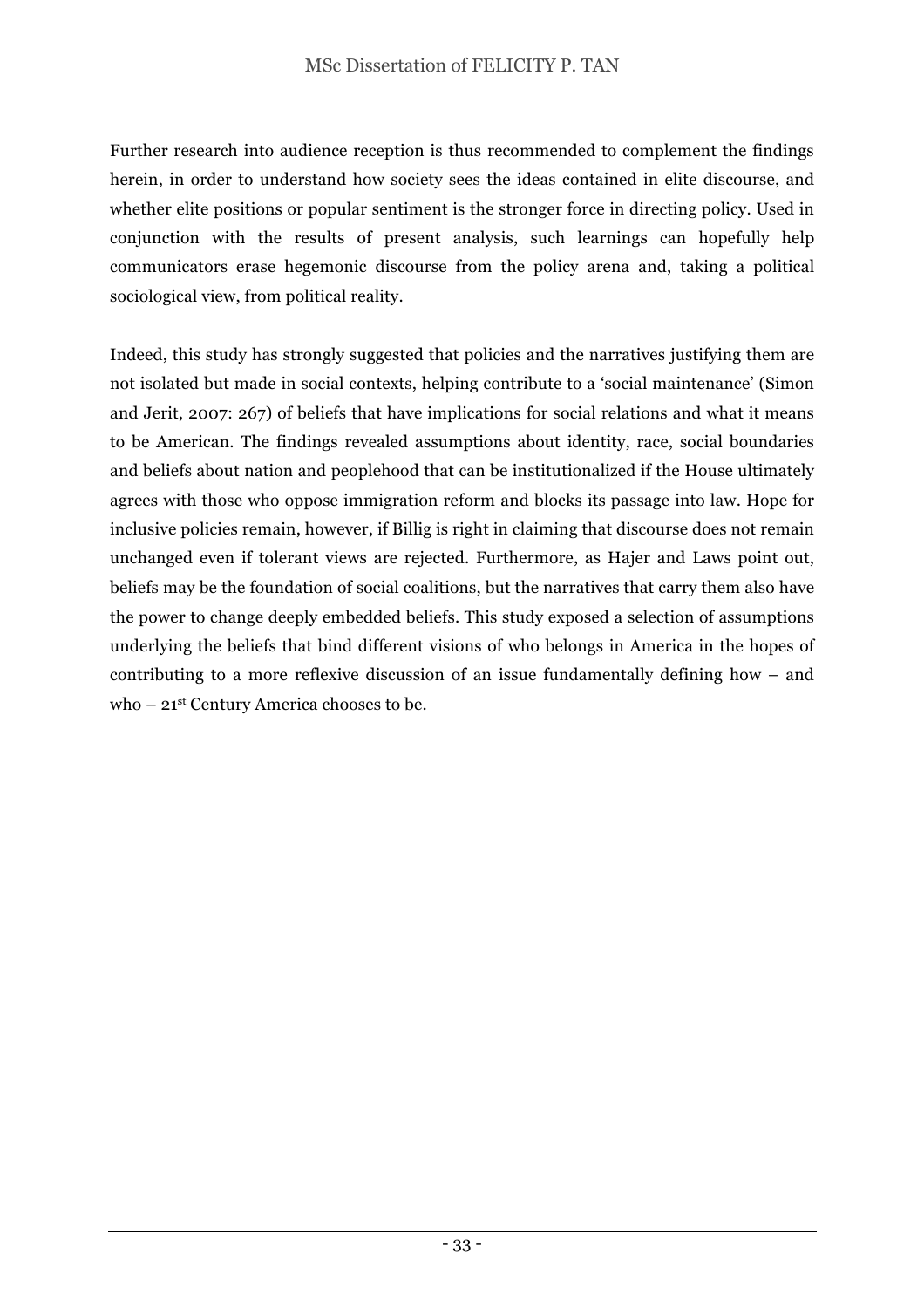#### **REFERENCES**

- Anderson, J. (1991) *"Special Interests" and the Common Good: The construction of an opposition*. (2) p.91–102.
- Andrews, M. *et al.* (2008) *Doing Narrative Research*. London: Sage.
- Andrews, M. (2007) *Shaping History: narratives of political change*. Cambridge UK: Cambridge University Press.
- Andrews, M. (2008) 'Never the last word: revisiting data', in Molly Andrews et al. (eds.) *Doing Narrative Research*. London: Sage. pp. 86–101.
- Bailey, R. (2013) A Brief Look at the History of Immigration Reform, URL: http://cnnc.uncg.edu/2013/05/abrief-look-at-the-history-of-immigration-reform/ Last consulted 6 June 2013.
- Baumgartner, F. R. and Jones, B. D. (1991) Agenda dynamics and policy subsystems. *The Journal of Politics*. 53 (4), 1044–1074.
- Benford, R. D. and Snow, D. A. (2000) Framing Processes and Social Movements: An Overview and Assessment. *Annual Review of Sociology*. 26 (1), 611–639.
- Billig, M. (1985) Prejudice, categorization and particularization: From a perceptual to a rhetorical approach. *European Journal of Social Psychology*. 1579–103.
- Boswell, C. *et al.* (2011) The role of narratives in migration policy-making: A research framework. *The British Journal of Politics & International Relations*. 13 (1), 1–11.
- Bovens, M. *et al.* (2008) 'The politics of policy evaluation', in Robert E Goodin et al. (eds.) *The Oxford Handbook of Public Policy*. Oxford: Oxford University Press. pp. 319–335.
- Ceaser, J. W. (2012) The Origins and Character of American Exceptionalism. *American Political Thought*. 1 (1), 1– 26.
- Center for Strategic Intelligence (2004) *Global War on Terrorism: Analyzing the strategic threat*. Joint Military Intelligence College.
- Chilton, P. (2004) *Analysing Political Discourse: Theory and Practice*. London: Routledge.
- Chong, D. & Druckman, J. N. (2007) Framing theory. *Annual Review of Political Science*. 10 (1), 103–126.
- Condor, S. (2000) Pride and prejudice: Identity management in English people's talk about "this country." *Discourse & Society*. 11 (2), 175–205.
- De Landtsheer, C. (1998) 'Introduction to the study of political discourse', in Ofer Feldman & Christ'l De Landtsheer (eds.) *Politically Speaking*. Westport USA: Praeger. pp. 1–15.
- Drake, M. S. (2010) *Political Sociology for a Globalizing World*. Cambridge UK: Polity Press.
- Drury, J. & Reicher, S. (2005) Explaining enduring empowerment : A comparative study of collective action and psychological outcomes. *European Journal of Social Psychology*. 3535–58.
- Dunaway, J. et al. (2010) Agenda setting, public opinion, and the issue of immigration reform. *Social Science Quarterly*. 91 (2), 359–378.
- Elliott, J. (2005) *Using Narrative in Social Research*. London: Sage.
- Ewing, W. A. (2012) *Opportunity and exclusion: A Brief history of US immigration policy*. Immigration Policy Center.
- Ezrahi, Y. (1980) Utopian and Pragmatic Rationalism: The political context of scientific advice. *Minerva*. 18 (1), 111–131.
- Fairclough, N. (2003) *Analyzing Discourse*. London: Routledge.
- Feldman, M. S. *et al.* (2004) Making sense of stories: A rhetorical approach to narrative analysis. *Journal of Public Administration Research and Theory*. 14 (2), 147–170.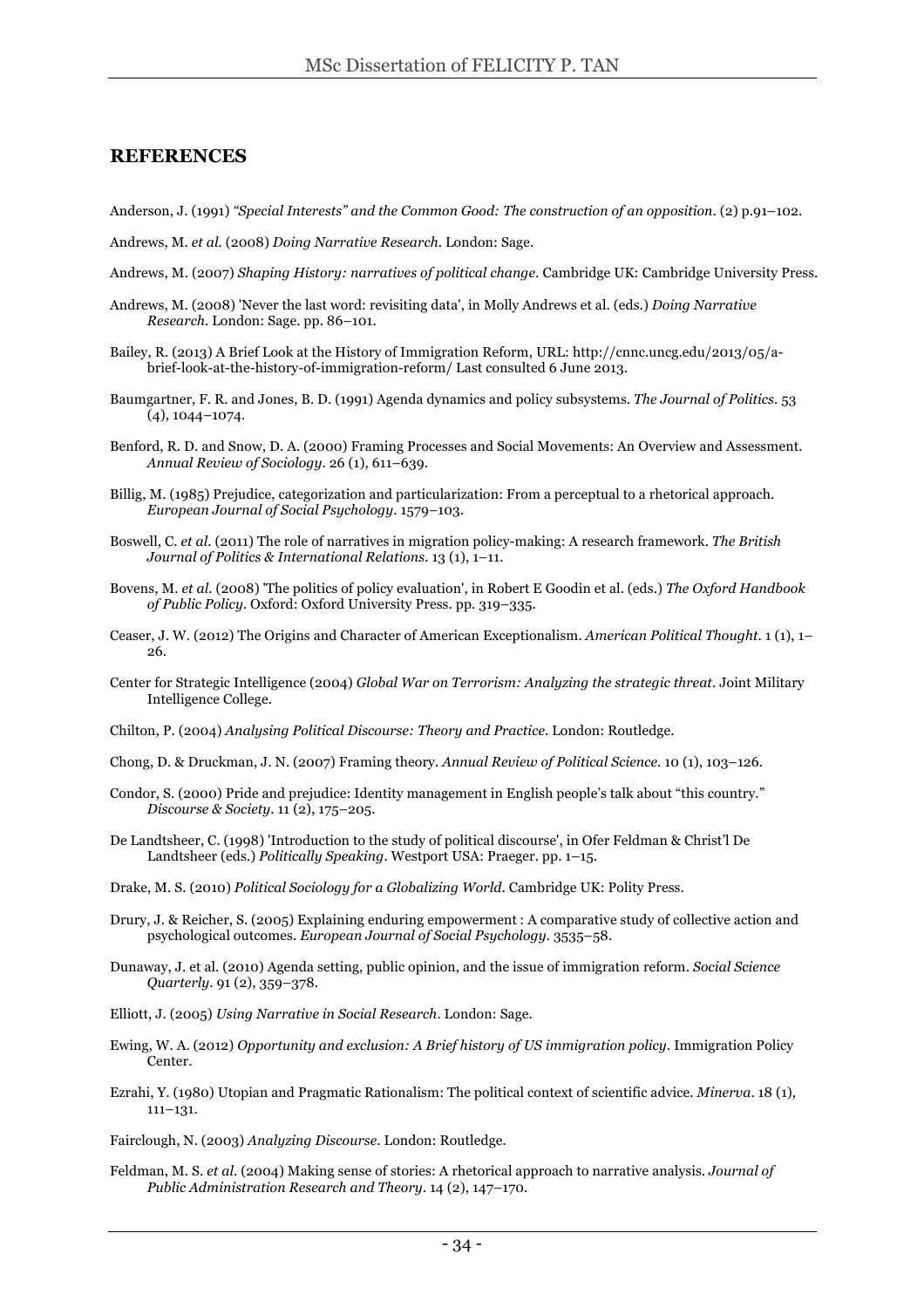- Fetzer, J. S. (2011) *The Evolution of Public Attitudes toward Immigration in Europe and the United States, 2000-2010*. Migration Policy Institute.
- Fraga, L. R. and Segura, G. M. (2006) American Identity and the Effects of Latin American Immigration. *Perspectives on Politics*. 4 (2), 279–287.
- Fryberg, S. A. *et al.* (2012) How the media frames the immigration debate: The critical role of location and politics. *Analyses of Social Issues and Public Policy*. 12 (1), 96–112.
- Gallup (2012) Immigration, URL: http://www.gallup.com/poll/1660/immigration.aspx#1 Last consulted 27 June 2013.
- Gamson, W. A. (2001) 'Promoting political engagement', in W Lance Bennett & Robert M. Entman (eds.) *Mediated Politics: Communication in the Future of Democracy*. Cambridge UK: Cambridge University Press. pp. 56–74.
- Giddens, A. (1984) *The Constitution of Society*. Cambridge UK: Polity Press.
- Goffman, E. (1974) *Frame Analysis: An essay on the organization of experience*. Cambridge USA: Harvard University Press.
- Gready, P. (2008) 'The public life of narratives: Ethics, politics, methods', in Molly Andrews et al. (eds.) *Doing Narrative Research*. London: Sage. pp. 137–150.
- Grube, D. (2010) The rhetorical framing of policy intervention. *Australian Journal of Political Science*. 45 (4), 559–578.
- Hajer, M. and Laws, D. (2008) 'Ordering through discourse', in Robert E Goodin et al. (eds.) *The Oxford Handbook of Public Policy*. Oxford: Oxford University Press. pp. 251–268.
- Hammer, S. (2010) The role of narrative in political campaigning: An analysis of speeches by Barack Obama. *National Identities*. 12 (3), 269–290.
- Hayes, D. (2011) 'Media Frames and the Immigration Debate', in *Political Communication Pre-Conference at the University of Washington*.
- Hoffer, P. C. (2010) *A Nation of Laws: America's imperfect pursuit of justice*. Lawrence USA: University Press of Kansas.
- Jamieson, K. H. (2001) 'Issue advocacy in a changing discourse environment', in *Mediated Politics: Communication in the Future of Democracy*. Cambridge UK: Cambridge University Press. pp. 323–341.
- Jerit, J. (2008) Issue framing and engagement: Rhetorical strategy in public policy debates. *Political Behavior*. 30  $(1), 1-24.$
- Jones, R. (2009) Categories, borders and boundaries. *Progress in Human Geography*. 33 (2), 174–189.
- Jost, J. T. et al. (2003) Political conservatism as motivated social cognition. *Psychological Bulletin*. 129 (3), 339– 375.
- Kahan, D. M. *et al.* (2007) *The Second National Risk and Culture Study: Making sense of — and making progress in — the American Culture War of Fact*. The Cultural Cognition Project at Yale Law School.
- Knoll, B. R. *et al.* (2011) Framing labels and immigration policy attitudes in the Iowa Caucuses: "Trying to out-Tancredo Tancredo." *Political Behavior*. [Online] 33433–454.
- Lascoumes, P. and Le Gales, P. (2007) Understanding public policy through its instruments: From the nature of instruments to the sociology of public policy instrumentation. *Governance*. 20 (1), 1–21.
- Latino Decisions/America's Voice (2013) New poll: Latino voters evaluate Congress through their actions on immigration bill, URL: http://www.latinodecisions.com/blog/2013/06/06/new-poll-latino-votersevaluate-congress-through-their-actions-on-immigration-bill/ Last consulted 16 June 2013.
- Lawrence, R. G. (2004) Framing obesity: The evolution of news discourse on a public health issue. *The Harvard International Journal of Press/Politics*. [Online] 9 (3), 56–75.
- Lee, Y.-K. and Chang, C.-T. (2010) Framing public policy: The impacts of political sophistication and nature of public policy. *The Social Science Journal*. 4769–4789.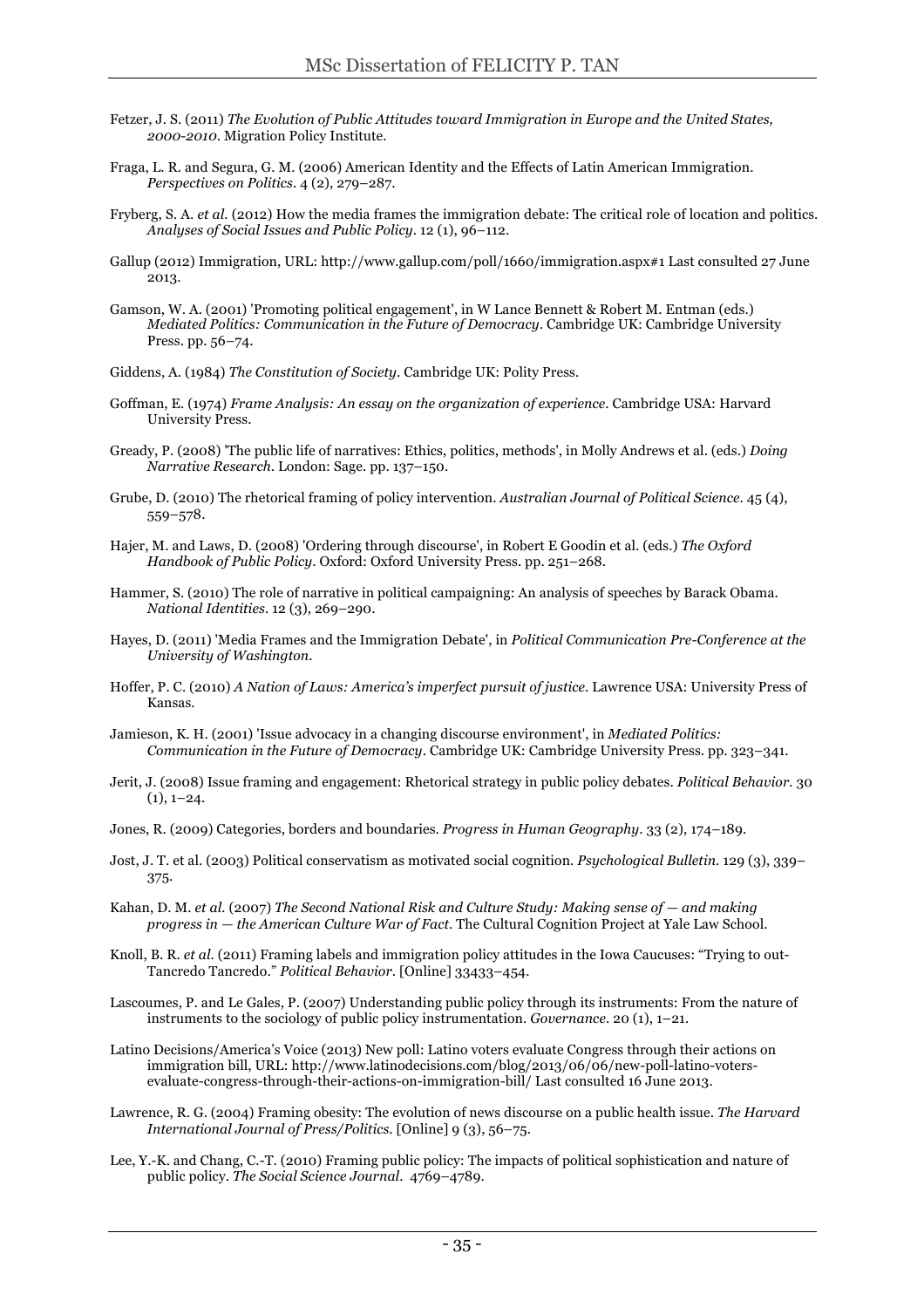- Lynn, N. and Lea, S. (2003) A Phantom Menace and the New Apartheid: The social construction of asylumseekers in the United Kingdom. *Discourse & Society*. 14 (4), 425–452.
- Martin, S. F. (2013) *Immigration Reform: A System for the 21st Century*. Latin America Initiative Immigration Research Project at Rice University.

Matheson, D. (2005) *Media Discourses: Analysing media texts*. Maidenhead UK: Open University Press.

- McBeth, M. K. *et al.* (2007) The intersection of narrative policy analysis and policy change theory. *Policy Studies Journal*. 35 (1), 87–108.
- McGrath, C. (2007) Framing lobbying messages: Defining and communicating political issues persuasively. *Journal of Public Affairs*. 7269–7280.
- Mouffe, C. (1992) Citizenship and political identity. *October*. 61 (The Identity in Question), 28–32.
- Nelson, T. E. (2004) Policy goals, public rhetoric, and political attitudes. *The Journal of Politics*. 66 (02), 581–605.
- Niederdeppe, J. *et al.* (2011) Attributions of responsibility for obesity: Narrative communication reduces reactive counterarguing among liberals. *Human Communication Research*. [Online] 37 (3), 295–323.
- Nisbet, M. C. (2010) 'Knowledge into action', in Paul D'Angleo & Jim Kuypers (eds.) *Doing News Framing Analysis*. New York: Routledge. pp. 43–83.
- Osborne, D. *et al.* (2008) 'The Integrated Threat Theory and politics: Explaining attitudes toward political parties', in Bettina P. Reimann (ed.) *Personality and Social Psychology Research*. New York: Nova Publishers. pp. 61–74.
- Parada, L. (2013) *personal communication*.
- Patterson, M. and Monroe, K. R. (1998) Narrative in Political Science. *Annual Review of Political Science*. 1315– 331.

Pew Hispanic (2012) *Latino Voters in the 2012 Election*

- Phoenix, A. (2008) 'Analysing narrative contexts', in Molly Andrews et al. (eds.) *Doing Narrative Research*. London: Sage. pp. 64–77.
- Reese, S. D. (2010) 'Finding frames in a web of culture', in Paul D'Angelo & Jim Kuypers (eds.) *Doing News Framing Analysis*. New York: Routledge. pp. 17–42.
- Reese, S. D. and Lewis, S. C. (2009) Framing the War on Terror: The internalization of policy in the US press. *Journalism*. 10 (6), 777–797.
- Reuters (2013) GOP immigration reform politics turned "upside down," 29 January, URL: http://www.huffingtonpost.com/2013/01/29/gop-immigration-reform\_n\_2572650.html Last consulted 27 June 2013.
- Rochefort, D. A. and Cobb, R. W. (1994) *The Politics of Problem Definition: Shaping the policy agenda*. Lawrence, Kansas USA: University of Kansas Press.
- Sabatier, P. *et al.* (1987) The Devil Shift: Perceptions and Misperceptions of Opponents. *The Western Political Quarterly*. 40 (3), 449–476.
- Scheufele, D. A. and Tewksbury, D. (2007) Framing, agenda setting, and priming: The evolution of three media effects models. *Journal of Communication*. 57 (1), 9-20.
- Shanahan, E., Jones, M. D., *et al.* (2011) Policy narratives and policy processes. *The Policy Studies Journal*. [Online] 39 (3), 535-561.
- Shanahan, E., McBeth, M. K., *et al.* (2011) Narrative Policy Framework: The influence of media policy narratives on public opinion. *Politics & Policy*. 39 (3), 373–400.
- Shenhav, S. R. (2006) Political narratives and political reality. *International Political Science Review*. 27 (3), 245–262.
- Silverstone, R. (2005) 'The sociology of mediation and communication', in Craig Calhoun et al. (eds.) *The SAGE Handbook of Sociology*. London: Sage. pp. 188–205.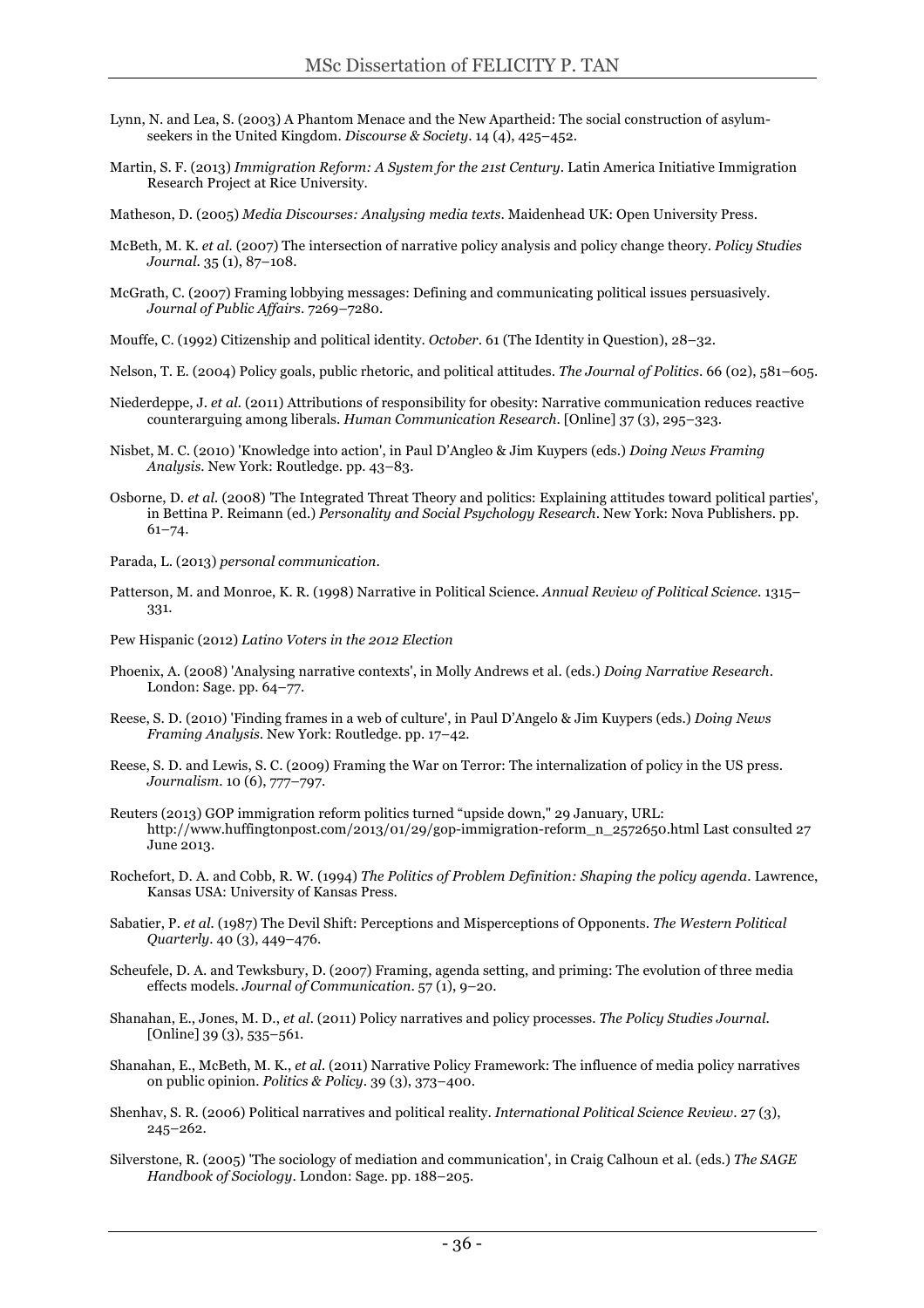- Simon, A. F. and Jerit, J. (2007) Toward a theory relating political discourse, media, and public opinion. *Journal of Communication*. [Online] 57 (2), 254–271.
- Stephan, W. G. *et al.* (2000) Integrated Threat Theory and intercultural attitudes: Mexico and the United States. *Journal of Cross-Cultural Psychology*. 31 (2), 240–249.
- Stone, D. A. (1989) Causal stories and the formation of policy agendas. *Political Science Quarterly*. 104 (2), 281– 300.
- Stone, D. A. (2012) *Policy Paradox*. Third Edit. New York: W.W. Norton & Company.
- Stones, R. (2012) *Causality, Contextual Frames and International Migration: Combining strong structuration theory, critical realism and textual analysis*. International Migration Institute.
- Suro, R. (2009) *Promoting Stalemate: The Media and US Policy on Migration*. Migration Policy Institute.
- Tan, F. P. (2013) *Identity Politics and US Immigration Reform*. London School of Economics and Political Science.
- The Economist (2013) *Sudden agreement*, January, URL: Available from: http://www.economist.com/blogs/democracyinamerica/2013/01/immigration-reform-1 Last consulted 29 June 2013.
- Van Dijk, T. A. (1993) Principles of Critical Discourse Analysis. *Discourse & Society*. [Online] 4 (2), 249–283.
- Vandehei, J. & Allen, M. (2012) The GOP's immigration jam, December, URL: http://www.politico.com/story/2012/12/the-gops-immigration-jam-84823.html Last consulted 27 June 2013.
- Van Gorp, B. (2010) 'Strategies to take subjectivity out of framing analysis', in Paul D'Angelo & Jim Kuypers (eds.) *Doing News Framing Analysis*. New York: Routledge. pp. 84–109.
- Ward, J. (2013) Immigration bill opposition building among conservatives, 18 April, URL: http://www.huffingtonpost.com/2013/04/18/immigration-billopposition\_n\_3109770.html?utm\_hp\_ref=politics Last consulted 27 June 2013.
- Westen, D. (2008) *The Political Brain: The role of emotion in deciding the fate of the nation*. New York: Public Affairs.
- Westen, D. (2009) *Immigrating from Facts to Values: Political rhetoric in the US immigration debate*. Migration Policy Institute.
- Wood, B. D. and Doan, A. (2003) The politics of problem definition: Applying and testing threshold models. *Midwest Political Science Association*. 47 (4), 640–653.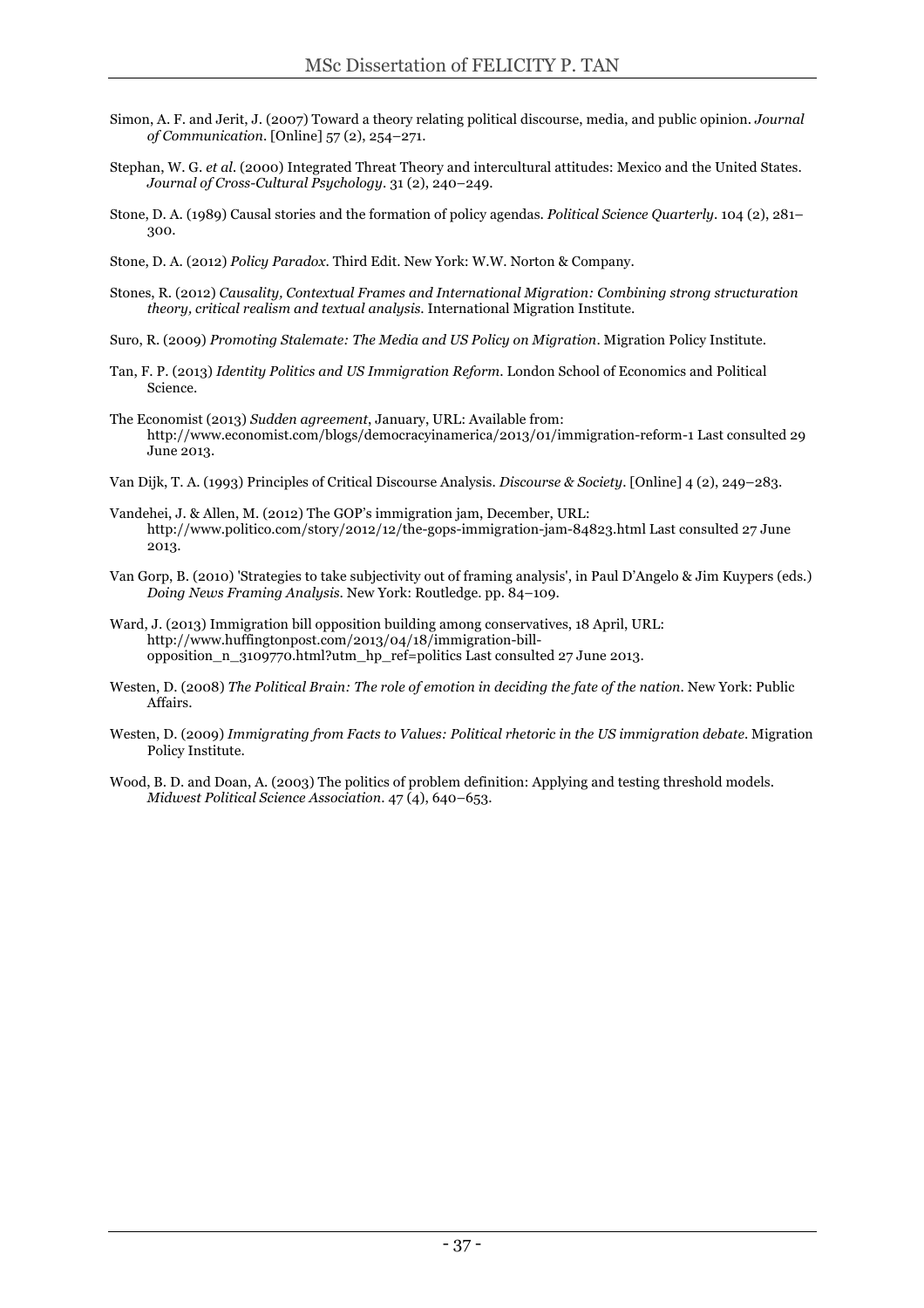## **APPENDIX A: Coding Frame**

| Level of Analysis                                 | <b>MICRO</b> (elements)                                                                         | MESO (subsystem)                                                                                  | <b>MACRO</b> (social world)                                                 |  |  |
|---------------------------------------------------|-------------------------------------------------------------------------------------------------|---------------------------------------------------------------------------------------------------|-----------------------------------------------------------------------------|--|--|
| Unit of Analysis                                  | Policy                                                                                          |                                                                                                   |                                                                             |  |  |
| <b>^ VARIABLES</b><br>(descriptive/<br>discussed) | Narrative structure (Plot)<br>^Problem<br>=Proto-Roles (P-Agent; P<br>^Characters<br>^Solutions | <b>^Belief System (explicit)</b><br>=Presupposition<br>+Meta-narratives                           | Deixis<br>$=$ Social<br>$=$ Spatial<br>=Temporal                            |  |  |
|                                                   | Causal issue frame                                                                              |                                                                                                   |                                                                             |  |  |
| <b>*EVALUATION</b><br>(critical/<br>unnoticed)    | Narrative structure (Plot)<br><b>^Causal Theory</b><br>^Characterization                        | ^Belief System (implicit)<br>= Enthymemes                                                         | Socio-Spatial Deixis<br>= Social distancing                                 |  |  |
|                                                   | (Villains/Heroes/Victims)                                                                       | <b>^Narrative Strategy</b><br>◆ Frame bridging<br>◆ Frame amplification<br>◆ Frame transformation |                                                                             |  |  |
|                                                   | Aldentity affirmation (identification)<br>Aldentity threatening (opposition)                    | Coalitions                                                                                        |                                                                             |  |  |
| *POLICY<br><b>OUTPUT</b>                          |                                                                                                 | *Functional Approach<br>^Policy beliefs<br>^Public opinion                                        | *Political Sociological<br>Approach<br>beliefs about social<br>organization |  |  |

Notes:

 $\overline{a}$ 

^ present in original NPF, although may have been modified from its original place (Shanahan et al., 2011)

- = based on Chilton's (2004) narrative components and modal axis
- ★ based on Labov and Waletzky's evaluation model of narrative analysis (cited in Elliott, 2005, p.42)
- **\*** adapted from Lascoumes and Le Gales (2007)
- \*adapted from Benford and Snow (2000)
- **+** adapted from Hajer and Laws (2008)

 $8$  The Macro Level in the original NPF is largely left "unspecified" but indicates analysis refering to institutional and social configurations.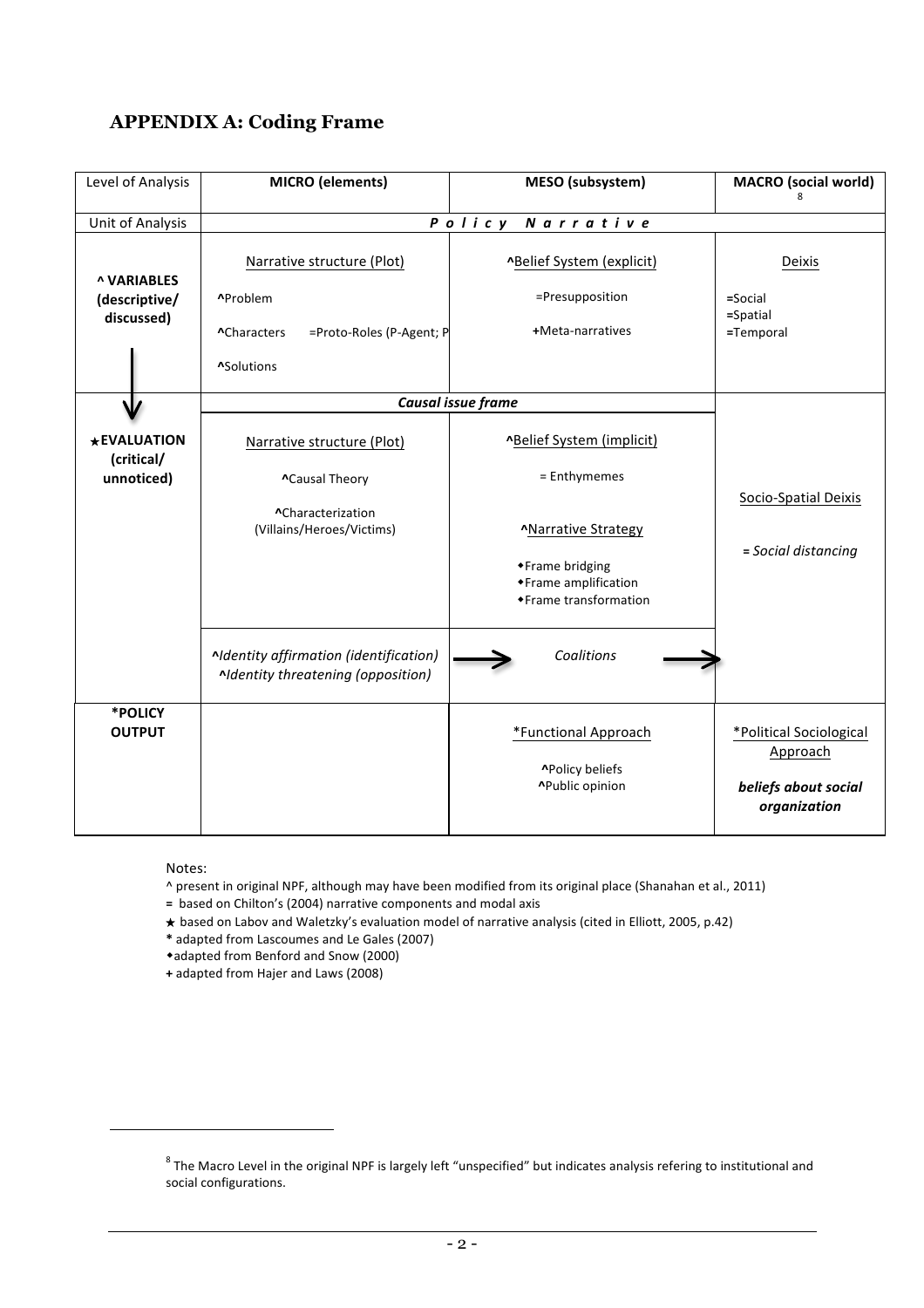## **APPENDIX B: Corpus**

| 11-<br>Jun` | $27 -$<br>Jun<br>10 | <b>SENATOR</b>     | <b>STATE</b> | <b>BOR</b><br><b>DER</b> | <b>TERM</b><br><b>END</b> | <b>FOREIG</b><br><b>N BORN</b><br><b>POPLN</b><br>IN<br>$2011^{11}$ | CHANGE<br><b>SINCE</b><br>2000 | <b>Speech Source</b>                                                                                                                                                                                                                                                                                                                                                                                          |
|-------------|---------------------|--------------------|--------------|--------------------------|---------------------------|---------------------------------------------------------------------|--------------------------------|---------------------------------------------------------------------------------------------------------------------------------------------------------------------------------------------------------------------------------------------------------------------------------------------------------------------------------------------------------------------------------------------------------------|
| YEA         | <b>YEA</b>          | GRAHAM,<br>Lindsey | SC           | No                       | 2015                      | 4.70%                                                               | 91%                            | Video Transcript<br>Remarks on the Gang of Eight's Immigration Reform Bill<br>Press Briefing on April 18, 2013<br>Transcribed from:<br>https://www.youtube.com/watch?v=HRdnUXeMMj0                                                                                                                                                                                                                            |
| YEA         | YEA                 | RUBIO,<br>Marco    | FL.          | Gulf                     | 2017                      | 19.40%                                                              | 39%                            | Press Release<br><b>Hispanic Leaders Conference</b><br>Keynote Speech on January 27, 2013<br>Retrieved from:<br>http://www.rubio.senate.gov/public/index.cfm/2012/1/icymi-<br>rubio-delivers-keynote-speech-at-hln-conference-in-miami                                                                                                                                                                        |
| YEA         | <b>NAY</b>          | PAUL,<br>Rand      | KY           | No                       | 2017                      | 3.20%                                                               | 75%                            | <b>News Transcript</b><br><b>Hispanic Chamber of Commerce Conservative Political Action</b><br>Conference<br>Keynote Speech on March 14, 2013<br>Retrieved from:<br>http://blogs.wsj.com/washwire/2013/03/19/text-of-rand-<br>pauls-immigration-speech/                                                                                                                                                       |
| YEA         | <b>NAY</b>          | CRUZ,<br>Ted       | TX           | Mex                      | 2019                      | 16.40%                                                              | 45%                            | Video Transcript<br>On Motion to Proceed to Measure S.744 in Senate<br>Senate Floor Speech on June 11, 2013<br>Transcribed from:<br>http://www.cruz.senate.gov/record.cfm?id=344031                                                                                                                                                                                                                           |
| YEA         | <b>NAY</b>          | CORNYN,<br>John    | TX           | Mex                      | 2015                      | 16.40%                                                              | 45%                            | Video Transcript<br>On Motion to Proceed to Measure S.744 in Senate<br>Senate Floor Speech on June 11, 2013<br>Transcribed from:<br>http://www.youtube.com/watch?v=79-DHqW5MWU                                                                                                                                                                                                                                |
| <b>NAY</b>  | <b>NAY</b>          | SESSIONS,<br>Jeff  | AL           | Gulf                     | 2015                      | 3.40%                                                               | 85%                            | Video Transcript<br>On Motion to Proceed to Measure S.744 in Senate, Staff-<br>selected excerpts<br>Senate Floor Speeches on June 7-8 and 11, 2013<br>Transcribed from:<br>http://www.youtube.com/watch?v=c-mhbGPYwMk<br>http://www.youtube.com/watch?v=fdVFjnEKapE<br>http://www.youtube.com/watch?v=q kMCn7-FWY<br>http://www.youtube.com/watch?v=NNE0lYieVyA<br>http://www.youtube.com/watch?v=-5yyvLvql_8 |
| NAY         | <b>NAY</b>          | GRASSLEY,<br>Chuck | IA           | No                       | 2017                      | 4.40%                                                               | 47%                            | Press Release<br>On Motion to Proceed to Measure S.744 in Senate<br>Senate Floor Speech on June 11, 2013<br>Retrieved from:<br>http://www.grassley.senate.gov/news/Article.cfm?customel_d<br>ataPageID 1502=46191                                                                                                                                                                                             |

 $9$  Source: Senate Roll-call vote on the Motion to Proceed to S.744

 $\overline{a}$ 

http://www.senate.gov/legislative/LIS/roll\_call\_lists/roll\_call\_vote\_cfm.cfm?congress=113&session=1&vote=00147 <sup>10</sup> Source: Senate Roll-call vote on the Passage of the Bill S.744 as Amended

http://www.senate.gov/legislative/LIS/roll\_call\_lists/roll\_call\_vote\_cfm.cfm?congress=113&session=1&vote=00168

 $11$  Source: Migration Policy Institute http://www.migrationinformation.org/datahub/state.cfm?ID=al